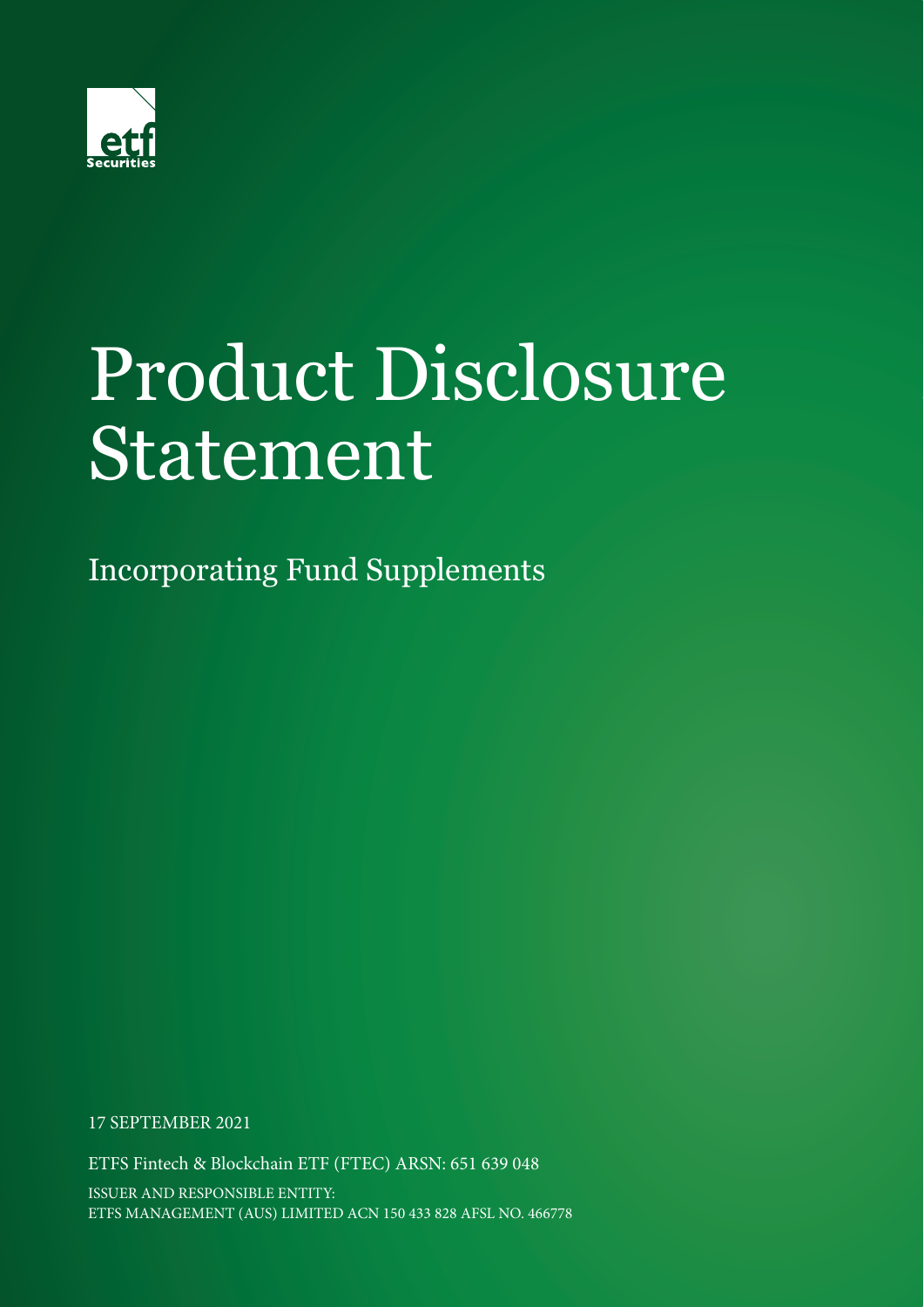### Important Information

### **IMPORTANT NOTICE TO RECIPIENT**

### **ABOUT THIS DOCUMENT**

This Product Disclosure Statement ("**PDS**") is dated 17 September 2021 and has been prepared by ETFS Management (AUS) Limited ACN 150 433 828 AFSL number 466778 ("**ETFS**") or (the "**Responsible Entity**") who is responsible for its content.

This PDS sets out information and is an offer document for the ETFS Fintech & Blockchain ETF (the "**Fund**"). The Fund is a registered managed investment scheme and a copy of this PDS has been filed with the Australian Securities and Investments Commission ("**ASIC**").

Investments in Units in the Fund are subject to investment risk, including possible delays in repayment and loss of income and principal invested. Neither ETFS, ETFS Capital Limited nor any other member of the ETFS Capital Group guarantees the performance of any products issued by ETFS or the repayment of capital or any particular rate of return therefrom. The Index was not created by and is not managed by a Related Body Corporate of the Responsible Entity.

As at the date of this document an application has been made to Chi-X Australia Pty Ltd ("Chi-X") for units in the Fund to be traded on the Chi-X market. A copy of this PDS has been lodged with both ASIC and Chi-X. No responsibility as to the contents of this PDS is taken by ASIC or Chi-X.

### **ABOUT THE OFFER**

Creation Requests for Units in the Fund are only available to Authorised Participants who have been authorised as 'trading participants' under the Chi-X Operating Rules or who are otherwise authorised by Chi-X to access the Chi-X market through a trading participant. The offer contained within this PDS is therefore made to Authorised Participants only.

Any other investors may not apply for Units in the Fund via this PDS, however Units can be purchased in the secondary market on the Chi-X market via a broker, investment advisor or Chi-X participant. Although non-Authorised Participants cannot submit Creation Requests under this PDS, the PDS may be used for information purposes.

This PDS does not constitute an offer or invitation in relation to the Fund in any place in which, or to any person to whom, it would not be lawful to make that offer or invitation. The distribution of this PDS may be restricted by laws of places where it is distributed and therefore persons into whose possession this PDS comes (including nominees, trustees or custodians) should seek advice on and observe those restrictions. Failure to comply with relevant restrictions may violate those laws. No cooling off period applies to investment in the Fund.

Information in this document is subject to change from time to time. To the extent that the change is not materially adverse to Holders, it may be updated by the Responsible Entity posting a notice of the change on its website at *[www.etfsecurities.com.au](https://www.etfsecurities.com.au)*. In addition, any material updates will also be notified to Holders through the Chi-X announcement platform. The Responsible Entity will provide to Holders, free of charge, a paper copy of the updated information upon request. Please refer to the "Corporate Directory" at Section 13 of this PDS for contact details of the Responsible Entity.

### **CONTINUOUS OFFER NOTICE**

The Offer (being the invitation made to Authorised Participants under this PDS) is a continuous offer made during the term of this PDS. Authorised Participants may only apply for Units totalling at least one Creation Unit.

As a disclosing entity, the Fund is subject to regular reporting and disclosure obligations. Copies of documents lodged with ASIC in relation to the Fund may be obtained from, or inspected at, an ASIC office. People have the right to obtain a copy of the following documents during the application period for the PDS:

- > the annual financial report most recently lodged with ASIC by the Fund (if any);
- > any half-year financial report lodged with ASIC by the Fund after lodgement of that annual financial report; and
- > any continuous disclosure notices given by the Fund after the lodgement of that annual financial report.

Such information may be obtained from, or inspected at, an ASIC office and shall also be available for download free of charge from the Responsible Entity's website *[www.etfsecurities.com.au](https://www.etfsecurities.com.au)*. Upon request, the Fund shall also make a hard copy of the documents available free of charge to anyone who asks during the application period for the PDS.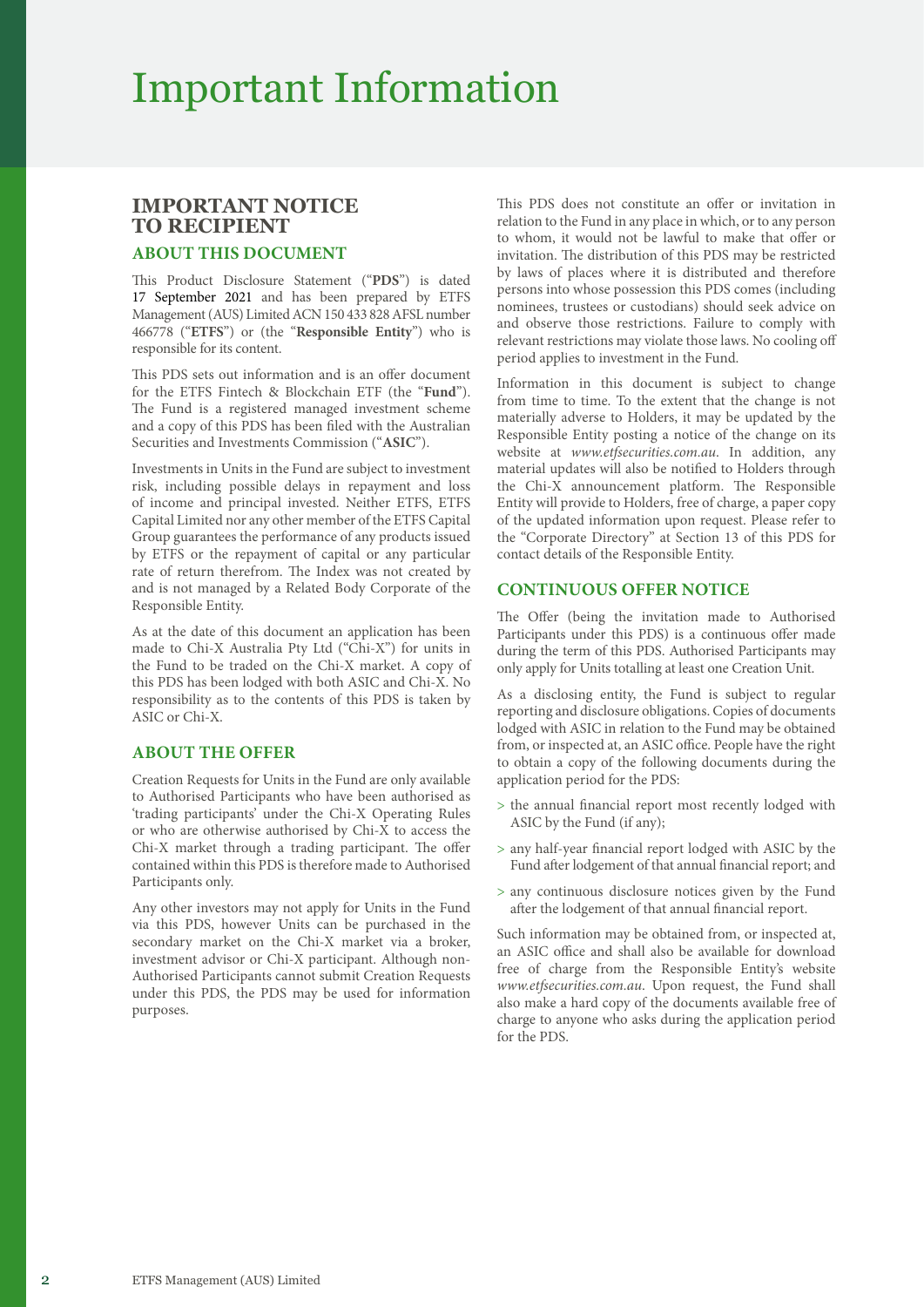### **CHI-X OPERATING RULES FRAMEWORK**

An application has been made to Chi-X for units in the Fund to be traded on the Chi-X market under the Chi-X Operating Rules as investment products. The Chi-X Operating Rules are available at www.chi-x.com.au. The following table highlights the key differences between securities of a listed entity, as that term is defined in the Corporations Act, and an investment product that is quoted on the Chi-X market. For this purpose, the Corporations Act provides that a company, managed investment scheme or other body is listed if it is included in the official list of a prescribed financial market operated in this jurisdiction.

| <b>REQUIREMENT</b>       | <b>SECURITIES OF</b><br><b>LISTED ENTITIES</b>                                                                                                                                                                                                                                            | <b>INVESTMENT PRODUCTS QUOTED</b><br><b>UNDER CHI-X OPERATING RULES</b>                                                                                                                                                                                                                                                                                                                                                                                                                    |
|--------------------------|-------------------------------------------------------------------------------------------------------------------------------------------------------------------------------------------------------------------------------------------------------------------------------------------|--------------------------------------------------------------------------------------------------------------------------------------------------------------------------------------------------------------------------------------------------------------------------------------------------------------------------------------------------------------------------------------------------------------------------------------------------------------------------------------------|
| Control                  | A listed entity has control over<br>the operation of its business and<br>in doing so can influence the                                                                                                                                                                                    | An investment product quoted on the Chi-X market is<br>typically an investment vehicle through which investors<br>obtain exposure to underlying assets.                                                                                                                                                                                                                                                                                                                                    |
|                          | value of its own securities. For<br>example, the management and<br>the board of a listed entity may<br>carry out corporate actions that<br>have a direct impact on security<br>prices, or can make decisions<br>affecting business performance<br>that in turn impact security<br>prices. | An issuer of an investment product quoted under the<br>Chi-X Operating Rules typically controls the allocation<br>of the investment product's funds among underlying<br>assets, but does not directly influence the value of the<br>underlying assets. Instead, the value of the underlying<br>assets (and by extension the value of the investment<br>product) is dependent on the performance of the<br>underlying assets rather than the financial performance<br>of the issuer itself. |
| Continuous<br>disclosure | Listed entities are subject to<br>the continuous disclosure<br>requirements under section 674<br>of the Corporations Act and,<br>in the case of entities listed on<br>the ASX, ASX market Listing<br>Rule 3.1.                                                                            | Issuers of investment products quoted under the Chi-X<br>Operating Rules are not subject to the continuous<br>disclosure requirements under ASX Listing Rule 3.1 and<br>section 674 of the Corporations Act.                                                                                                                                                                                                                                                                               |
|                          |                                                                                                                                                                                                                                                                                           | There is a requirement under Rule 14.29 of the Chi-X<br>Operating Rules that an issuer of an investment product<br>quoted under the Chi-X Operating Rules provides<br>Chi-X with any information that is not generally<br>available and that may lead to the establishment of a<br>false market in its products or would otherwise impact<br>the price of its products.                                                                                                                    |
|                          |                                                                                                                                                                                                                                                                                           | Under the Chi-X Operating Rules issuers of quoted<br>investment products must also disclose certain specific<br>information including:                                                                                                                                                                                                                                                                                                                                                     |
|                          |                                                                                                                                                                                                                                                                                           | (a) information about the Fund's NAV each Business<br>Day;                                                                                                                                                                                                                                                                                                                                                                                                                                 |
|                          |                                                                                                                                                                                                                                                                                           | (b) the Fund's NAV whenever the issuer's management<br>activities cause the Fund's NAV to move by more<br>than 10% since the last reported NAV;                                                                                                                                                                                                                                                                                                                                            |
|                          |                                                                                                                                                                                                                                                                                           | (c) information about redemptions;                                                                                                                                                                                                                                                                                                                                                                                                                                                         |
|                          |                                                                                                                                                                                                                                                                                           | (d) information about distributions paid to unitholders<br>and any distribution statements (or information)<br>made available or provided to unitholders; and                                                                                                                                                                                                                                                                                                                              |
|                          |                                                                                                                                                                                                                                                                                           | (e) any other information that is required to be disclosed<br>to ASIC under s675 or 1017B of the Corporations<br>Act, or would be required to be disclosed to ASIC<br>under s323DA of the Corporations Act if the<br>Responsible Entity or the Fund were listed.                                                                                                                                                                                                                           |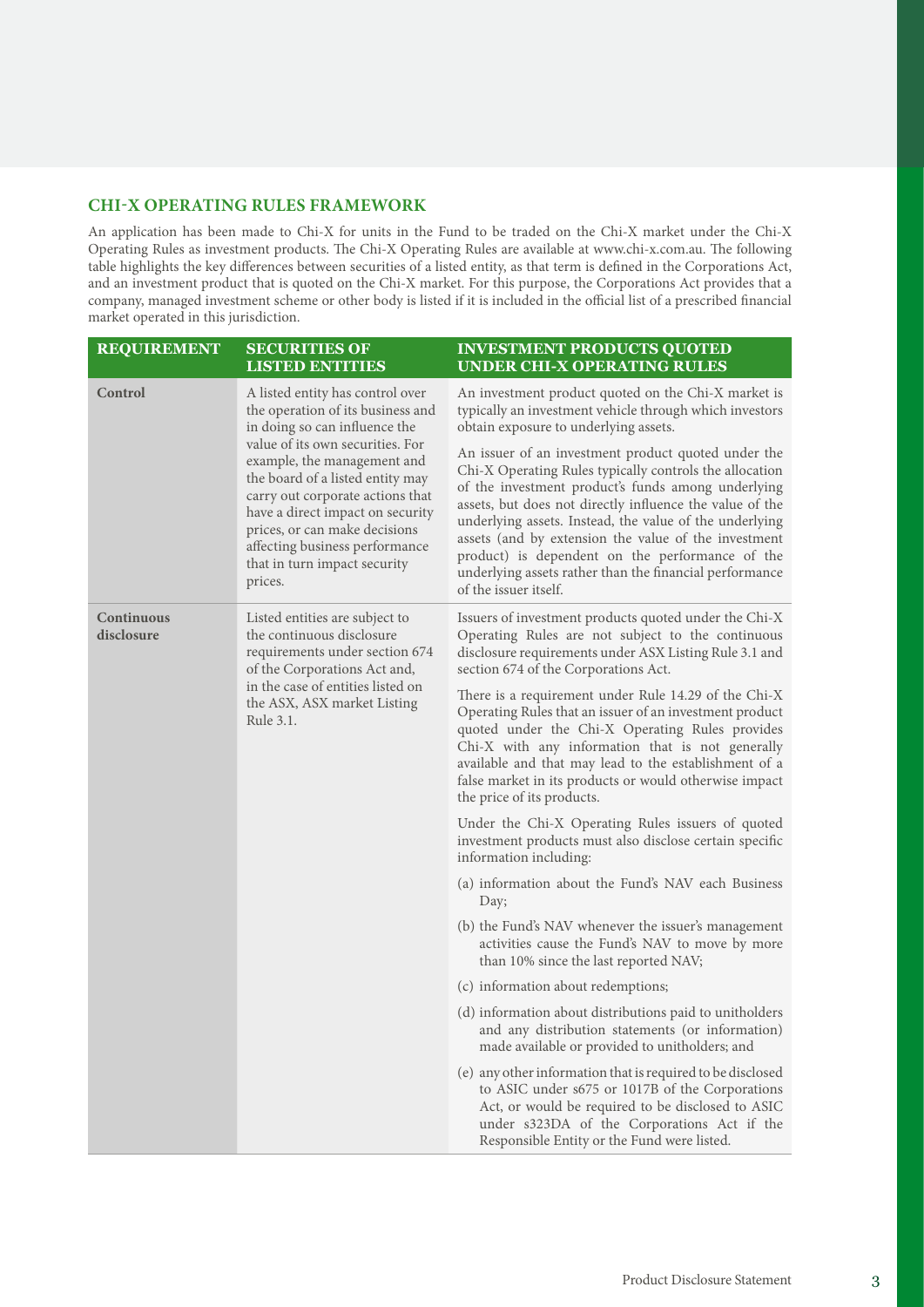# Important Information

| <b>REQUIREMENT</b>                      | <b>SECURITIES OF</b><br><b>LISTED ENTITIES</b>                                                                                                                                                                                                                                                                                                           | <b>INVESTMENT PRODUCTS QUOTED</b><br><b>UNDER CHI-X OPERATING RULES</b>                                                                                                                                                                                                                                                                                                                                                                                                   |
|-----------------------------------------|----------------------------------------------------------------------------------------------------------------------------------------------------------------------------------------------------------------------------------------------------------------------------------------------------------------------------------------------------------|---------------------------------------------------------------------------------------------------------------------------------------------------------------------------------------------------------------------------------------------------------------------------------------------------------------------------------------------------------------------------------------------------------------------------------------------------------------------------|
| Periodic disclosure                     | Entities listed on ASX market<br>are required to disclose half<br>yearly and annual financial<br>information or annual reports<br>under Chapter 4 of the ASX<br>Listing Rules.                                                                                                                                                                           | Under Chi-X Operating Rules, issuers are not required<br>to disclose their half yearly and annual financial<br>information or annual reports. Responsible entities<br>of registered managed investment schemes quoted on<br>Chi-X are, however, still required to lodge financial<br>reports for those managed investment schemes with<br>Chi-X at the same time as they are provided to ASIC<br>and investors (as required under Chapter 2M of the<br>Corporations Act). |
|                                         |                                                                                                                                                                                                                                                                                                                                                          | In addition, under the Chi-X Operating Rules issuers<br>of quoted investment products must also disclose each<br>month:                                                                                                                                                                                                                                                                                                                                                   |
|                                         |                                                                                                                                                                                                                                                                                                                                                          | (a) information about the total number of units of the<br>investment product on issue; and                                                                                                                                                                                                                                                                                                                                                                                |
|                                         |                                                                                                                                                                                                                                                                                                                                                          | (b) where the Fund's aggregate notional exposure to all<br>OTC derivatives is greater than 5% of the Fund's<br>NAV, certain information about the Fund's OTC<br>derivative exposure.                                                                                                                                                                                                                                                                                      |
| Corporate control                       | Requirements in the<br>Corporations Act and ASX<br>Listing Rules in relation to<br>matters such as replacement<br>of a responsible entity,<br>takeovers, buy-backs, change<br>of capital, new issues, restricted<br>securities, directors' interests<br>and substantial shareholding<br>disclosures apply to companies<br>and schemes listed on the ASX. | Many of the requirements in the Corporations Act and<br>the ASX Listing Rules in relation to matters such as<br>takeover bids, buy-backs, change of capital, new issues,<br>restricted securities, disclosure of directors' interests<br>and substantial shareholdings that apply to listed entities<br>do not apply to investment products quoted under the<br>Chi-X Operating Rules.                                                                                    |
|                                         |                                                                                                                                                                                                                                                                                                                                                          | As the Fund is a registered managed investment scheme,<br>the Responsible Entity is still required to comply with<br>the provisions of the Corporations Act including that the<br>Responsible Entity may be removed by an extraordinary<br>resolution of members.                                                                                                                                                                                                         |
| <b>Related party</b><br>transactions    | Entities listed on the ASX are<br>subject to Chapter 10 of the ASX<br>Listing Rules, which contains                                                                                                                                                                                                                                                      | Chapter 10 of the ASX Listing Rules does not apply to<br>investment products quoted under the Chi-X Operating<br>Rules.                                                                                                                                                                                                                                                                                                                                                   |
|                                         | restrictions on transactions<br>between an entity and persons in<br>a position to influence the entity.                                                                                                                                                                                                                                                  | The Responsible Entity is still required to comply with<br>Chapter 2E and Part 5C.7 of the Corporations Act in<br>respect of the Fund.                                                                                                                                                                                                                                                                                                                                    |
| <b>Auditor rotation</b><br>requirements | There are specific requirements<br>regarding auditor rotation in<br>Division 5 of Part 2M.4 of the<br>Corporations Act applying to<br>listed entities.                                                                                                                                                                                                   | Issuers of investment products quoted under the Chi-X<br>Operating Rules are not subject to the requirements in<br>Division 5 of Part 2M.4 of the Corporations Act.                                                                                                                                                                                                                                                                                                       |
|                                         |                                                                                                                                                                                                                                                                                                                                                          | Under the Corporations Act the Responsible Entity is<br>still required to appoint an independent auditor to carry<br>out audits of the Fund's financial statements and the<br>Fund's compliance plan.                                                                                                                                                                                                                                                                     |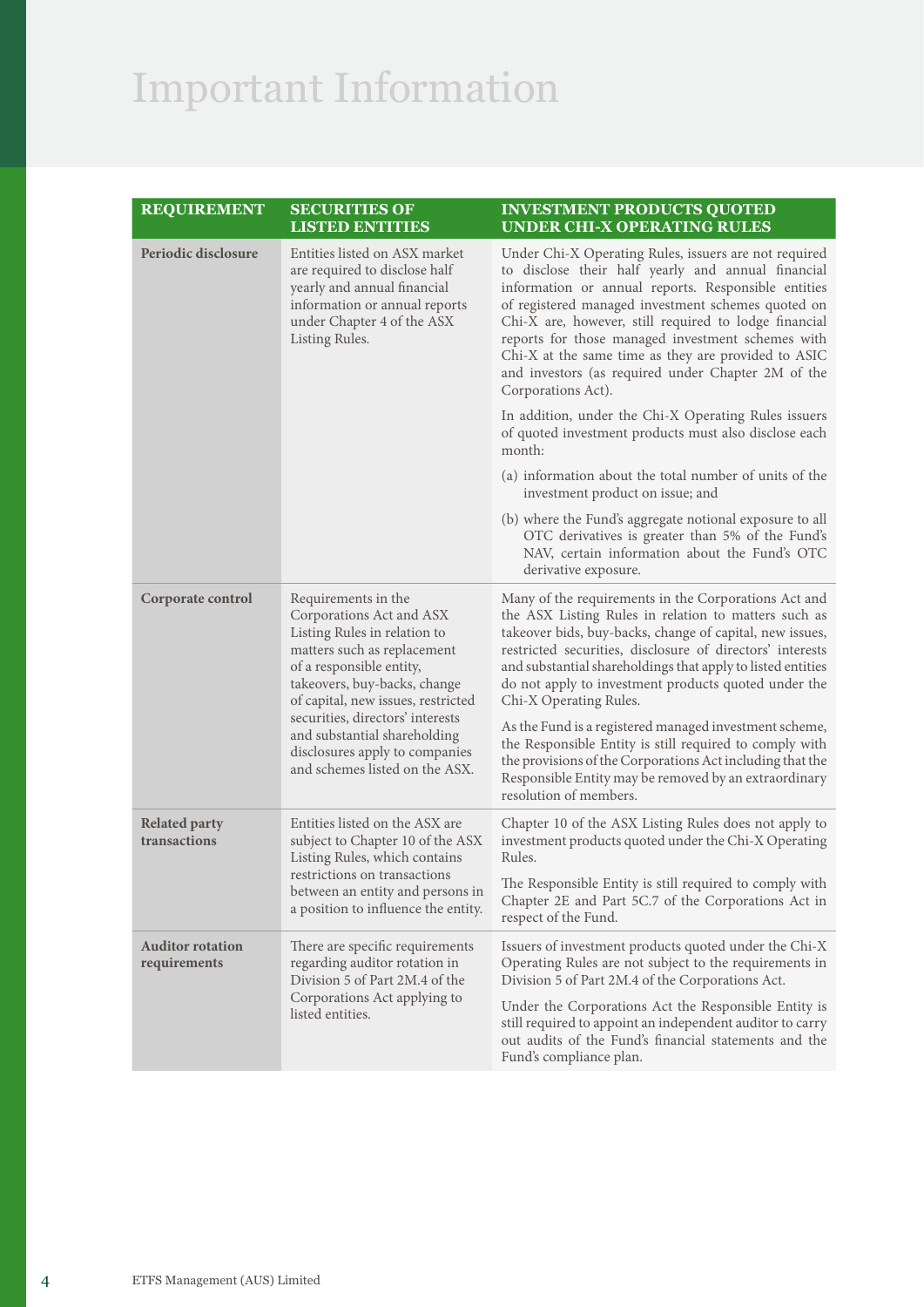### **Compensation**

Retail investors who suffer loss as a result of the misappropriation or fraudulent misuse of their money, property or authority by a Chi-X participant, may be eligible to claim compensation under the Chi-X compensation arrangements.

In certain circumstances, the National Guarantee Fund operated by the Securities Exchanges Guarantee Corporation ("SEGC") may apply to the loss. Please refer to the SEGC's website at *[www.segc.com.au](https://www.segc.com.au)* for further information.

### **CHESS**

The Clearing House Electronic Subregister System ("CHESS") performs two major functions in relation to trading on Chi-X:

- (a) facilitates the clearing and settlement of trades in products quoted on Chi-X; and
- (b) provides an electronic subregister for products quoted on Chi-X.

The Registrar will maintain an electronic subregister with CHESS on behalf of ETFS (the "CHESS sponsored" subregister) in addition to maintaining an "issuer sponsored" subregister. ETFS will not issue investors with certificates in respect of their units. Rather, when investors purchase units on Chi-X, they will either receive a holding statement from the Registrar which will set out the number of units they hold, together with the 'Securityholder Reference Number' (for holders on the issuer sponsored subregister) or a holding statement which will set out the number of units they hold, together with a 'Holder Identification Number' allocated by CHESS (for holders on the CHESS sponsored subregister).

### **DISCLAIMERS**

It is impossible in a document of this type to take into account the investment objectives, financial situation and particular needs of each potential investor.

Accordingly, nothing in this PDS is a recommendation by the Responsible Entity, or any other person, concerning investments in the Units. Potential investors should not rely on this PDS as the sole basis for any investment decision and should seek independent professional investment and taxation advice before making a decision whether to invest in the Units. Prospective investors should read the entire PDS before making any decisions to invest in the Units. If prospective investors have any doubt as to their course of action they should consult their stockbroker, solicitor, accountant or other professional adviser.

This PDS has been prepared by ETFS Management (AUS) Limited from sources which ETFS Management (AUS) Limited believes to be correct. However, none of ETFS Management (AUS) Limited nor any other member of the ETFS Management (AUS) Limited or ETFS Capital Group of companies, nor any of their employees or agents make any representation or warranty as to or assume any responsibility or liability for the accuracy or completeness of, or any errors or omissions in, any information, statement or opinion contained in this PDS or in any accompanying, previous or subsequent material or presentation. To the maximum extent permitted by law, ETFS Management (AUS) Limited and each of those persons disclaim all and any responsibility or liability for any loss or damage which may be suffered by any person relying upon any information contained in, or any omissions from, this PDS.

#### **SELLING RESTRICTIONS**

### **New Zealand**

The Fund is offered to persons in New Zealand who are "wholesale investors" under clause  $3(2)$  or  $3(3)(a)$  of Schedule 1 of the FMCA, or who are otherwise not required to receive disclosure under Part 3 of the FMCA, only.

Those persons not familiar with the provisions of the FMCA, or who require further assistance and/or information, should consult their professional adviser.

#### **Singapore**

This PDS has not been registered as a prospectus with the Monetary Authority of Singapore. This PDS and any other document or material in connection with the offer or sale, or invitation for subscription or purchase, of the Units may not be circulated or distributed, nor may the Units be offered or sold, or be made the subject of any invitation for subscription or purchase, whether directly or indirectly, to persons in Singapore except to an institutional investor as defined in the Securities and Futures Act, Cap. 289 (the "**Act**"), or otherwise pursuant to, and in accordance with the conditions of, any other applicable provisions of the Act.

### **United States**

This PDS and the Units offered under this PDS have not been and will not be registered under the U.S. Securities Act of 1933, as amended or any US state or other securities laws. Accordingly, the Units offered in this PDS may not be granted to or taken up by, and the Units may not be offered or sold to, any person that is in the United States or that is, or is acting for the account or benefit of, a US person.

### **DEFINED TERMS**

Certain terms used in this PDS are defined in Section 12 (*Glossary*). This PDS should be read in conjunction with these defined terms.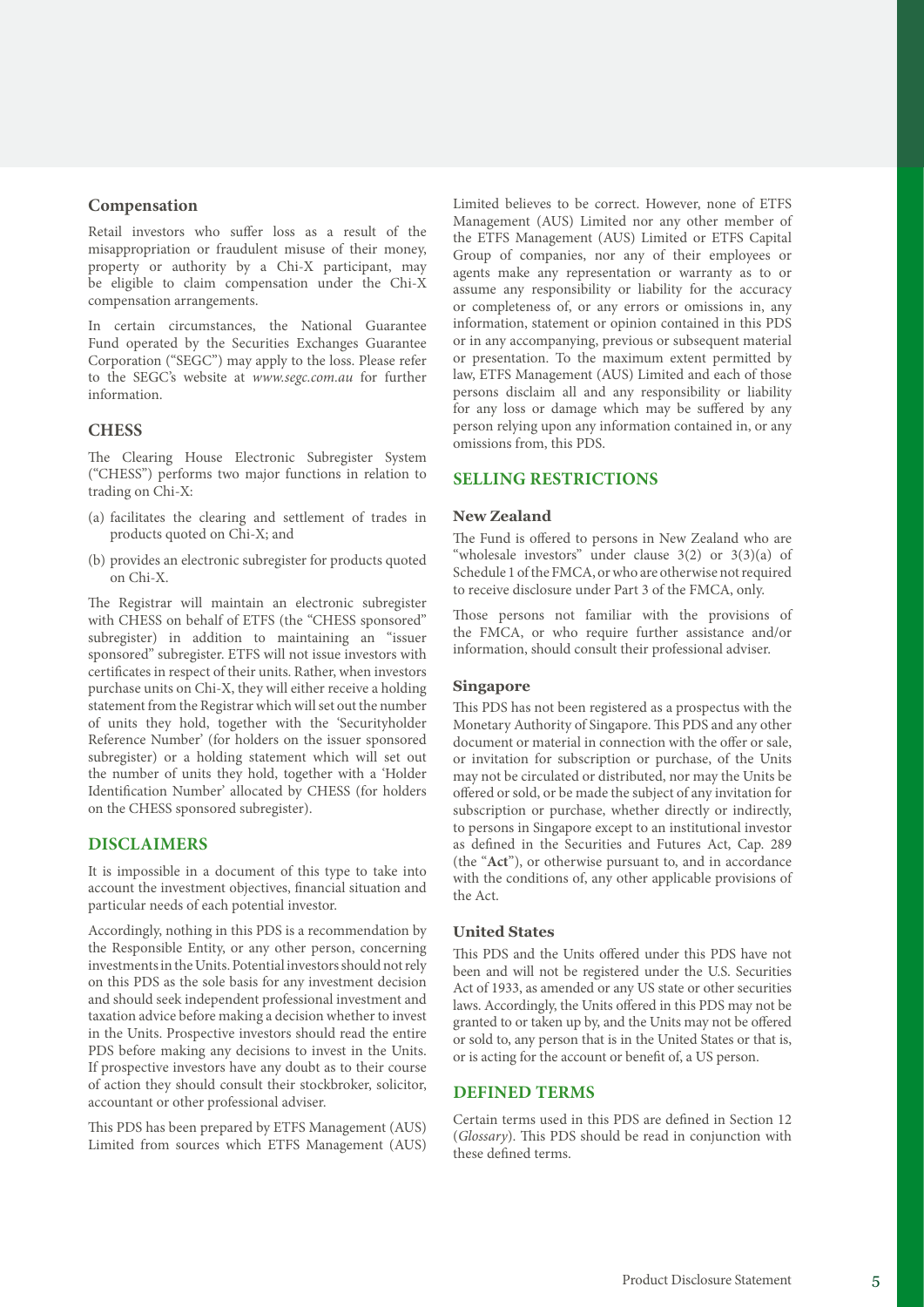### Table of Contents

| <b>SECTION OF THIS PDS</b>                                  | <b>PAGE</b> | <b>WHAT IS COVERED BY THIS SECTION?</b>                                                                                                                                                                                                        |
|-------------------------------------------------------------|-------------|------------------------------------------------------------------------------------------------------------------------------------------------------------------------------------------------------------------------------------------------|
| 1. Key Features                                             | 7           | This section provides an overview of the Fund in the format of<br>a table.                                                                                                                                                                     |
| 2. Frequently Asked Questions                               | 12          | This section sets out the answers to some frequently asked questions<br>about the Units.                                                                                                                                                       |
| 3. About the Responsible<br>Entity                          | 15          | This section sets out a summary of key information in relation to the<br>Responsible Entity, its directors, shareholders and financial position.                                                                                               |
| 4. Investment Objectives and<br><b>Strategy of the Fund</b> | 17          | This section provides an overview of the investment objectives<br>and strategy of the Fund to help an investor decide whether an<br>investment in a product which tracks movements in the level of an<br>equity index is appropriate for them. |
| 5. Risks                                                    | 18          | This section sets out the material risks known to the Responsible<br>Entity associated with an investment in Units and should be carefully<br>considered by a prospective investor.                                                            |
| 6. Trading of Units                                         | 22          | This section contains a summary of the application and redemption<br>process for Units.                                                                                                                                                        |
| 7. Valuation and Unit Pricing                               | 28          | This section sets out how an investor can work out the value of their<br>investment and provides the relevant formulae and worked examples.                                                                                                    |
| 8. Fees and Expenses                                        | 29          | This section sets out the fees and expenses which will be payable in<br>relation to applications, redemptions and the ongoing management<br>of the Fund.                                                                                       |
| 9. Distributions                                            | 34          | This section sets out information about distributions which may be<br>paid in relation to the Units.                                                                                                                                           |
| 10. Additional Information                                  | 35          | This section sets out the key additional information applicable to<br>the Fund, particularly the key services providers, key documents,<br>privacy policy and complaints handling procedures.                                                  |
| 11. Taxation Considerations                                 | 42          | This section sets out the tax treatment of holding Units in Australia.<br>You should note that this is a general summary and you should<br>seek your own tax advice in relation to the taxation consequences<br>of holding Units.              |
| 12. Glossary                                                | 46          | This section sets out the definitions that apply throughout this PDS.                                                                                                                                                                          |
| 13. Corporate Directory                                     | 50          | This section sets out the names and addresses of the key service<br>providers to the Fund.                                                                                                                                                     |
| 14. Fund Supplements                                        | 51          | This section sets out the information applicable to the Fund for<br>this PDS.                                                                                                                                                                  |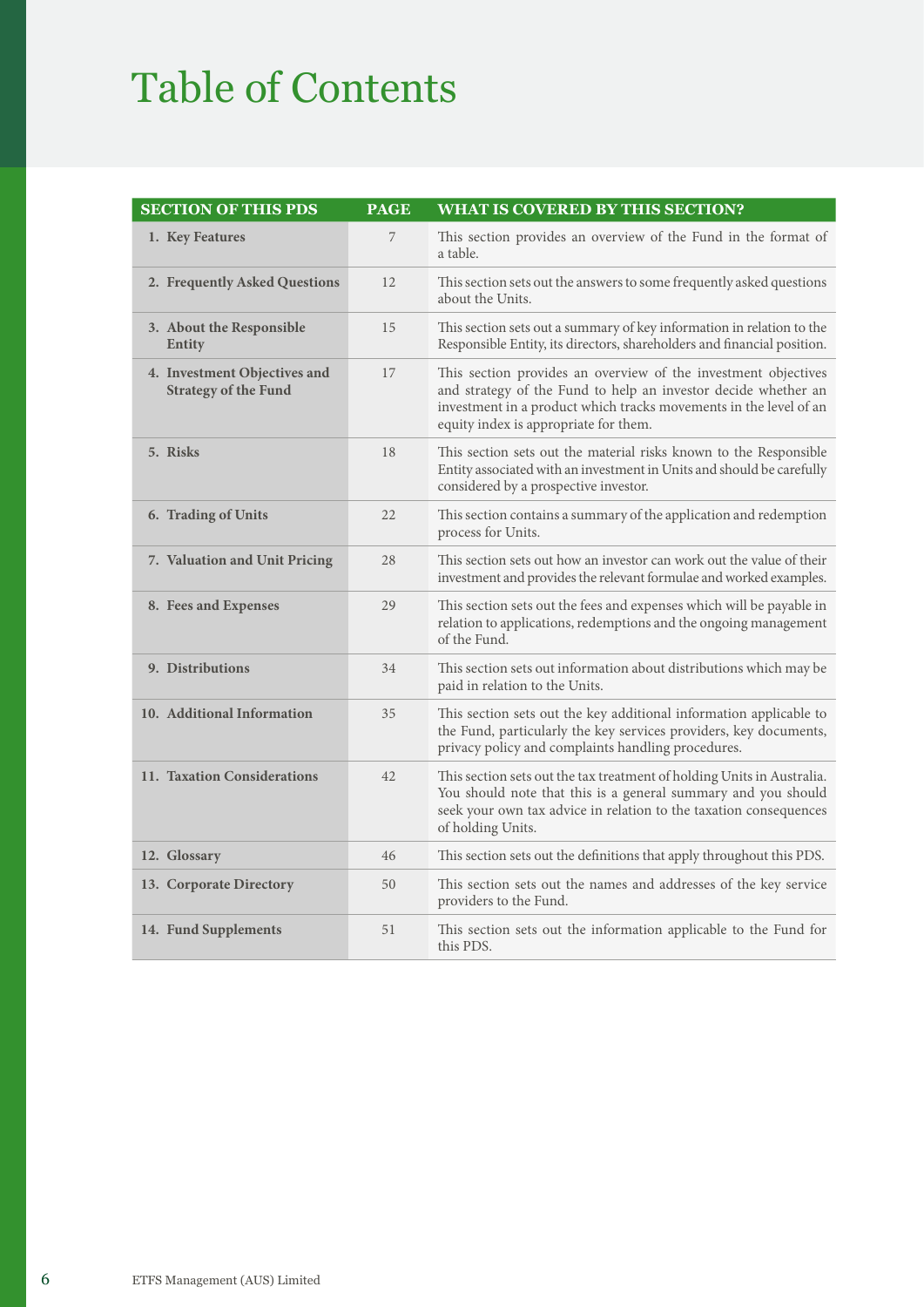### 1. Key Features

### **1.1 OVERVIEW**

The Fund is a registered managed investment scheme and the Responsible Entity has applied to Chi-X to have its Units quoted on the Chi-X market. The Fund is an exchange traded fund ("**ETF**") which aim to provide investors with a return that tracks (before fees and expenses) the performance of a published index (an "**Index**"). Details of the Index in respect of the Fund are set out in the Fund Supplement.

The following table summarises the key features of the Fund offered in this PDS. Any decision to invest in the Units of the Fund should be based upon the PDS in its entirety and investors should seek professional advice before making any decision with respect to an investment in the Fund.

| <b>Fund Name</b>               | ETFS Fintech & Blockchain ETF                                                                                                                                                                                                                                                                                                                                                                                |  |
|--------------------------------|--------------------------------------------------------------------------------------------------------------------------------------------------------------------------------------------------------------------------------------------------------------------------------------------------------------------------------------------------------------------------------------------------------------|--|
| <b>Responsible Entity</b>      | ETFS Management (AUS) Limited is the Responsible Entity and trustee of the Fund and the<br>issuer of this PDS.                                                                                                                                                                                                                                                                                               |  |
| <b>Investment</b><br>Objective | The investment objective of the Fund is to provide investors a return that tracks the<br>performance (before fees and expenses) of the relevant Index.                                                                                                                                                                                                                                                       |  |
|                                | The specific investment objective of the Fund and further information about the applicable<br>Index is set out in the Fund Supplement.                                                                                                                                                                                                                                                                       |  |
|                                | No significant change to the investment objective will be made unless such change is approved<br>by a resolution of Holders representing at least 75% of votes cast.                                                                                                                                                                                                                                         |  |
| <b>Investment Type</b>         | A unit trust managed investment scheme. Units in the Fund ("Units") will be able to be traded<br>on the Chi-X market. The issue of Units is covered by the Responsible Entity's Australian<br>financial services licence.                                                                                                                                                                                    |  |
| <b>Index Tracking</b>          | The Fund will attempt to (before fees and expenses) fully replicate the performance of the<br>Index by investing its assets in a portfolio of securities that comprise the Index in proportion<br>to the weight assigned to each security within the Index.                                                                                                                                                  |  |
|                                | Any changes in the composition of an Index, whether due to scheduled rebalancing or other<br>unscheduled events (e.g. corporate actions), will generally be reflected in the portfolio of<br>securities held by the Fund as soon as practically possible.                                                                                                                                                    |  |
|                                | In certain circumstances, it may not be possible or practical for the Responsible Entity to<br>exactly replicate the Index. For example, trading in particular securities may be suspended.<br>In other circumstances the exact replication of the Index may be impractical or excessively<br>costly, for example where the Index comprises a large number of securities that are assigned<br>small weights. |  |
|                                | To assist investors, the Fund's full portfolio holdings will be published on a daily basis on<br>www.etfsecurities.com.au at the same that Authorised Participants and market makers are<br>provided with portfolio composition files.                                                                                                                                                                       |  |

### **KEY FEATURES OF THE FUND**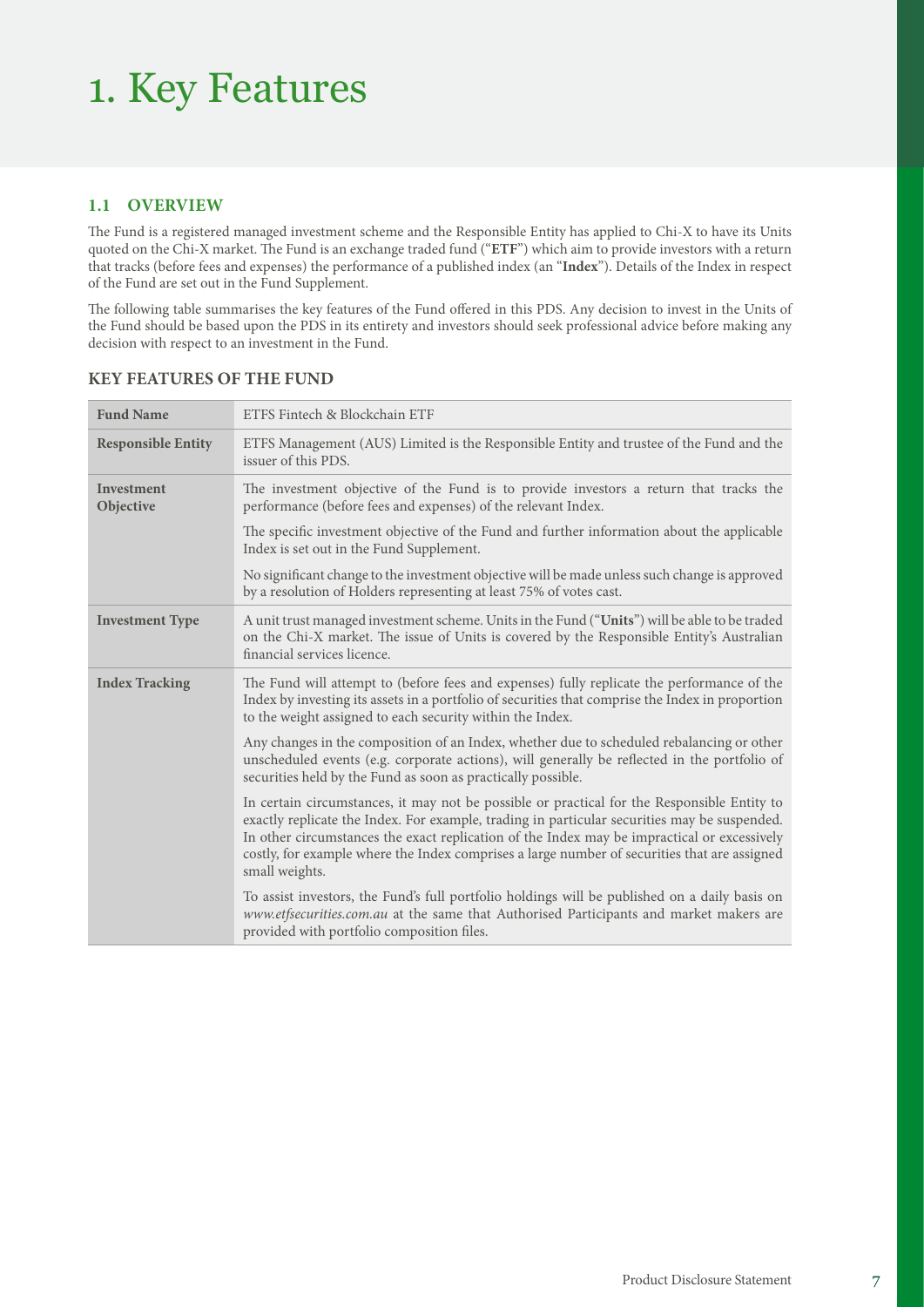# 1. Key Features

| <b>Index Tracking</b><br>(continued)   | The Fund may hold derivative contracts from time to time, such as exchange traded options<br>written on the Index or its constituent securities, and other investments that do not comprise<br>the Index, but help to achieve the investment objectives of the Fund. These other investments<br>that do not comprise the index may include for example:                                                                                                                                                                                                    |
|----------------------------------------|------------------------------------------------------------------------------------------------------------------------------------------------------------------------------------------------------------------------------------------------------------------------------------------------------------------------------------------------------------------------------------------------------------------------------------------------------------------------------------------------------------------------------------------------------------|
|                                        | > cash or short term deposits;                                                                                                                                                                                                                                                                                                                                                                                                                                                                                                                             |
|                                        | > related securities such as tradable rights resulting from corporate actions undertaken by<br>Index constituents;                                                                                                                                                                                                                                                                                                                                                                                                                                         |
|                                        | > depository receipts or other securities that may be substituted for Index constituents that<br>are impractical or costly to trade; and                                                                                                                                                                                                                                                                                                                                                                                                                   |
|                                        | > futures, options, swaps or other ETFs with similar exposures to the Index that may help<br>minimise deviations from the Index, where appropriate.                                                                                                                                                                                                                                                                                                                                                                                                        |
|                                        | These are expected to be used in limited circumstances.                                                                                                                                                                                                                                                                                                                                                                                                                                                                                                    |
|                                        | Cash balances may also be held in the Fund from time to time.                                                                                                                                                                                                                                                                                                                                                                                                                                                                                              |
|                                        | The Fund will not engage in securities lending.                                                                                                                                                                                                                                                                                                                                                                                                                                                                                                            |
| <b>Net Asset Value</b><br>(NAV)        | The Net Asset Value for the Fund shall be determined by the Responsible Entity at the Valuation<br>Time on each Dealing Day (or at such other time as the Responsible Entity may determine) by<br>valuing the assets of the Fund and deducting the Liabilities of the Fund (including, without<br>limitation, management costs). Please refer to Section 7 (Valuation and Unit Pricing) for more<br>detail.                                                                                                                                                |
| <b>Fees and Expenses</b>               | Fees and expenses that an investor may be charged include:                                                                                                                                                                                                                                                                                                                                                                                                                                                                                                 |
|                                        | <b>Creation Fee</b>                                                                                                                                                                                                                                                                                                                                                                                                                                                                                                                                        |
|                                        | Authorised Participants will be charged a fee by the Responsible Entity for each Creation<br>Request of \$1,250 regardless of the size of the Creation Request. The applicable Creation Fee for<br>the Fund is set out in the Fund Supplement.                                                                                                                                                                                                                                                                                                             |
|                                        | <b>Redemption Fee</b>                                                                                                                                                                                                                                                                                                                                                                                                                                                                                                                                      |
|                                        | Authorised Participants will be charged a fee by the Responsible Entity for each Redemption<br>Request of \$1,250 regardless of the number of Units being redeemed. The applicable<br>Redemption Fee for the Fund is set out in the Fund Supplement.                                                                                                                                                                                                                                                                                                       |
|                                        | <b>In Specie Transaction Fee</b>                                                                                                                                                                                                                                                                                                                                                                                                                                                                                                                           |
|                                        | Where Authorised Participants make an in specie Creation Request or Redemption Request,<br>they may also be charged a fee by the Responsible Entity of up to 0.5% of the subscription<br>amount or redemption amount. The amount of this fee will be made available to Authorised<br>Participants prior to transacting.                                                                                                                                                                                                                                    |
|                                        | <b>Management Costs</b>                                                                                                                                                                                                                                                                                                                                                                                                                                                                                                                                    |
|                                        | The Management Costs of the Fund will be 0.69% of the Net Asset Value of the Fund.<br>The Management Costs are made up of a Management Fee, recoverable expenses (where<br>applicable) and indirect costs (where applicable). The Management Costs for the Fund are set<br>out in the Fund Supplement. You may also incur Transactional Costs or, you may be charged<br>a brokerage or commission when buying and selling units through a broker and/or on the<br>Chi-X market. Please refer to your broker for further details on their fees and charges. |
|                                        | Please refer to Section 8 (Fees and Expenses) for more detail.                                                                                                                                                                                                                                                                                                                                                                                                                                                                                             |
| <b>Trading in Units</b><br>of the Fund | As at the date of this document an application has been made to Chi-X for units in the Fund<br>to be traded on the Chi-X market. It is expected that most investors will buy and sell their<br>Units through trading on this secondary market where they can be bought and sold like<br>any other stocks. Investment in Units through transactions on the Chi-X market are not<br>governed by the terms of this PDS.                                                                                                                                       |
|                                        | Creation Requests and Redemption Requests made directly to the Fund may only be made<br>by Authorised Participants.                                                                                                                                                                                                                                                                                                                                                                                                                                        |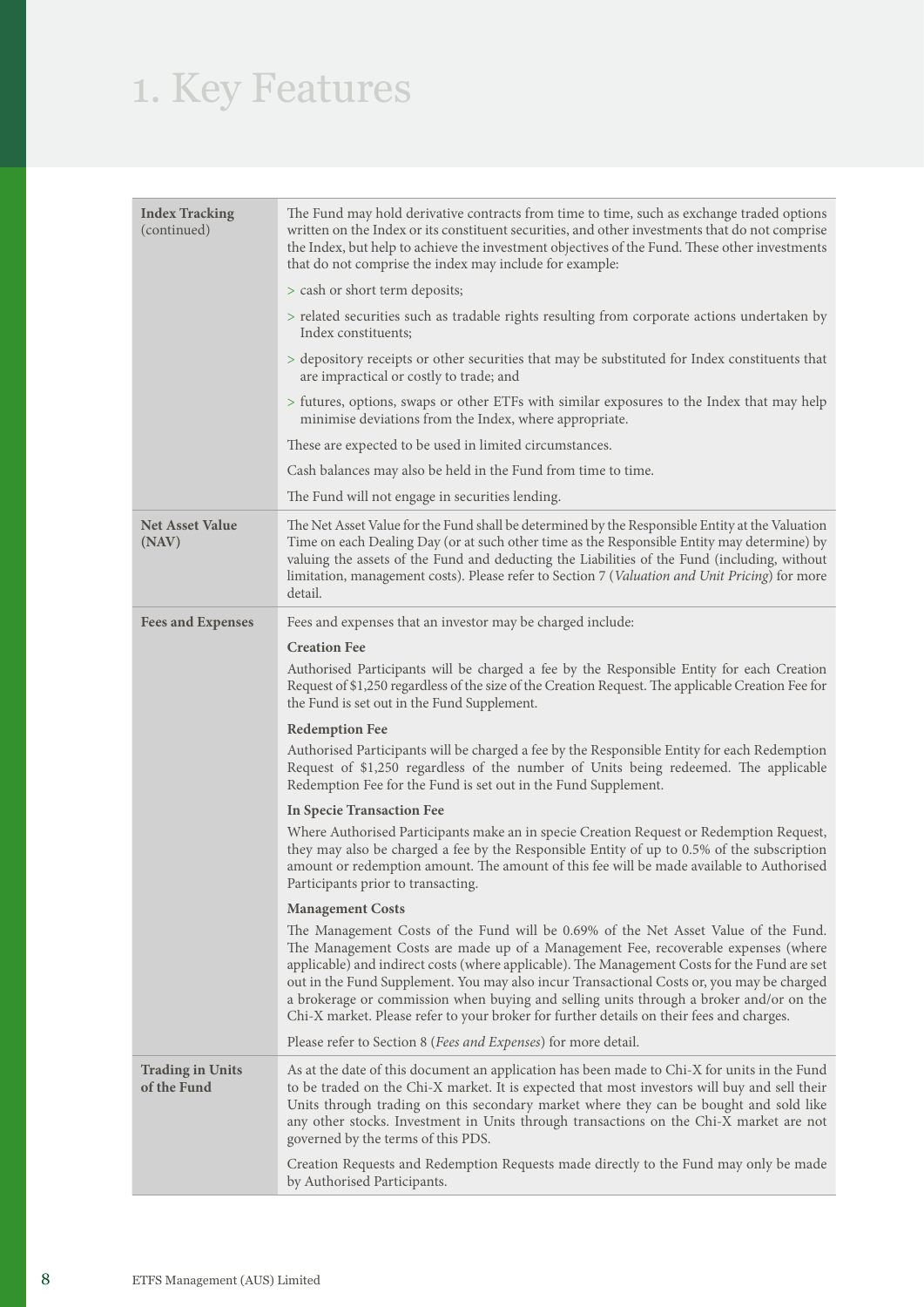| <b>Creations</b>                                | The offer of Units in the Fund under this PDS is made to Authorised Participants only and<br>only Authorised Participants may apply to the Fund for Units.                                                                                                                                                                                                                                                                                                                                         |
|-------------------------------------------------|----------------------------------------------------------------------------------------------------------------------------------------------------------------------------------------------------------------------------------------------------------------------------------------------------------------------------------------------------------------------------------------------------------------------------------------------------------------------------------------------------|
|                                                 | Creation Requests for Units may be submitted on any Dealing Day during the term of this<br>PDS. Creation Requests will be settled by the Authorised Participants delivering either the<br>Portfolio Deposit to the Responsible Entity (representing the securities comprised in the<br>Index) or cash.                                                                                                                                                                                             |
|                                                 | Authorised Participants may submit Creation Requests in respect of whole multiples of<br>Creation Units. In respect of the Fund, the Creation Unit is a number of Units of the Fund as<br>set out in the Fund Supplement.                                                                                                                                                                                                                                                                          |
|                                                 | The Responsible Entity may reject any Creation Request in its discretion.                                                                                                                                                                                                                                                                                                                                                                                                                          |
| Redemptions                                     | Generally, only Authorised Participants who are Australian residents may submit Redemption<br>Requests in respect of some or all of their holdings in the Fund.                                                                                                                                                                                                                                                                                                                                    |
|                                                 | Redemption Requests will be settled by the Authorised Participant delivering the relevant<br>Units in return for delivery by the Fund of (i) a specified basket of securities (representing<br>the securities comprised in the Index); (ii) cash; or (iii) a combination of cash and a specified<br>basket of securities (representing the securities comprised in the Index).                                                                                                                     |
|                                                 | Please refer to Section 6 (Trading of Units) for more detail.                                                                                                                                                                                                                                                                                                                                                                                                                                      |
| <b>Distributions</b>                            | To the extent that there is any income received by the Fund, it is expected that it will be<br>distributed to Holders as set out in the Fund Supplement. There is no guarantee that the Fund<br>will make any distributions.                                                                                                                                                                                                                                                                       |
|                                                 | Holders can choose to have their distributions paid directly into a nominated bank account<br>in cash (via electronic funds transfer) or participate in the Distribution Reinvestment Plan.                                                                                                                                                                                                                                                                                                        |
|                                                 | Further information in respect of distributions is set out in Section 9 (Distributions) of this<br>PDS.                                                                                                                                                                                                                                                                                                                                                                                            |
| <b>Distribution</b><br><b>Reinvestment Plan</b> | A Distribution Reinvestment Plan is available to eligible Holders. Participation in the<br>Distribution Reinvestment Plan is subject to the rules of the Distribution Reinvestment Plan<br>policy document available from the Responsible Entity's website www.etfsecurities.com.au.<br>Pursuant to the Distribution Reinvestment Plan all distributions made to a Holder in respect<br>of the Fund are reinvested in additional Units in the Fund. Partial reinvestment will not<br>be available. |
| <b>Key Risks</b>                                | Risks in relation to indices generally:                                                                                                                                                                                                                                                                                                                                                                                                                                                            |
|                                                 | Past performance is not an indication of future performance and the investment performance<br>of the Units could be volatile. An investment in the Units involves a significant degree of<br>risk. The following are just some of the risk factors which should be carefully considered by<br>prospective investors before deciding whether to invest in the Units.                                                                                                                                |
|                                                 | Factors affecting the performance of Indices generally may adversely affect the value of Units<br>including:                                                                                                                                                                                                                                                                                                                                                                                       |
|                                                 | > Market Risk - Indices comprise a synthetic portfolio of shares or other assets and, as such,<br>the performance of an Index is dependent upon the macroeconomic factors relating to the<br>shares or other components that comprise such Index;                                                                                                                                                                                                                                                  |
|                                                 | > Differing Returns - the return generated on the Units may not reflect the return an<br>investor would realise if he or she actually owned the relevant shares or other components<br>comprising the Index;                                                                                                                                                                                                                                                                                       |
|                                                 | > Loss of dividends – the rules governing the composition and calculation of the relevant<br>underlying Index might stipulate that dividends distributed on its components do not lead<br>to a rise in the Index level; and                                                                                                                                                                                                                                                                        |
|                                                 | > Index Event Risk – there may be adjustments to the Index due to certain events. The Index<br>methodology may change, the Index may be suspended or cancelled or the Responsible<br>Entity's license to use the Index may be terminated.                                                                                                                                                                                                                                                          |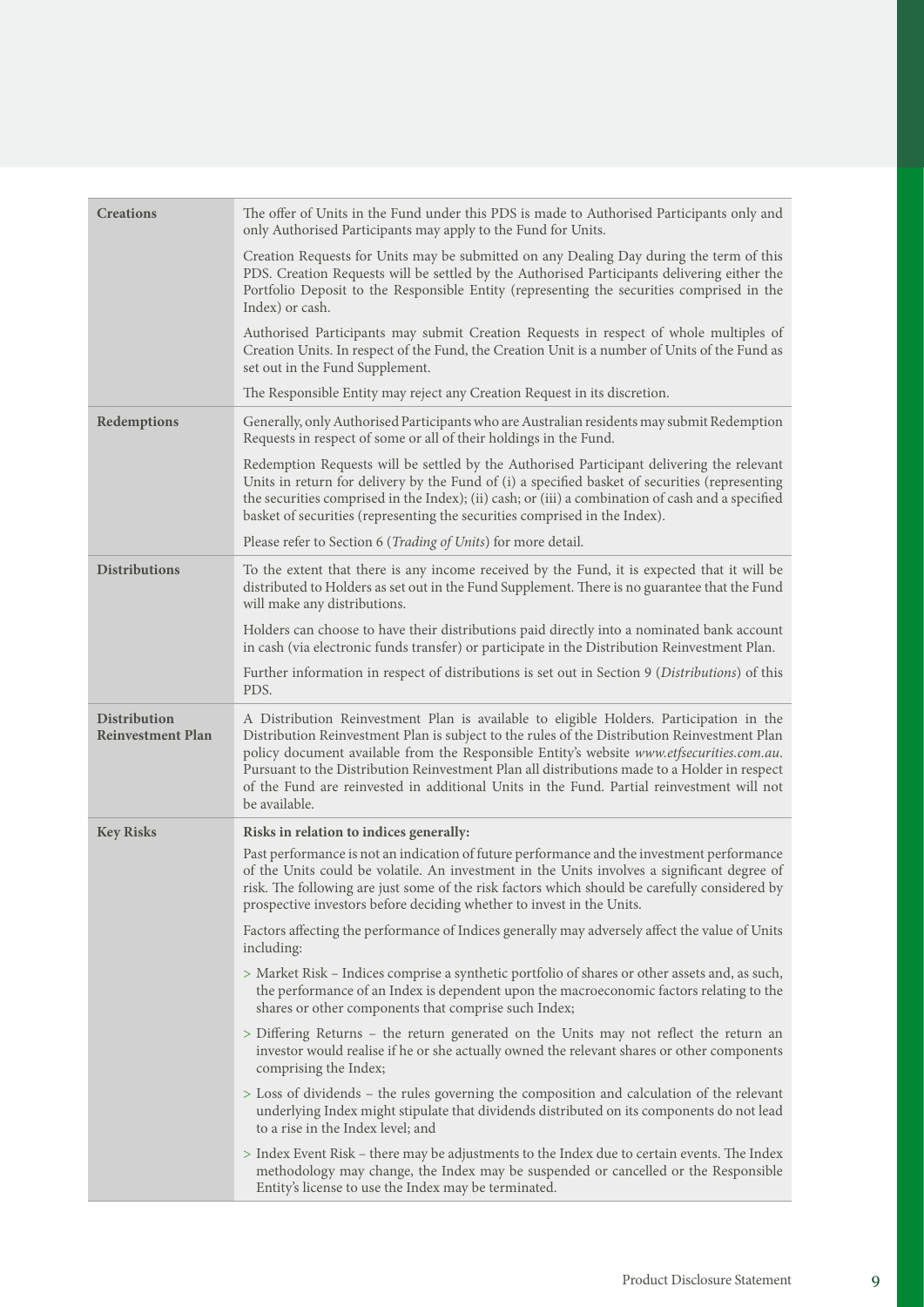### 1. Key Features

| <b>Key Risks</b><br>(continued) | Risks in relation to the Fund:<br>An investment in the Fund will expose investors to risks inherent in holding the exposure to<br>the Index via a Unit. These include:                                                                                                                                                                                                                                                                                                                                                                                                                                                               |
|---------------------------------|--------------------------------------------------------------------------------------------------------------------------------------------------------------------------------------------------------------------------------------------------------------------------------------------------------------------------------------------------------------------------------------------------------------------------------------------------------------------------------------------------------------------------------------------------------------------------------------------------------------------------------------|
|                                 | > Index Tracking Risk – the return generated by the Fund may differ from the return<br>generated by the Index due to, for example, fees payable to the Fund, trading restrictions or<br>investment decisions made by the Responsible Entity;                                                                                                                                                                                                                                                                                                                                                                                         |
|                                 | > Traded Price vs Net Asset Value – in some circumstances the price of Units traded on the<br>Chi-X market may trade at a discount or premium to its Net Asset Value;                                                                                                                                                                                                                                                                                                                                                                                                                                                                |
|                                 | > Liquidity Risk – although it is expected the Units will be admitted to trading status on<br>the Chi-X market there is no guarantee that there will be a liquid market for the Units.<br>Furthermore, in certain circumstances Chi-X may suspend trading of the Units or remove<br>the Units from quotation on the Chi-X market. There are also certain circumstances where<br>the Responsible Entity may limit, reject, scale or delay redemptions;                                                                                                                                                                                |
|                                 | > Regulatory Risk - changes in regulations or laws may adversely affect the performance of<br>the Fund or the ability of the Fund to continue to meet its investment objectives. Similarly,<br>changes in taxation regulations or laws may impact the after-tax returns of the Fund;                                                                                                                                                                                                                                                                                                                                                 |
|                                 | > Operational Risk – the occurrence of operational risk events such as system break downs<br>or operational failures may impact the day to day operations of the Fund;                                                                                                                                                                                                                                                                                                                                                                                                                                                               |
|                                 | > Redemption Risk - there are certain circumstances in which an early redemption of Units<br>may be imposed on investors, which may result in an investment in Units being redeemed<br>earlier than desired. There are also certain circumstances where the Responsible Entity may<br>limit, reject, scale or delay redemptions. Please see Sections 6.10 (Compulsory Redemption)<br>and $10.2(a)$ (Trust Deeds of the Fund) for more information; and                                                                                                                                                                               |
|                                 | > Counterparty Credit Risk – where the Fund is owed obligations by third parties under<br>derivatives or other contractual relationships, a failure by the relevant counterparty to<br>perform their obligations may impact the Fund.                                                                                                                                                                                                                                                                                                                                                                                                |
|                                 | Specific risks in relation to the Index:                                                                                                                                                                                                                                                                                                                                                                                                                                                                                                                                                                                             |
|                                 | > Concentration Risk: As the Index is comprised of 75 stocks from the same industry. There<br>is a risk that the Index, and therefore the Fund, will have a high concentration to particular<br>types of stocks                                                                                                                                                                                                                                                                                                                                                                                                                      |
|                                 | > Currency Risk. The prices of the Index constituents are quoted and traded in their relevant<br>domestic currencies whereas the Net Asset Value of the Fund and the price at which the<br>Units will be quoted on the Chi-X market is calculated in Australian dollars. This means<br>that an investor is exposed to changes in the exchange rate between the Australian dollar<br>and the currencies of each of the Index constituents.                                                                                                                                                                                            |
|                                 | > Sector Risk. The Fund invests primarily in the equity securities of companies whose<br>business is focused on the technology-driven financial services and, as such, is particularly<br>sensitive to risks to those types of companies.                                                                                                                                                                                                                                                                                                                                                                                            |
|                                 | > Regulatory Risk - Changes in regulations or laws may adversely affect companies involved<br>in the fintech and blockchain industries. Both fintech and blockchain related industries are<br>relatively new, and the regulation of those industries continues to evolve.                                                                                                                                                                                                                                                                                                                                                            |
|                                 | > Market Risks – The Fund is subject to the risk that market or economic factors impacting<br>semiconductor companies and companies that rely heavily on technology advances could<br>have a major effect on the value of the Fund's investments. The value of stocks of fintech<br>and blockchain companies and companies that rely heavily on technology are particularly<br>vulnerable to rapid changes in technology product cycles, rapid product obsolescence,<br>government regulation and competition, both domestically and internationally, including<br>competition from foreign competitors with lower production costs. |
|                                 | This is not an exhaustive list of risks in the relation to an investment in Units. Prospective<br>investors should read Section 5 (Risks) of this PDS in relation to the risks of an investment<br>in Units and consider the specific and general risks of an investment in Units. Prospective                                                                                                                                                                                                                                                                                                                                       |

investors should also consult with their financial adviser prior to making any investment.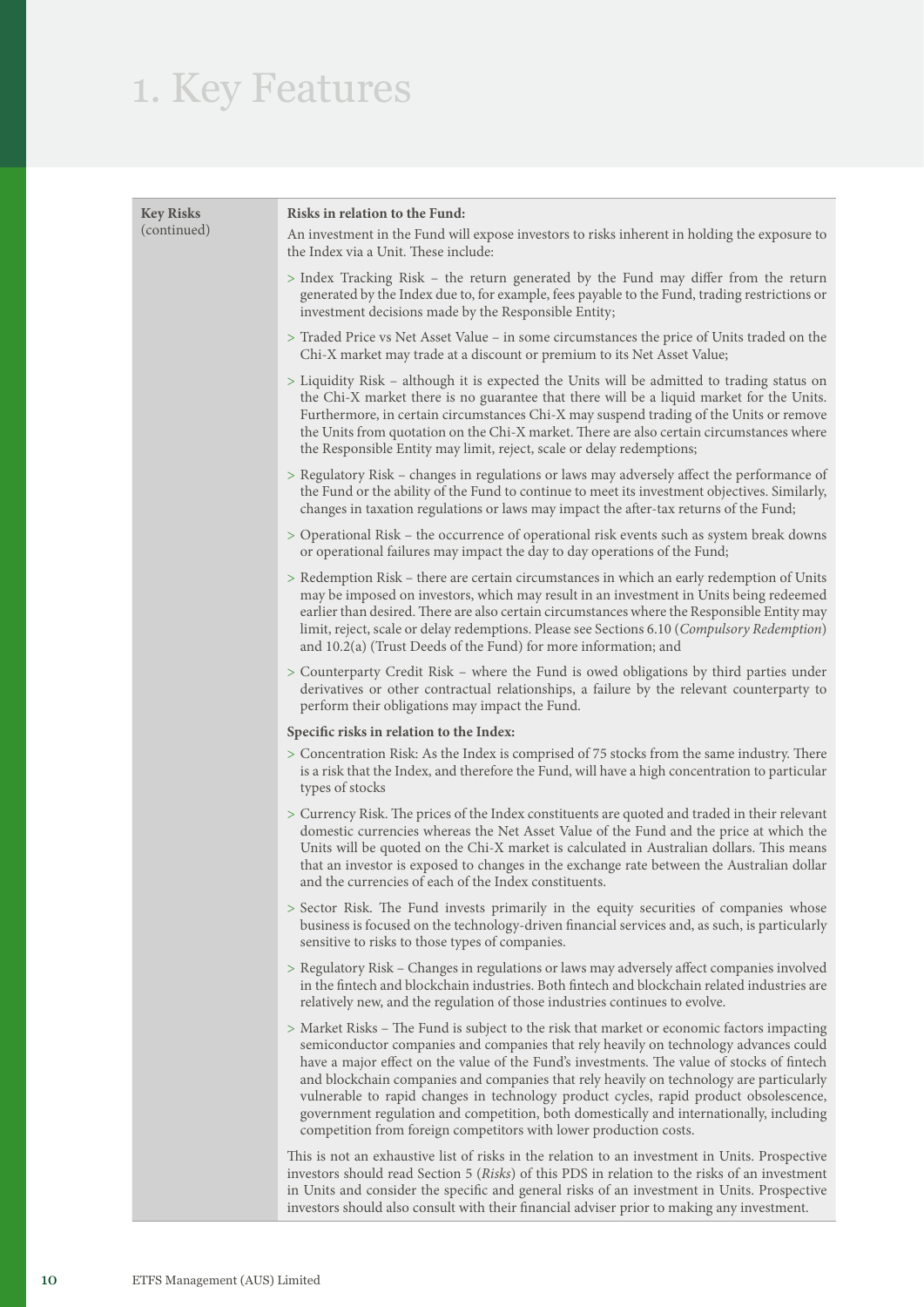| Reporting                              | Information relating to the Fund including its Net Asset Values and the performance of the<br>Index will be published on the website of the Responsible Entity at www.etfsecurities.com.au. |
|----------------------------------------|---------------------------------------------------------------------------------------------------------------------------------------------------------------------------------------------|
| No Leverage                            | The Fund will not use leverage to achieve its investment objectives.                                                                                                                        |
| Registrar                              | Computershare Investor Services Pty Limited will maintain the Register of the Units of the<br>Fund in Sydney.                                                                               |
| <b>Transaction</b><br><b>Documents</b> | The documents which, in addition to this PDS, set out the terms and conditions relating to<br>the Fund comprise:                                                                            |
|                                        | > the Trust Deed:                                                                                                                                                                           |
|                                        | > the Custodian Agreement;                                                                                                                                                                  |
|                                        | > the Registrar Agreement; and                                                                                                                                                              |
|                                        | > the Administration Agreement.                                                                                                                                                             |
|                                        | Please refer to Sections 6.10 (Compulsory Redemption) and 10.2 for a Summary of Material<br>Documents.                                                                                      |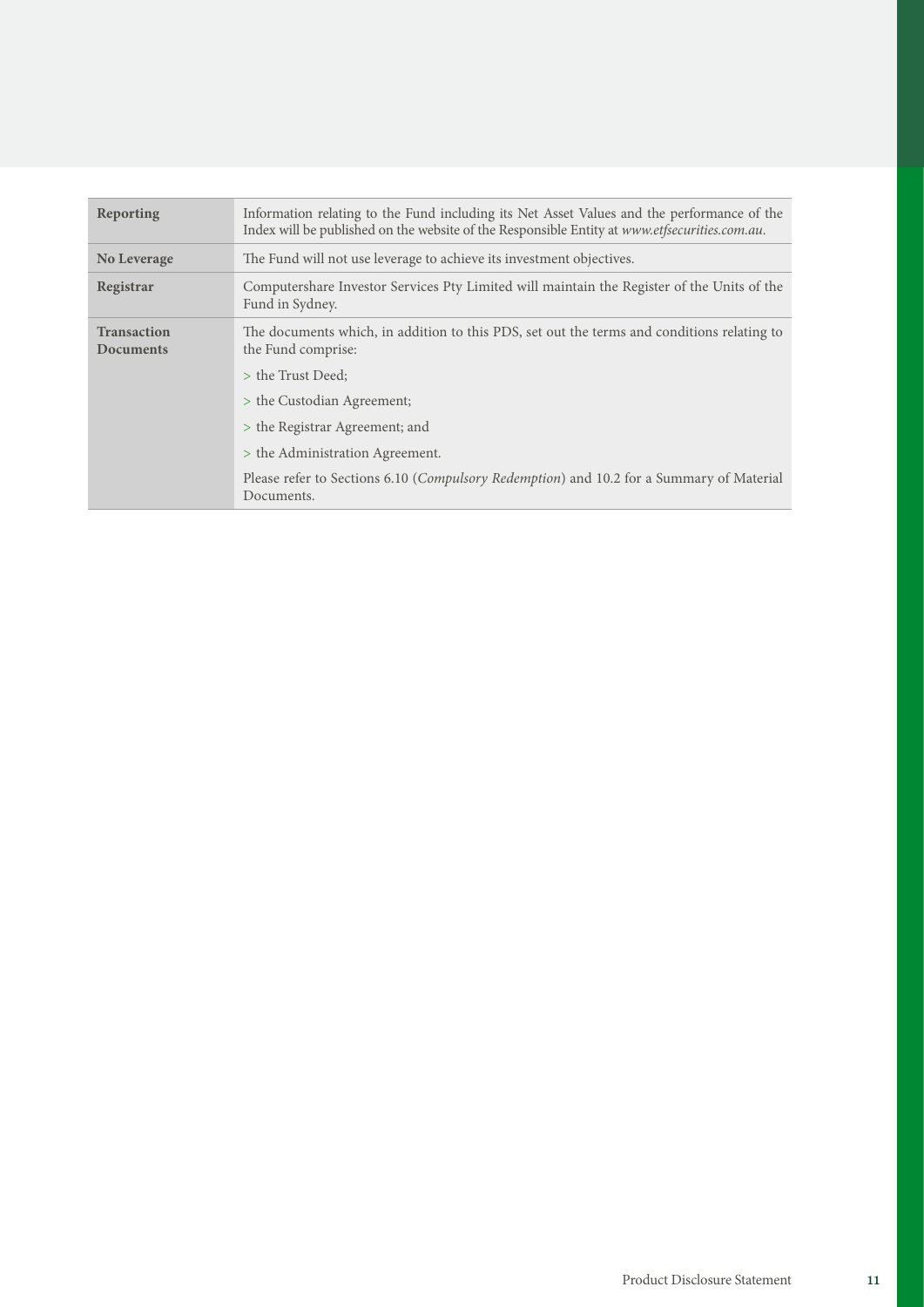### 2. Frequently Asked Questions

This section is intended to answer some of the questions which a prospective investor may have when considering an investment in the Fund. It is not intended to be a summary of or a complete description of the information contained in this PDS and an investment in Units should only be made after careful consideration of this PDS.

### **2.1 WHAT ARE UNITS IN THE FUND?**

Units represent interests in the Fund. The Fund is a registered managed investment scheme and Units in the Fund represent an interest in its assets. Each Unit has a "Net Asset Value" which is the value of the assets of the Fund represented by each Unit.

### **2.2 WHAT IS THE AIM OF THE FUND?**

The Fund aims to provide investors with exposure (before fees and expenses) to the performance of a specified Index. The Index for the Fund is set out in the Fund Supplement.

### **2.3 HOW DOES HOLDING A UNIT GIVE ECONOMIC EXPOSURE TO THE INDEX?**

The Responsible Entity will hold securities, and in some cases may hold derivatives, which aim to track the component securities which form the relevant Index. In this way the assets of the Fund will track the securities which form the Index. The Units give the investor economic exposure to those assets of the Fund and hence the underlying Index.

### **2.4 WHAT ARE THE SIGNIFICANT RISKS OF ACQUIRING A UNIT?**

An investment in the Units involves a significant degree of risk. Past performance is not an indication of future performance and the investment performance of the Units could be volatile. The following are just some of the risk factors which should be carefully considered by prospective investors before deciding whether to invest in the Units.

Factors affecting the performance of equity indices may adversely affect the value of Units including:

- > Market Risk: Indices comprise a synthetic portfolio of shares or other assets and, as such, the performance of the Index is dependent upon the macroeconomic factors relating to the shares or other components that comprise the Index.
- > Differing Returns: the return generated on the Units may not reflect the return an investor would realise if he or she actually owned the relevant shares or other components comprising the Index.
- > Loss of Dividends: the rules governing the composition and calculation of the relevant underlying Index might stipulate that dividends distributed on its components do not lead to a rise in the Index level.
- > Index Event Risk: there may be adjustments to the Index due to certain events. The Index methodology may change, the Index may be suspended or cancelled or the Responsible Entity's license to use the Index may be terminated.

An investment in the Fund will expose investors to general risks inherent in holding the exposure to Indices via a Unit.

These include:

- > Traded Price vs Net Asset Value: in some circumstances the price of Units traded on the Chi-X market may trade at a discount or premium to their Net Asset Value;
- > Liquidity Risk: although it is expected the Units will be admitted to trading status on the Chi-X market there is no guarantee that there will be a liquid market for the Units. Furthermore, in certain circumstances Chi-X may suspend trading of the Units or remove the Units from quotation on the Chi-X market. There are also certain circumstances where the Responsible Entity may limit, reject, scale or delay redemptions;
- > Regulatory Risk: changes in regulations or laws may adversely affect the performance of the Fund or the ability of the Fund to continue to meet its investment objectives. Similarly, changes in taxation regulations or laws may impact the after-tax returns of the Fund;
- > Operational Risk: the occurrence of operational risk events such as system break downs or operational failures may impact the day to day operations of the Fund;
- > Redemption Risk: there are certain circumstances in which an early redemption of Units may be imposed on investors, which may result in an investment in Units being redeemed earlier than desired. There are also certain circumstances where the Responsible Entity may limit, reject, scale or delay redemptions. Please see Sections 6.10 and 10.2(a) (*Trust Deed of the Fund*) for more information; and
- > Counterparty Credit Risk: where the Fund is owed obligations by third parties under derivatives or other contractual relationships, a failure by the relevant counterparty to perform their obligations may impact the Fund.

An investment in the Fund will also expose investors to risks particularly relevant to an exposure to the Index, including:

> Concentration Risk: As the Index is comprised of 75 stocks from the same industry. There is a risk that the Index, and therefore the Fund, will have a high concentration to particular types of stocks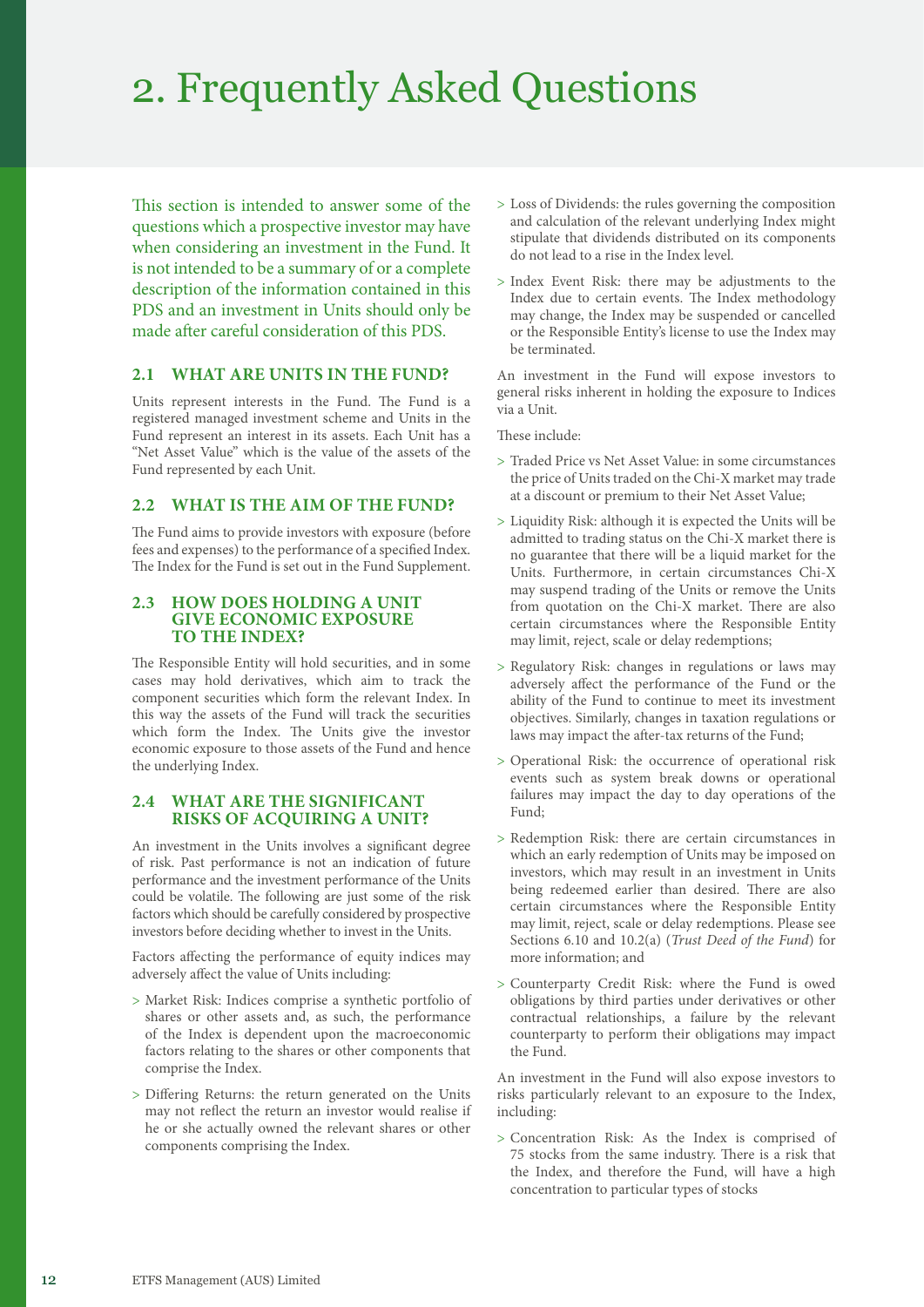- > Currency Risk. The prices of the Index constituents are quoted and traded in their relevant domestic currencies whereas the Net Asset Value of the Fund and the price at which the Units will be quoted on the Chi-X market is calculated in Australian dollars. This means that an investor is exposed to changes in the exchange rate between the Australian dollar and the currencies of each of the Index constituents.
- > Sector Risk. The Fund invests primarily in the equity securities of companies whose business is focused on the technology-driven financial services and, as such, is particularly sensitive to risks to those types of companies.
- > Regulatory Risk Changes in regulations or laws may adversely affect companies involved in the fintech and blockchain industries. Both fintech and blockchain related industries are relatively new, and the regulation of those industries continues to evolve.
- > Market Risks The Fund is subject to the risk that market or economic factors impacting semiconductor companies and companies that rely heavily on technology advances could have a major effect on the value of the Fund's investments. The value of stocks of fintech and blockchain companies and companies that rely heavily on technology are particularly vulnerable to rapid changes in technology product cycles, rapid product obsolescence, government regulation and competition, both domestically and internationally, including competition from foreign competitors with lower production costs.

This is not an exhaustive list of risks in the relation to an investment in Units. Prospective investors should read Section 5 (*Risks*) of this PDS in relation to the risks of an investment in Units and consider the specific and general risks of an investment in Units. Prospective investors should also consult with their financial adviser prior to making any investment.

### **2.5 HOW CAN I APPLY FOR UNITS?**

The offer of Units in the Fund under this PDS is made to Authorised Participants only and only Authorised Participants may apply to the Fund for Units. Units may be created at any time during the term of this PDS.

### **2.6 WHAT IS AN AUTHORISED PARTICIPANT?**

Authorised Participants are financial institutions which meet certain eligibility criteria and who have been appointed by the Responsible Entity. Authorised Participants may, but do not have to, act as market makers for the Units by buying and selling Units to and from investors either on exchange or in over the counter transactions.

### **2.7 IF I AM NOT AN AUTHORISED PARTICIPANT, HOW CAN I ACQUIRE UNITS?**

An application has been made for Units in the Fund to be quoted on the Chi-X market. It is expected that most investors (other than Authorised Participants) will buy and sell their Units through trading on this secondary market where they can be bought and sold like any other securities.

You should note that your broker, investment advisor or Chi-X participant may charge you brokerage or other fees in relation to your transaction.

### **2.8 WHAT IS THE NET ASSET VALUE OF A UNIT?**

The Net Asset Value per Unit is the value in AUD of the assets of the Fund represented by each Unit. It is the value at which Units in the Fund will be issued to and redeemed from Authorised Participants.

The Net Asset Value is determined by the Responsible Entity on each Chi-X Business Day (or at such other time as the Responsible Entity may determine) by valuing the assets of the Fund and deducting the Liabilities of the Fund (including, without limitation, any management costs), and dividing that amount by the number of Units in issue in the Fund. Please refer to Section 7 (*Valuation and Unit Pricing*) for further detail on the calculation of the Net Asset Value.

### **2.9 CAN I BUY UNITS AT THEIR NET ASSET VALUE ON THE CHI-X MARKET?**

The cash value at which the Units will trade on exchange is expected to be close to the Net Asset Value per Unit but may not be exactly the same as the Net Asset Value per Unit, because the market on exchange is subject to factors beyond the value of the assets of the Fund.

The value of an investment in Units on the Chi-X market will depend on the bid and offer prices quoted by market makers at the particular time an investor attempts to sell their Units. Any purchases of Units will generally be done at a "bid price" and any sales of Units will generally be done at an "offer price". The bid and offer prices of a Units will not match exactly the Net Asset Value per Unit because bid and offer prices also take account of other market conditions such as market liquidity (supply and demand) at the time that the investor is looking to buy or sell their Units.

You should also note the amount you receive in respect of any sales on the Chi-X market will be net of any brokerage or other fees charged by your broker.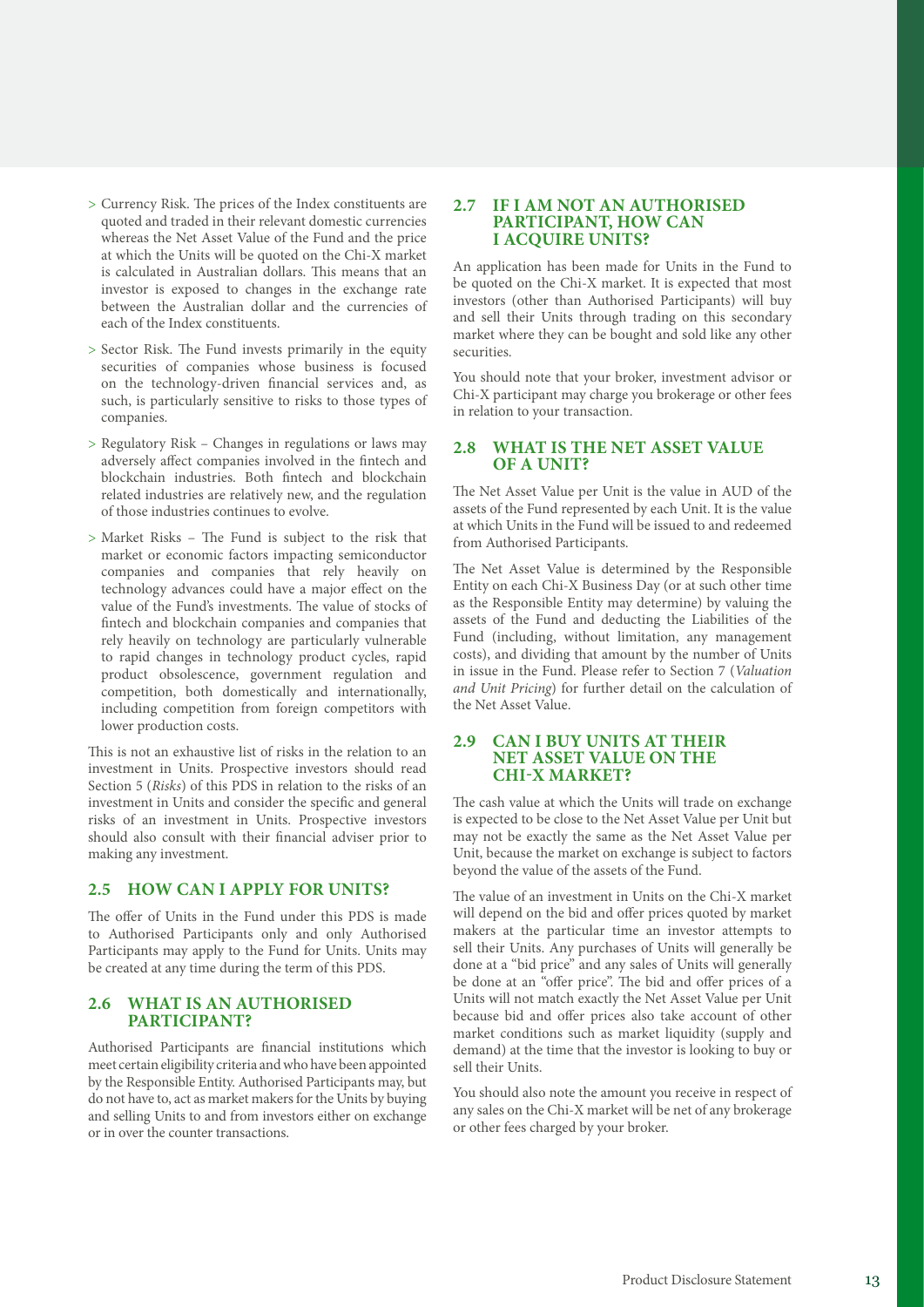### **2.10 WHAT IS THE CURRENCY OF MY INVESTMENT?**

The Net Asset Value of the Fund will be calculated in Australian Dollars ("**AUD**") and the Units will trade on the Chi-X market in AUD. You should note that some assets of the Fund and the underlying Index may be denominated in a currency other than AUD. This means that the value of your investment in a Unit will be subject to fluctuations in foreign exchange rates. The Responsible Entity does not hedge any risk in relation to exchange rate fluctuations.

### **2.11 WILL THE FUND PROVIDE REPORTING?**

Information relating to the Fund including the Net Asset Value, and performance of the Units will be published on the website of the Responsible Entity at *[www.etfsecurities.com.au](https://www.etfsecurities.com.au)*.

In addition, the Fund's full portfolio holdings will be published on a daily basis on *[www.etfsecurities.com.au](https://www.etfsecurities.com.au)* at the same that Authorised Participants and market makers are provided with portfolio composition files. For more information on reporting, please see Section 10.10.

### **2.12 HOW DO I REALISE MY INVESTMENT IN UNITS?**

As noted above, it is expected that any Holders who are not Authorised Participants will generally realise their investment in Units in the secondary market on the Chi-X market. Please note the above information in relation to pricing of such transactions on the Chi-X market.

All Holders who are not Authorised Participants may redeem their Units directly with the Fund in limited circumstances, including where there are no Authorised Participants, or where the Responsible Entity has announced that they may do so.

Please refer to Section 6 (*Trading of Units*) for more detail.

### **2.13 WHAT FEES ARE PAYABLE IN RELATION TO MY INVESTMENT IN THE UNITS?**

The fees and expenses are set out in Section 8 (*Fees and Expenses*) of this PDS.

### **2.14 CAN I LOSE ALL OF MY INITIAL INVESTMENT?**

Yes, an investor may lose all of their initial investment. Please refer to Section 5 (*Risks*) for more information about the risks associated with the Units.

### **2.15 WHAT IS THE MINIMUM INVESTMENT?**

Authorised Participants may only apply for Units totalling at least one Creation Unit.

### **2.16 WHAT ARE THE TAX CONSEQUENCES OF HOLDING A UNIT?**

Please see Section 11 (*Taxation Considerations*) of this PDS for a general discussion of some of the significant tax consequences of acquiring a Unit. You should be aware the tax summary does not take into account an investor's specific circumstances. All investors should seek their own independent tax advice on the tax consequences of acquiring Units in the Fund having regard to the Fund's specific terms and the investor's individual circumstances.

### **2.17 WHO IS THE REGISTRAR?**

Computershare Investor Services Pty Limited act as Registrar of the Fund and maintain the Registers in Sydney, Australia.

### **2.18 IS THERE A COOLING OFF PERIOD?**

No cooling off period applies in relation to an investment in Units.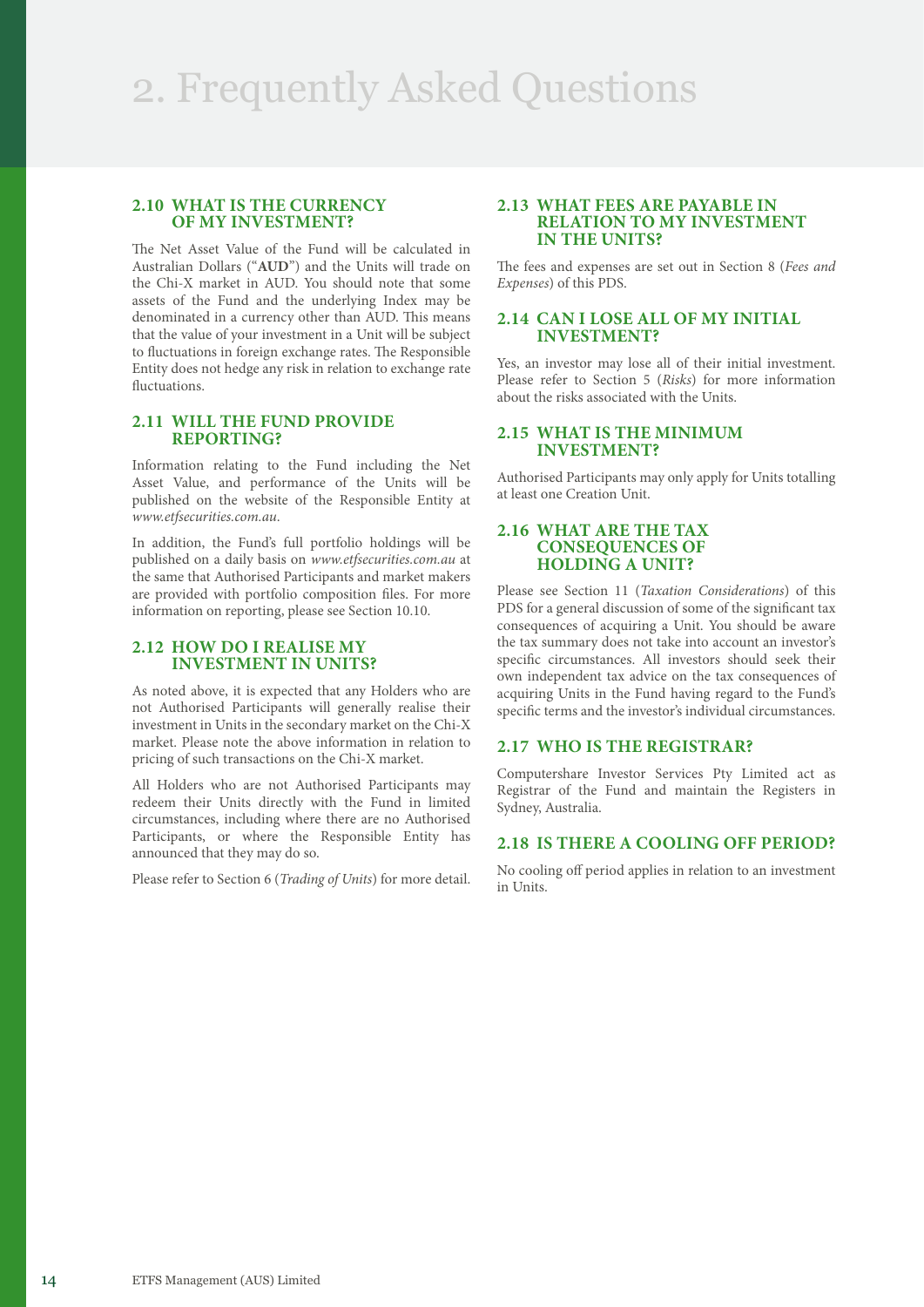### **3.1 ABOUT ETFS MANAGEMENT (AUS) LIMITED**

ETFS Management (AUS) Limited (the "**Responsible Entity**") is a company incorporated in the Commonwealth of Australia with ACN 150 433 828. The Responsible Entity holds an Australian financial service licence (AFSL No. 466778) and is regulated by ASIC.

The business purpose of ETFS Management (AUS) Limited is the establishment and management of an investment scheme platform to issue and offer exchange traded fund interests in Australia. These Units are quoted on the AQUA Market of the ASX or the Chi-X market.

The Responsible Entity is a wholly owned subsidiary of ETFS Capital Limited.

The Responsible Entity operates 15 managed investment schemes, including the Fund. The Responsible Entity draws on the experience and expertise from its parent company.

ETFS Capital Limited ("**ETFSC**") is a Jersey company which was incorporated under the Companies (Jersey) Law 1991 on 20 August 2004 and prior to 8 May 2018 was named ETF Securities Limited. Its registered office is Ordnance House, 31 Pier Road, St Helier, Jersey, JE4 8PW, Channel Islands. ETFSC is the ultimate holding company of a group of companies which prior to the sale of its European and US businesses in April 2018 issued and provided management and other services to more than 300 exchange traded products similar to the Fund across Europe, Asia, Australia and the United States including 17 products currently quoted on the ASX. Immediately prior to the sale of its European and US Businesses funds under management across all products issued or managed by the ETFS Capital Group totalled approximately US\$25 billion. The Responsible Entity has sufficient working capital to operate the Fund in accordance with this PDS.

The Directors of the Responsible Entity as at the date of this PDS are:

### **Graham Tuckwell**

Mr. Tuckwell is the founder and chairman of ETF Securities Limited (now ETFS Capital Limited). Prior to the sale of the US and European businesses of ETF Securities in April 2018, Mr Tuckwell was director of ten other companies issuing exchange-traded commodities: Gold Bullion Securities Limited in Jersey, ETFS Metal Securities Australia Limited, ETFS Metal Securities Limited, ETFS Oil Securities Limited, ETFS Commodity Securities Limited, ETFS Foreign Exchange Limited, ETFS Hedged Commodity Securities Limited, Swiss Commodity Securities Limited, ETFS Hedged Metal Securities Limited and ETFS Equity Securities Limited. He was also a director of GO UCITS ETF Solutions plc and of its manager GO UCITS Management Limited in Ireland, a trustee of ETFS Trust in the U.S., as well as the President and Chief Executive Officer of ETF Securities USA LLC. Assets under management immediately prior to the sale of those businesses were in excess of US\$25 billion. Previously, Mr. Tuckwell was the founder and managing director of Investor Resources Limited, a boutique corporate advisory firm which specialised in providing financial, technical and strategic advice to the resources industry. He has more than 20 years of corporate and investment banking experience. Prior to the above activities, Mr. Tuckwell was Head of Mining Asia/Pacific at Salomon Brothers, Group Executive Director at Normandy Mining responsible for Strategy and Acquisitions and Head of Mergers and Acquisitions at Credit Suisse First Boston in Australia. He holds a Bachelor of Economics (Honours) and a Bachelor of Laws degree from the Australian National University.

### **Dr. Vince FitzGerald**

Dr. FitzGerald has been a Director of ACIL Allen Consulting Group Pty Ltd, an Australian consulting company in economics, public policy and economic and financial regulation. He has been a director of that company since April 2013. From 1989 to 2013 he was a director of a predecessor company – Allen Consulting Group Pty Ltd. Prior to that time, he was a senior government official in Canberra, his career involving assignments in the Treasury, Prime Minister and Cabinet, Finance (Deputy Secretary), Trade (Secretary) and Employment, Education and Training (Secretary). He is a well-known expert on the superannuation industry in Australia and is a superannuation fund trustee. He was, until April 2018, the President of the Board of Governors of the Australian National University Endowment for Excellence. He was a member of the Victorian State Council of the Australian Institute of Company Directors, and for a number of years until 2015 its President and a member of the Institute's national board. He is a Fellow of the Institute of Public Administration, Australia. He was until July 2017 a director of The Conversation Media Group Limited. He was formerly a director of ING Australia Holdings Limited and Chairman of its Audit and Risk Management Committees. He was previously a director of ETF Securities Limited prior to the sale of its European and U.S. businesses in April 2018. He holds a Bachelor of Economics (First class Honours in Econometrics and a University Medal) from the University of Queensland, a PhD in Economics from Harvard University, an Honorary Doctorate of Law from Monash University and an Honorary Doctorate of Economics from the University of Queensland. Dr. FitzGerald was awarded an Officer of the Order in Australia in June 2016.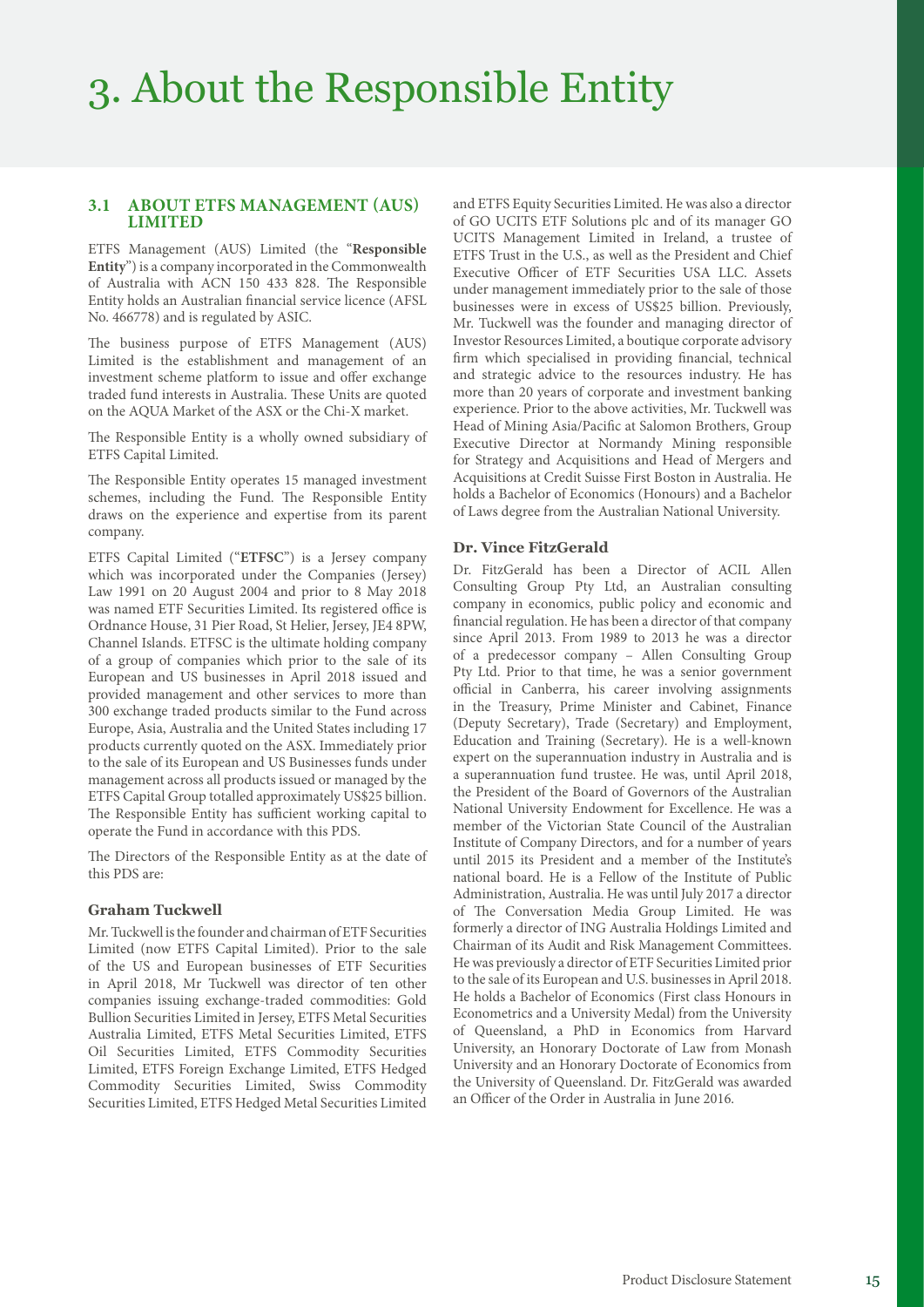### 3. About the Responsible Entity

### **Mark Weeks**

Mr Weeks is a Managing Director at ETFS Capital where he is responsible for the ongoing oversight of the investments made by the company. As part of his role in that capacity he is also a Board Director of Moorgate Benchmarks, Treasury Spring, Ultumus and ETFS Management (AUS) Limited. Previously Mr Weeks was the Chief Executive Officer of ETF Securities (UK) Ltd for 7 years and in this role was instrumental in transforming ETF Securities from an entrepreneurial start-up to a successful ETF Issuer, culminating in the sale of the business in 2018. Prior to joining ETF Securities, Mr Weeks spent more than 20 years in the Securities Finance and Lending business. This included UBS, where he ran the securities lending franchise in Zurich, Switzerland and 7 years at Goldman Sachs International London, where, as a Managing Director, he was responsible for running the European Securities Finance sales and trading desk, servicing major institutional and hedge fund clients. This desk formed a core part of Goldman Sachs' Prime Brokerage business. He also spent time at London Global Securities and Morgan Stanley International before joining Goldman Sachs. Mr Weeks holds a Bachelor of Arts (Honours) in Business Studies from Kingston Polytechnic.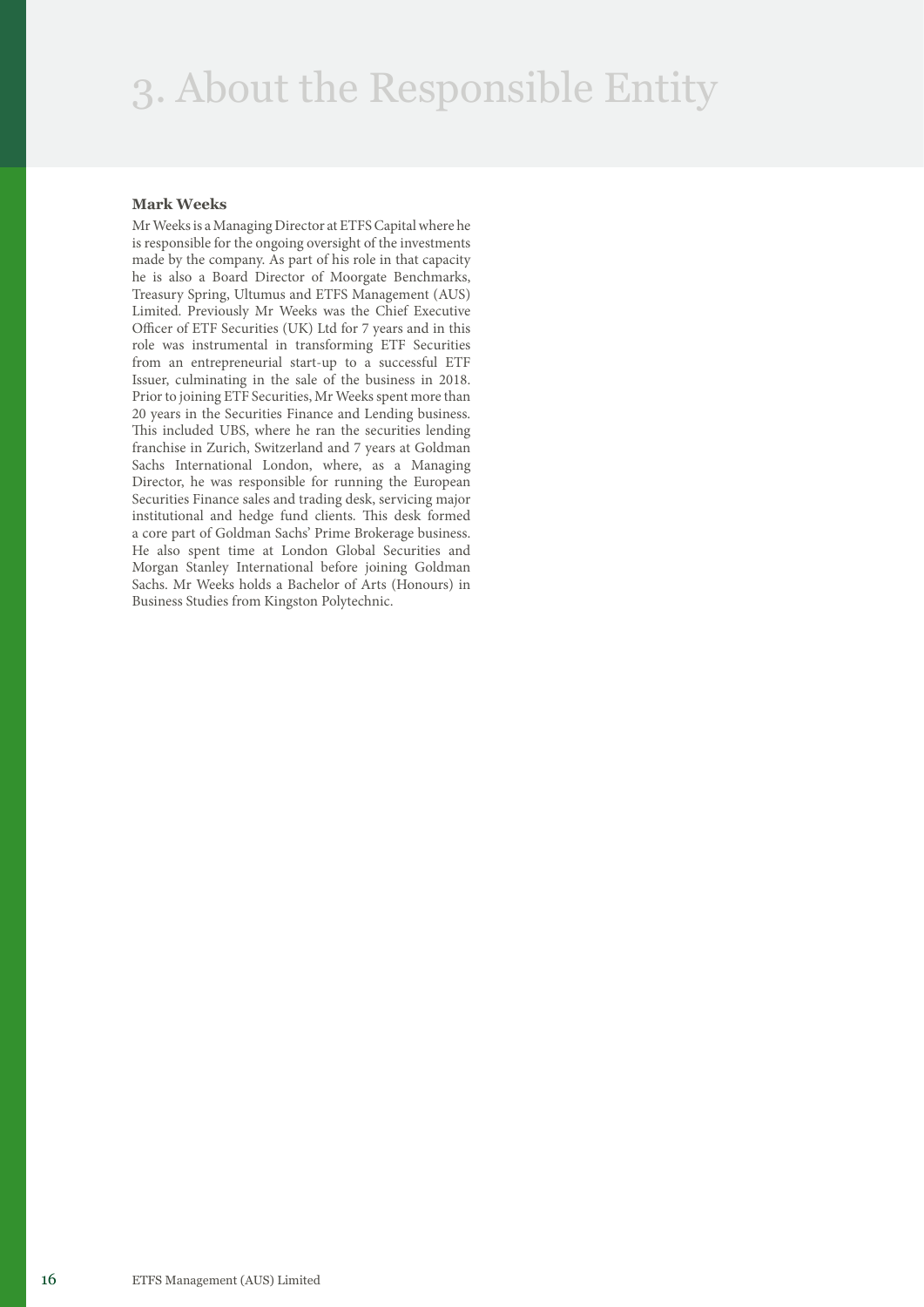### 4. Investment Objectives and Strategy of the Fund

### **4.1 INVESTMENT OBJECTIVES OF THE FUND**

The Fund aims to provide investors with a return (before fees and other costs) that tracks the performance of the Index. The specific investment objectives of the Fund and further information about the Index are set out in the Fund Supplement.

There is no guarantee that the returns provided by the Fund will meet this objective.

### **4.2 INVESTMENT STRATEGY**

The Fund seeks to meet its investment objective by investing in the assets comprising the Index in accordance with the weightings determined and published by the applicable Index Provider. The Responsible Entity intends to only make adjustments to the types and weightings of the assets held by the Fund at the same time as and to the extent any equivalent changes are made to the composition of the Index by the Index Provider. The Responsible Entity does not take into account labour standards or environmental, social or ethical considerations in the selection, retention or realisation of an investment.

However, there may be circumstances in which it is not possible or efficient for the Fund to invest exactly in all of the assets comprising the Index or in the exact proportions in which they are used within the Index.

For example, this may include (but is not limited to) circumstances in which it is not practicable to make a direct investment as the assets are subject to restrictions in investment. In such circumstances, the Responsible Entity may adopt a sampling or representative strategy where only a subset of the assets comprised in the Index are held.

In cases where a sampling strategy is used, the Responsible Entity would aim to choose a subset and weighting of assets with the investment objective of the Fund in mind.

The Fund may also hold derivative contracts (such as exchange traded options) where investment in a particular asset comprised in the relevant Index is not possible or practicable. Such derivatives will not be used to provide leverage for the Fund and no leverage will be used by the Fund to achieve its investment objective.

Cash balances may also be held in the Fund from time to time.

As at the date of this PDS, it is not the intention of the Responsible Entity that the Fund will engage in securities lending over its assets. If, in the future, the Responsible Entity wishes to engage in securities lending activity in connection with the assets of the Fund, Holders would be notified by way of an announcement through the Chi-X announcement platform giving at least 30 days' notice of such change in policy. A supplementary or new PDS would also be published.

All assets of the Fund will be held in segregated accounts with the Custodian. Further details relating to the Custodian can be found in Section 10 (*Additional Information*).

### **4.3 PERFORMANCE**

Details of the performance of the Fund and how its performance compares to the performance of the Index will be published on the website of the Responsible Entity at: *[www.etfsecurities.com.au](https://www.etfsecurities.com.au)*. Past performance data in respect of the Fund and information relating to the past performance of the Index can be found on the website of the Responsible Entity *[www.etfsecurities.com.au.](https://www.etfsecurities.com.au)* Investors should note that past performance is not an indicator or guarantee of future performance of the Fund.

An investment in the Fund will involve a degree of financial and investment risk. Investors should carefully consider the risks in this Section, as well as the other information contained in this PDS, before making an investment in the Fund. The key risks of an investment in the Fund are set out below. However, these are not the only risks and investors should speak to their financial, legal and tax advisers to determine if an investment in the Fund is appropriate for their particular circumstances and to understand the risks involved before investing.

The return of capital and the performance of the Fund is not guaranteed by any person or organisation, including the Responsible Entity or any entity within the ETFS Capital Group. Investors should be aware that there is no guarantee that the investment strategy used will meet the investment objectives of the Fund or that the process will not result in losses.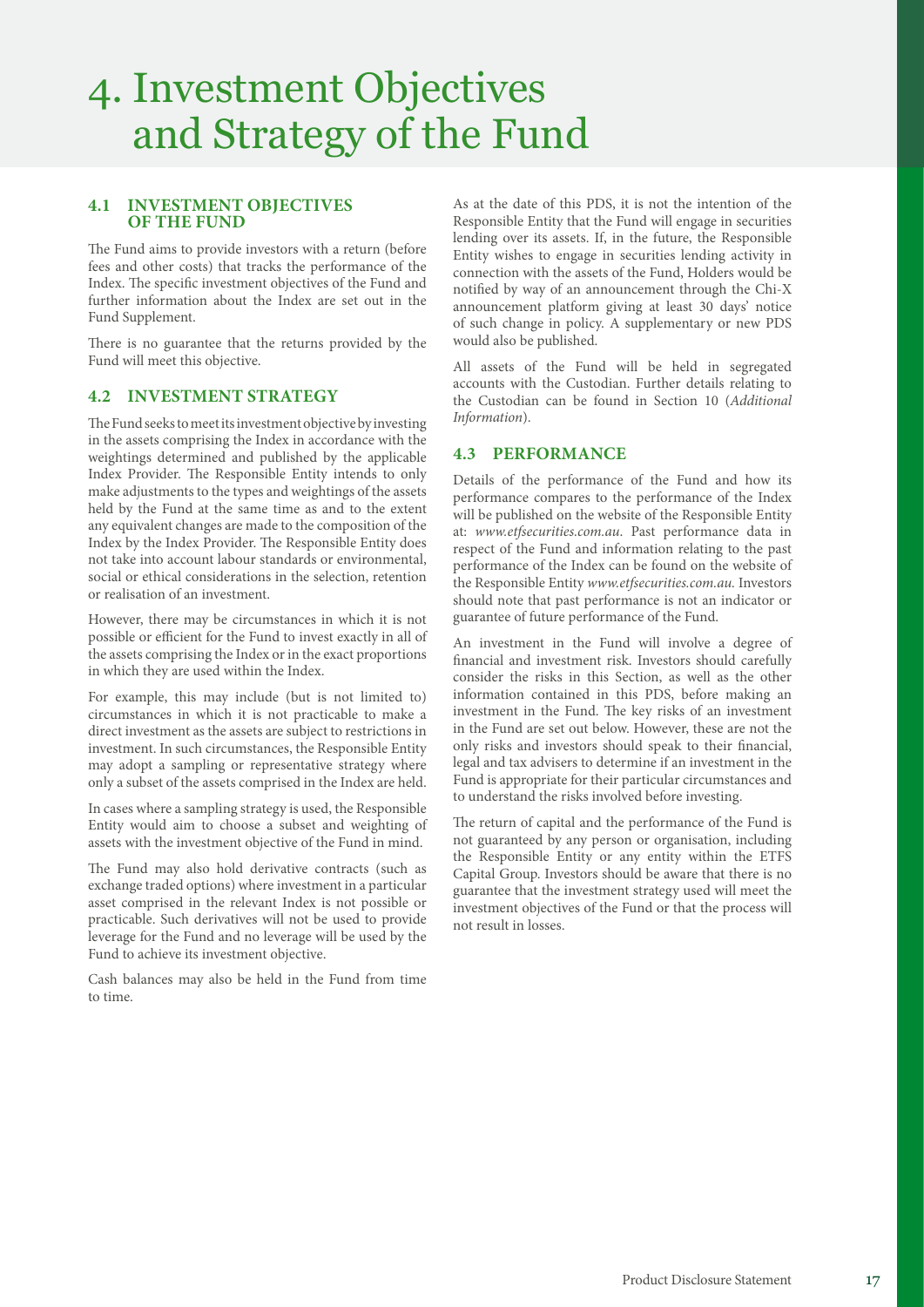### 5. Risks

### **5.1 MARKET RISK**

Market risk is the risk that the Net Asset Value of the Fund will fluctuate as a result of changes in the market prices of the securities held by the Fund and the financial markets as a whole. The return of the Fund may be adversely impacted by the performance of individual companies or securities, industry-wide events and overall market risk.

The performance of the Index and therefore of the Fund will also be affected by a number of market variables that change daily, such as, interest rates, dividend payments, currency developments, the trading liquidity of the constituent securities, prevailing and anticipated economic conditions, technological, legal or political conditions and other inter-related factors which affect the performance of markets.

The return of the Fund may be lower than a return generated for other investments or funds under similar market conditions.

### **5.2 TRACKING RISK**

At any time, the price at which Units of the Fund trade on the Chi-X market may not reflect accurately the Net Asset Value of each such Unit. The Creation and Redemption procedures for Units and the role of market-makers are intended to minimise this potential difference or "tracking error". However, the market price of Units of the Fund will be a function of supply and demand amongst investors wishing to buy and sell such Units and the bid-offer spread that market-makers are willing to quote for those Units.

### **5.3 LIQUIDITY RISK**

Although it is expected that all of the Units of the Fund will be admitted to trading status on the Chi-X market, and a market maker has been appointed, there is no guarantee that there will be a liquid market for the Units. Investors are dependent on there being market makers making a market in Units or another appropriate arrangement to help maintain liquidity. If a market maker does not provide the market making services, the liquidity of the market for Units may be adversely affected. In these circumstances, the Responsible Entity will assume the obligations of a market maker and will seek to appoint another market maker.

Furthermore, in certain circumstances Chi-X may suspend trading of the Units or remove the Units from quotation on the Chi-X market, and the Responsible Entity may suspend Creations or Redemptions of the Fund in certain circumstances, which may or may not coincide with a trading suspension by Chi-X. If during such a suspension those Units continue to trade on the Chi-X market, it is likely that the trading price for Units would differ from the Fund's Net Asset Value.

### **5.4 RESPONSIBLE ENTITY RISK**

There is a risk that the Fund could terminate, that fees and expenses could change or that the Responsible Entity could be replaced as responsible entity of the Fund. Further, operational risks which arise as a result of carrying on a funds management business require the Responsible Entity and its external service providers to implement sophisticated systems and procedures. Some of these systems and procedures are specific to the operation of the Fund, and inadequacies within these systems and procedures or the people operating them could lead to a problem with the Fund's operation.

### **5.5 INDEX TRACKING RISK**

Whilst the investment objective of the Fund is to track (before fees and expenses) the performance of the Index and the Fund is passively managed to closely replicate the composition of the Index, there is no guarantee that the Fund will produce returns that are the same as or similar to the Index. The Fund should not be expected to fully track the Index at all times as its performance will be impacted by, not only the performance of the assets held by the Fund, but also, for example, by the fees and expenses incurred by the Fund including the Management Fee, operating expenses and the costs of buying and selling the assets held by the Fund.

Additionally, if any abnormal expenses or liabilities are incurred by the Fund, the Net Asset Value will be reduced and the Fund's ability to closely track the performance of the Index will be impacted.

### **5.6 INDEX EVENT RISK**

The Index comprises a synthetic portfolio of shares or other assets and, as such, the performance of the Index is dependent upon the macroeconomic factors relating to the shares or other assets that comprise the Index, which may include interest rates and price levels on the capital markets, currency developments, political factors and (in the case of shares) company-specific factors such as earnings position, market position, risk situation, shareholder structure and distribution policy.

The Index Provider can add, delete or substitute the components of the Index tracked by the Fund or make other methodological changes that could change the level of one or more components. The modification of components of the Index may affect the level of the Index, as a newly added component may perform significantly worse or better than the component it replaces, which in turn may affect the performance of the Fund. The Index Provider may also alter, discontinue or suspend calculation or dissemination of the Index.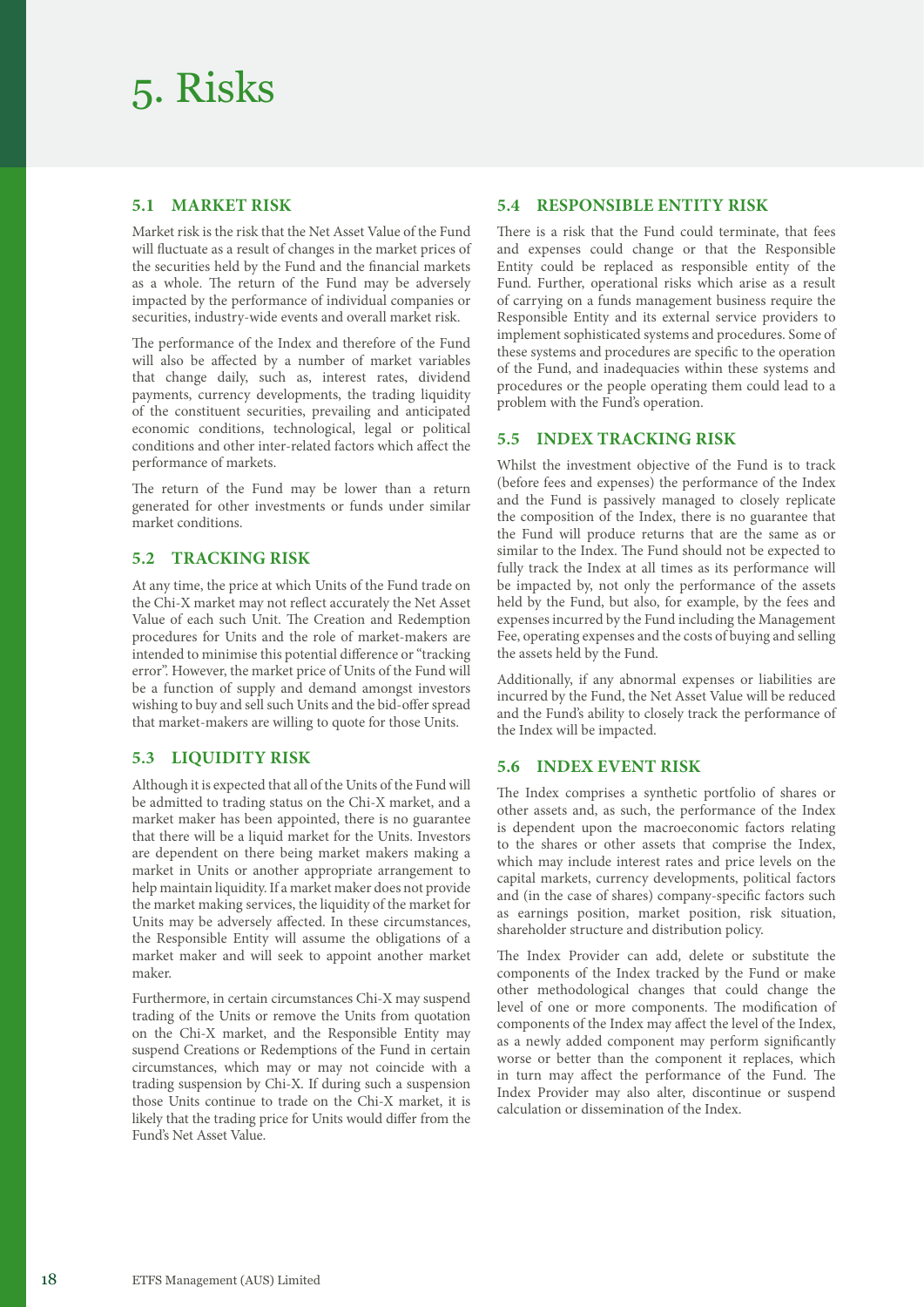The Index Provider will have no involvement in the offer and sale of Units in the Fund and will have no obligation to any investor in the Fund. The Index Provider may take any actions in respect of the Index without regard to the interests of the investors in the Fund, and any of these actions could adversely affect the market value of the Fund or the ability of the Responsible Entity to track the performance of the Index.

In the event that the Index Provider suspends or ceases to publish the Index, the Responsible Entity may, subject to any approvals required by the Chi-X Operating Rules, elect a successor Index Provider or successor Index in respect of the Fund. Any change in the composition or calculation of an Index or the designation of any successor Index or Index Provider may have an adverse effect on the Net Asset Value of the Fund.

### **5.7 INDEX SPECIFIC RISKS**

The following is a summary of the key Index specific risk factors that apply to an investment in Units in the Fund:

- > Concentration Risk As the Index is comprised of 75 stocks from the same industry. There is a risk that the Index, and therefore the Fund, will have a high concentration to particular types of stocks.
- > Currency Risk The prices of the Index constituents are quoted and traded in their relevant domestic currencies whereas the Net Asset Value of the Fund and the price at which the Units will be quoted on the Chi-X market is calculated in Australian dollars. This means that an investor is exposed to changes in the exchange rate between the Australian dollar and the currencies of each of the Index constituents.
- > Sector Risk **–** The Fund invests primarily in the equity securities of companies whose business is focused on the technology-driven financial services and, as such, is particularly sensitive to risks to those types of companies.
- > Regulatory Risk Changes in regulations or laws may adversely affect companies involved in the fintech and blockchain industries. Both fintech and blockchain related industries are relatively new, and the regulation of those industries continues to evolve.
- > Market Risks The Fund is subject to the risk that market or economic factors impacting semiconductor companies and companies that rely heavily on technology advances could have a major effect on the value of the Fund's investments. The value of stocks of fintech and blockchain companies and companies that rely heavily on technology are particularly vulnerable to rapid changes in technology product cycles, rapid product obsolescence, government regulation and competition, both domestically and internationally, including competition from foreign competitors with lower production costs.

Additional information relating to the risk factors that are specific to the Index tracked by the Fund are detailed in the Fund Supplement.

### **5.8 CREDIT RISK**

In the case that the Fund transacts in derivatives or holds cash on deposit with a financial institution, the Fund and the Holders in the Fund may be exposed to the credit risk of that financial institution. If that financial institution fails or becomes insolvent, the Fund may lose some or all of its investments.

Nothing in this PDS is, or may be relied upon as being, a representation as to any future event or a promise as to the future of the ability of any institution with which the Fund transacts to perform its obligations.

The Responsible Entity is not responsible for the credit worthiness of any financial institution with which it deals on behalf of the Fund. The Responsible Entity will undertake reasonable due diligence on any counterparties as part of its risk management and compliance system and will only transact with a counterparty where it meets the Responsible Entity's criteria, from time to time.

### **5.9 TAX RISK AND REGULATORY CHANGE RISK**

The expected tax treatment of the Fund or an investment in the Fund may change as a result of changes in the applicable taxation and laws and interpretation of them and may impact the value of the Units of the Fund. A general summary of the treatment of the holding of Units is set out in Section 11 (*Taxation Considerations*).

We recommend that all investors seek independent advice before investing in the Fund. None of the Responsible Entity, ETFS (AUS) Pty Limited, nor any member of the ETFS Capital Group provides tax advice to investors and, does not take any responsibility for, the taxation implications in respect of an investment in the Fund.

The operation of the Fund and the offer of the Units and investments therein are subject to various laws and regulations which may change during the term of a Holder's investment.

### **5.10 CHANGE OF LAW RISK**

No assurance can be given as to the impact of any possible individual decision or changes to those laws and regulators which could have a negative impact on an investor's return.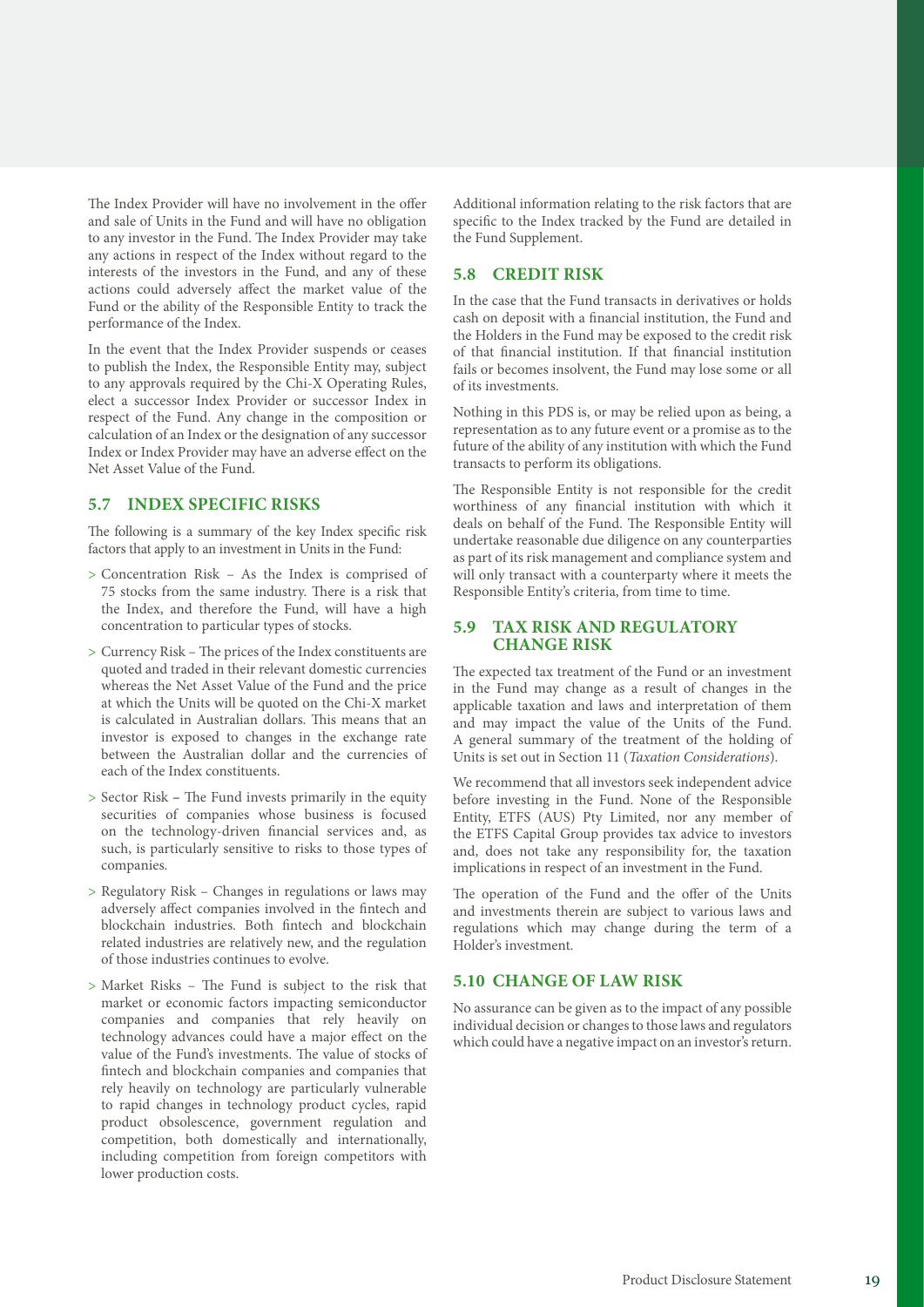### **5.11 POTENTIAL CONFLICTS OF INTEREST**

Members of the Responsible Entity's group of companies, the ETFS Capital Group or related entities may conduct transactions as principal or as agent in various financial instruments, including securities held by the Fund. These activities, trading activities or any other activities may affect (positively or negatively) the value of a security at any point in time.

Further, the Authorised Participants or their Affiliates also trade in various sectors of the equity markets.

These activities could give rise to conflicts of interest which are adverse to the interests of Holders and could have a negative impact on the Net Asset Value of the Units of the Fund which could result in a loss to Holders. For example, a market maker in a financial instrument linked to the performance of the Index or related indices may expect to hedge some or all of its position in that financial instrument. Purchase (or selling) activity in the components of the Index in order to hedge the market maker's position in the financial instrument may affect the market price of the equities upon which the Index based, which in turn would affect the value of that Index and the Net Asset Value of the Units of the Fund.

With respect to any of the activities described above, no company in the ETFS Capital Group, the Index Providers, the Authorised Participants or their respective Affiliates has any obligation to the Fund to take the needs of any buyers, sellers or Holders into consideration at any time.

### **5.12 COMPLIANCE WITH FATCA AND GENERAL REPORTING REQUIREMENTS**

The U.S. Hiring Incentives to Restore Employment Act resulted in the introduction of legislation in the U.S. known as the Foreign Account Tax Compliance Act ("**FATCA**"). Under FATCA, a 30 per cent withholding tax may be imposed on payments of U.S. source income and certain payments of proceeds from the sale of property that could give rise to U.S. source income, unless the Responsible Entity complies with requirements to report on an annual basis the identity of, and certain other information about, direct and indirect U.S. Holders issued by the Fund to the U.S. Internal Revenue Service ("**IRS**") or to the relevant Australian authority for onward transmission to the IRS. A Holder that fails to provide the required information to the Responsible Entity may be subject to the 30 per cent withholding tax with respect to any payments directly or indirectly attributable to U.S. sources and the Responsible Entity might be required to redeem any Units held by such Holder.

Although the Responsible Entity will attempt to satisfy any obligations imposed on it to avoid the imposition of this withholding tax, no assurances can be given that the

Responsible Entity will be able to satisfy such obligations. If the Fund becomes subject to a withholding tax as a result of FATCA, the return on some or all Units issued by the Fund may be materially and adversely affected. In certain circumstances, the Responsible Entity may compulsorily redeem some or all of the Units held by one or more Holders and/or may reduce the redemption proceeds payable to any Holder.

Additional reporting requirements may apply to the Responsible Entity in the future, due to the Australian Government's intended implementation of the Common Reporting Standard ("**CRS**") from 1 July 2017. CRS is a single global standard for the collection, reporting and exchange of financial account information on foreign tax residents. It is broadly based on the U.S. specific FATCA reporting requirement, and may require the Responsible Entity to collect certain information from Holders.

### **5.13 USE OF DERIVATIVES**

The Fund may utilise derivatives for efficient portfolio management and investment purposes from time to time when the Responsible Entity believes this to be appropriate. There is, however, no assurance that the objective sought to be obtained from the use of derivatives will be achieved. While the prudent use of derivatives can be beneficial, derivatives also involve risks different from and, in certain cases, greater than the risks presented by more traditional investments.

Risks in using derivatives include lack of liquidity, dependence on the ability to predict movements in the prices of securities on which the derivatives are based, the risk of mispricing or improper valuation of derivatives and imperfect correlation between the price of a derivative and the prices of the corresponding securities.

Improper valuations can result in increased cash payment requirements to counterparties or a loss of value to the Fund. Consequently, the Responsible Entity's use of derivatives may not always be an effective means of, and sometimes could be counterproductive to, furthering the Fund's investment objective. To the extent that the Fund invests in derivatives, that Fund may take credit risk with regard to parties with whom it trades and may bear the risk of settlement default. Use of derivatives by the Responsible Entity will be limited to a counterparty credit exposure of no more than 5% of the total of funds under management of the Fund.

Many derivatives are bilateral transactions where market prices may be less transparent, and terms are individually negotiated and may be less standardised than would be the case for an on-exchange transaction. The Responsible Entity may not always be able to find a counterparty that is prepared to contract on its preferred terms and may have to accept less favourable pricing or other terms. The ability to unwind such a transaction, and the price for so doing, may be subject to similar factors.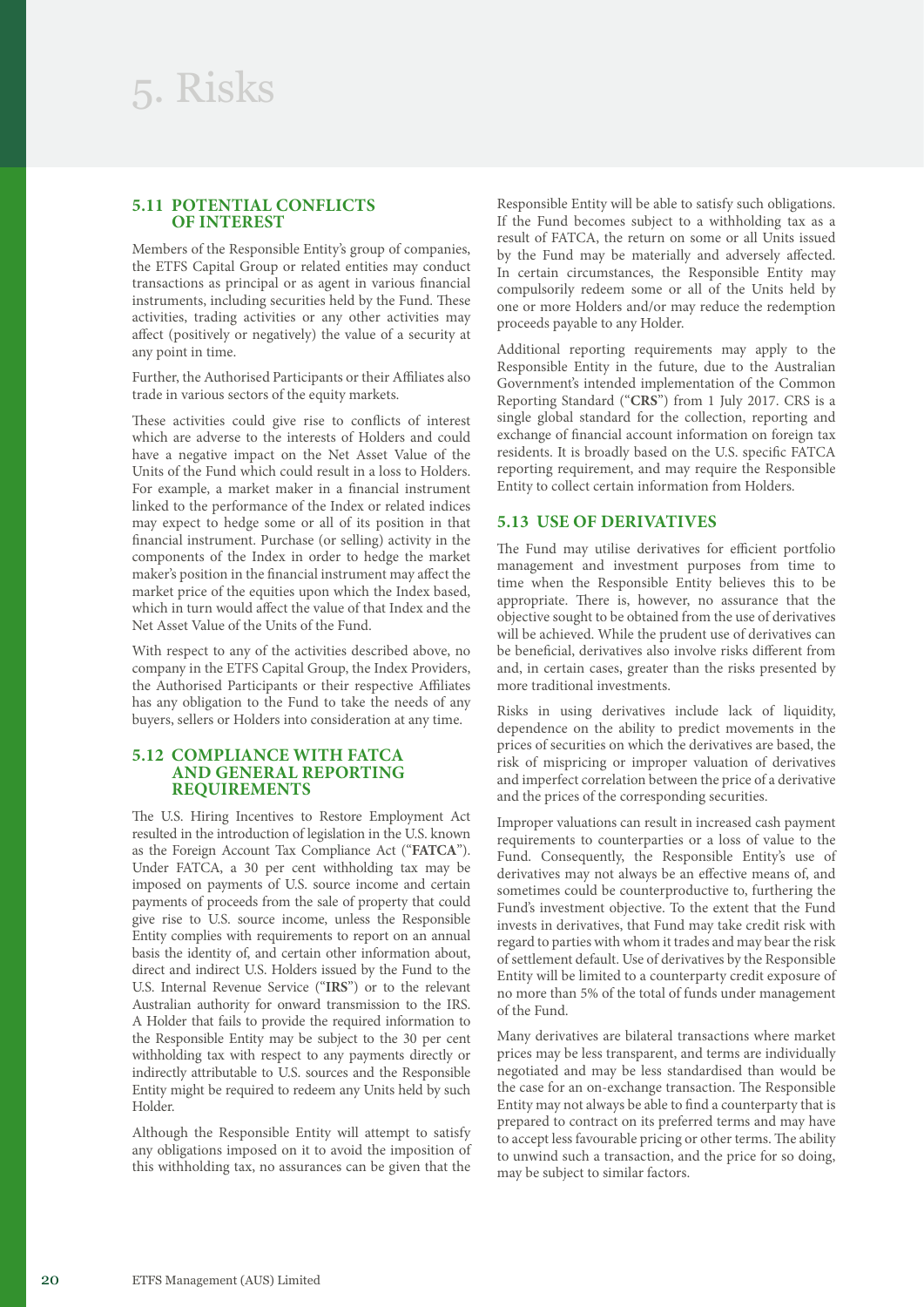### **5.14 CURRENCY**

Fund assets may be denominated in a currency other than the AUD and changes in the exchange rate between AUD and the currency of the asset may lead to a depreciation of the value of the Fund's investments as expressed in AUD.

Performance of the Fund may be strongly influenced by movements in foreign exchange rates.

### **5.15 LIMITED RECOURSE**

Upon Redemption, the Holder only has recourse to the redemption price of the redeemable Unit which is payable by the Fund in the form of:

(a) a specified basket of securities and cash; or

(b) cash.

Should there be insufficient assets in the Fund, the Holder will have no recourse to any other assets of the Responsible Entity (except, in the case of the Responsible Entity, to the extent that the shortfall is due to fraud, wilful default or negligence of the Responsible Entity) or any other fund operated by the Responsible Entity.

### **5.16 COMPULSORY EARLY REDEMPTION OF UNITS**

The Fund may, in certain circumstances, redeem all or a portion of a Holder's Units of a particular class or classes.

Circumstances which may result in the Fund redeeming a Holder's Units early, and the notice periods that apply to such redemptions are set out in Sections 6.10 and 10.2(a) (*Trust Deeds of the Fund*) of this PDS. In these circumstances, the Fund will elect to redeem the outstanding Units.

Consequently, an investment in Units may be redeemed earlier than desired by a Holder.

### **5.17 PERFORMANCE BY THE FUND AND PARTIES TO MATERIAL CONTRACTS**

The value of a Unit depends on the ability of the Fund to perform its obligations under the Trust Deed as well as the ability of various persons to perform their obligations under the material contracts summarised in Section 10.2 (*Summary of Material Documents*) of this PDS. These obligations are unsecured contractual obligations of the Fund or other third parties which will rank equally with other unsecured contractual obligations of these parties other than liabilities mandatorily preferred by law. Investors must make their own assessment of the ability of the Fund and any person involved in performing an obligation under the Transaction Documents in meeting their obligations concerning the Units.

This is not an exhaustive list of risks in the relation to an investment in Units. Prospective investors should consult with their financial adviser prior to making any investment and consider how an investment in Units may fit into their own portfolio in light of their objectives, circumstances and needs.

### **5.18 ERRORS OR INACCURACIES IN THE INDEX**

There is a risk that there may be inaccuracies, errors, omissions or mistakes in the compilation or calculation of the Index, which may result in significant deviations between the Net Asset Value and the Index. Examples of the types of errors which might occur include: the closing price of a constituent security of the Index on a given day not being accurately reflected in the Net Asset Value; a missed corporate event; a deviation from what is stated in the methodology document for the Index; and a late announcement in respect of a constituent security of the Index.

### **5.19 LICENCE TO USE THE INDEX MAY BE TERMINATED**

The Responsible Entity has been granted a licence by the Index Provider to use the Index in connection with the operation, marketing and promotion of the Fund. There is a risk that the Fund may be terminated if the applicable Index Licence Agreement is terminated and the Responsible Entity is unable to identify or agree with the Index provider or any other index provider terms for the use of a suitable replacement index that gives, in the opinion of the Responsible Entity, the same or substantially similar exposure as the Index. Investors should note that the ability of the Fund to track the Index depends on the continuation in force of the Index licence agreement in respect of the Index or a suitable replacement.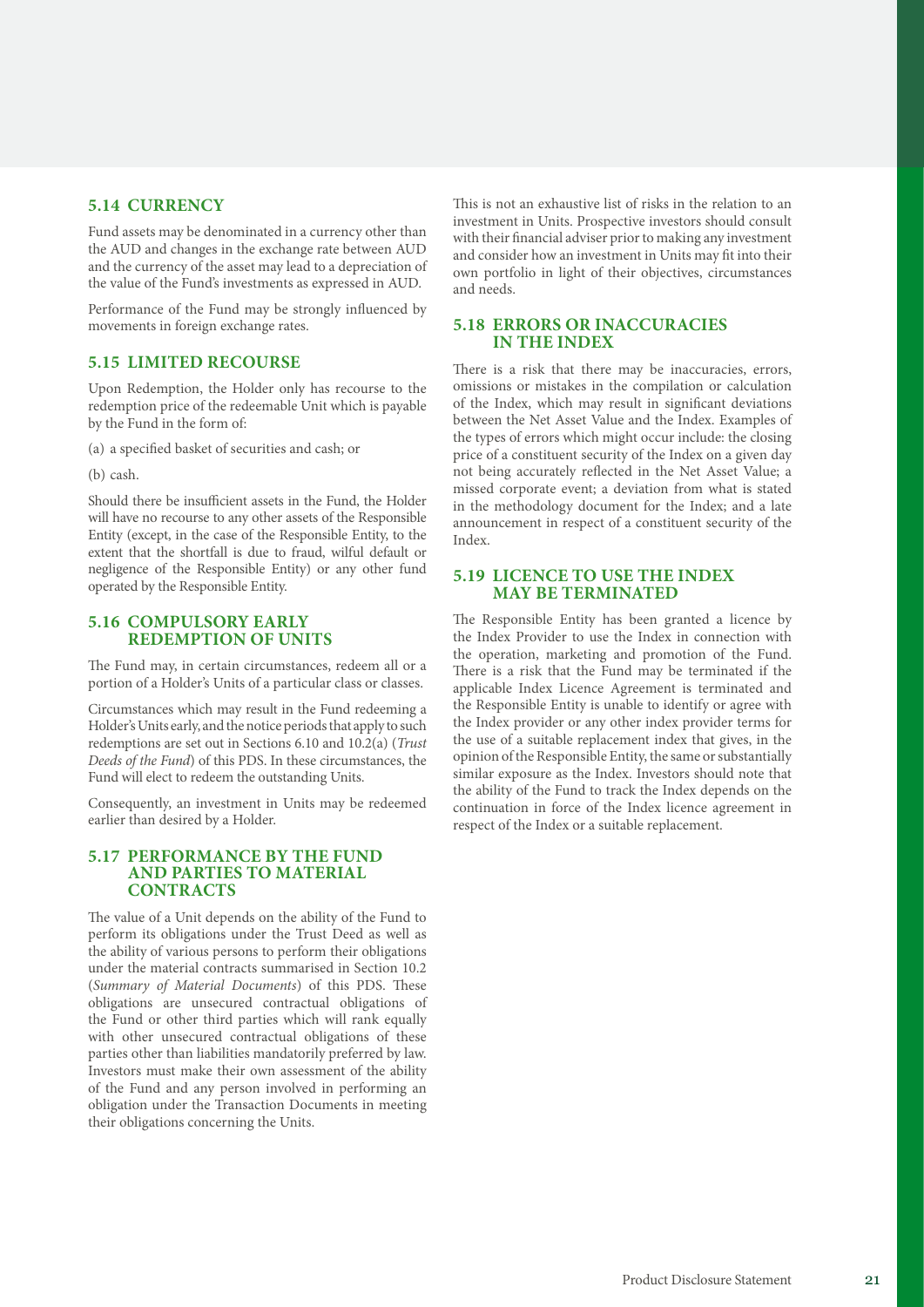### 6. Trading of Units

### **6.1 OVERVIEW**

An application for Units (a "**Creation Request**") or a request to redeem Units (a "**Redemption Request**") may only be made by an Authorised Participant and may only be made in integer multiples of Creation Units. Redemptions are generally further restricted to Authorised Participants who are resident in Australia.

Creations and Redemptions are offered both in cash and, where agreed to by the Responsible Entity, for in specie consideration. In specie Creations and Redemptions may be charged an additional fee by the Responsible Entity.

Please refer to Section 10 (*Additional Information*) for further information on the roles and responsibilities of Authorised Participants and how to become an Authorised Participant.

Other investors may purchase or sell Units on the Chi-X market through their broker.

### **6.2 SUBMISSION OF CREATION REQUESTS AND REDEMPTION REQUESTS**

Creation Requests and Redemption Requests in respect of the Fund must be made by the relevant Dealing Deadline for the Fund on any Dealing Day for processing that day. Requests submitted after that time or otherwise than on a Dealing Day will be processed on the following Dealing Day. The date of processing of the Creation Requests and Redemption Requests is known as the Effective Date.

### **The System**

The Responsible Entity has implemented a system (the "**System**") for enabling Authorised Participants to make Creation Requests and Redemption Requests by means of a secure website and has agreed terms and provisions with the Authorised Participants to enable use of such System in substitution for the lodging of forms.

It is expected that all Creations and Redemptions will be requested using the System.

In the event of a failure in the System, Creations and Redemptions may be requested using the forms and notices described below.

### **Forms**

When the System is not in use, as notified to Authorised Participants by the Responsible Entity, Creation Requests and Redemption Requests must be submitted through the use of paper forms in such form as provided by the Responsible Entity or the Administrator, unless such condition is waived by the Responsible Entity or the Administrator. Completed forms should be submitted by email (details below), with the originals to follow via courier to the Responsible Entity at the mailing address below.

#### **Email address:**

primarymarkets@etfsecurities.com.au **Mailing address:** Level 7, 50 King Street, Sydney, NSW 2000 Australia

All messages sent via email must contain a duly signed document as an attachment.

Notwithstanding the method of communication, the Responsible Entity and/or the Administrator reserve the right to ask for the production of original documents or other information to authenticate the communication. In the case of mis-receipt or corruption of any message, the Authorised Participant will be required to re-send the documents.

Each Authorised Participant will also be required to acknowledge in any Creation Request or Redemption Request that Responsible Entity and/or the Administrator may disclose to each other, to any other service provider for the Fund or to any regulatory body in any applicable jurisdiction to which any of the Responsible Entity and/ or the Administrator is or may be subject, copies of the Authorised Participant's Creation Requests or Redemption Requests and any information concerning the Authorised Participant in their respective possession, whether provided by the Authorised Participant to the Responsible Entity and/or the Administrator or otherwise, including details of that Authorised Participant's holdings in the Fund, historical and pending transactions in the Units of any fund and the values thereof, and any such disclosure shall not be treated as a breach of any restriction upon the disclosure of information imposed on any such person by law or otherwise.

A binding commitment to apply for or redeem Units is irrevocable without the consent of the Responsible Entity. The Responsible Entity may reject a Creation Request for Units in whole or in part without giving any reason for the rejection.

### **6.3 CREATION REQUESTS**

Only Authorised Participants may apply for the creation of Units. Creation Requests may generally be submitted on every Dealing Day (save during any period when the calculation of the Net Asset Value is suspended) at the Net Asset Value per Unit less any Transaction Costs which are payable on the Units to be created.

Units will be issued on the basis of the Net Asset Value calculated at the Valuation Time on the relevant Dealing Day. Creation Requests must be received by the Dealing Deadline.

Any Creation Requests received after that time will be held over until the next Dealing Day, unless accepted for dealing on the relevant Dealing Day at the discretion of the Responsible Entity or its delegates, provided they are received prior to the Valuation Time.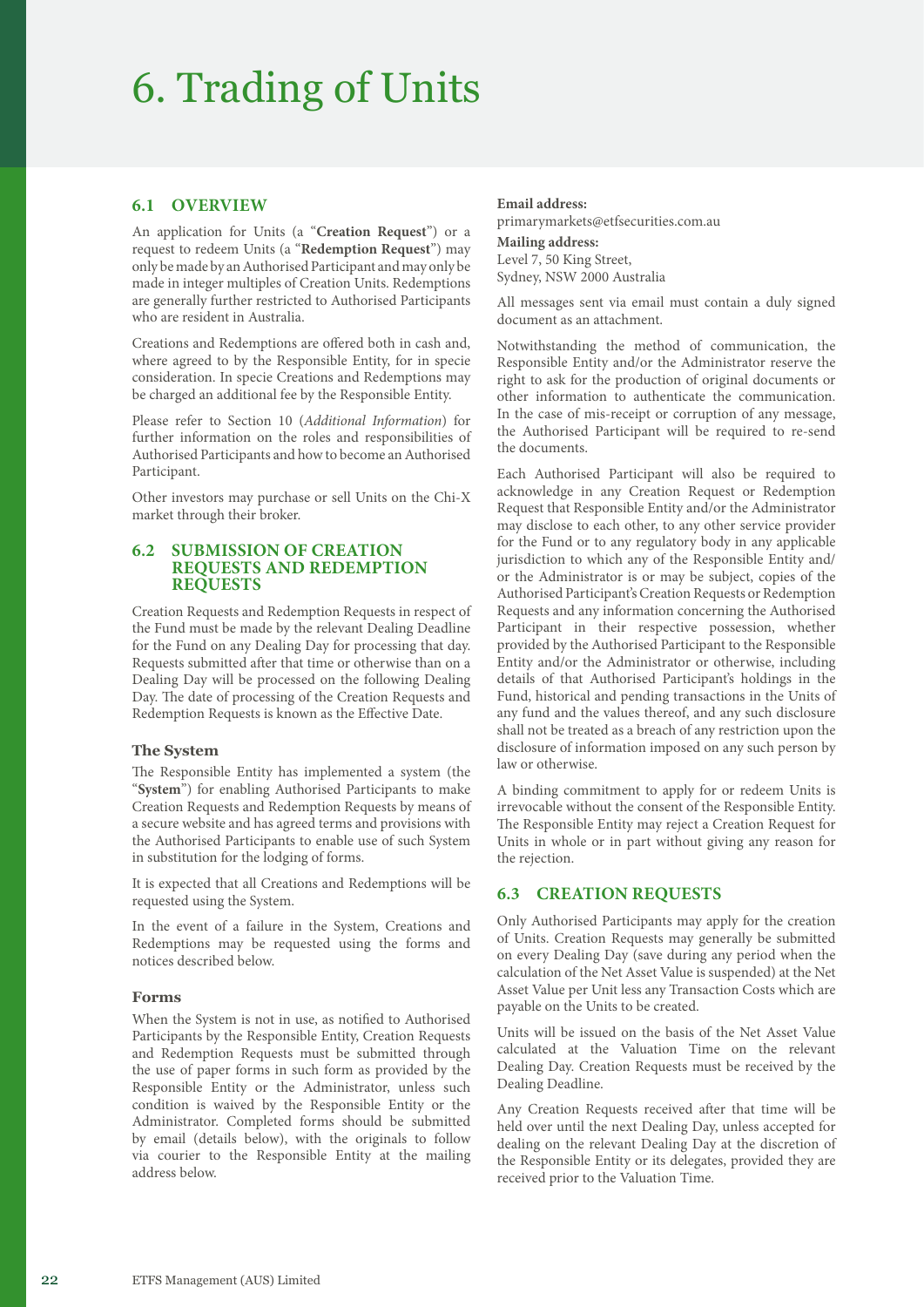The minimum number of Units for Creation Requests is one Creation Unit, which minimum may be reduced in any case by the Responsible Entity in its discretion. Creation Requests must be in integer multiples of the Fund's Creation Unit, which minimum may be reduced in any case by the Responsible Entity in its discretion.

A Creation Fee will be charged to Authorised Participants in respect of all Creation Requests received for the Fund on a particular Dealing Day (which may be waived in whole or in part at the Responsible Entity's or their delegate's discretion). The Creation Fee applicable to the Fund is set out in the Fund Supplement.

Creation Requests must be made before the Dealing Deadline in accordance with the specific procedures made available by the Responsible Entity. All Creation Requests will be binding and irrevocable.

The Responsible Entity may reject any Creation Request in its discretion.

The Responsible Entity must accept the Creation Request prior to any delivery instructions being issued to the Custodian in relation to the cash (in the case of Creations in cash) or in securities or cash in the Portfolio Deposit (in the case of Creations in specie).

Upon receipt of a valid Creation Request, the Responsible Entity will do everything necessary to deal with the Units in accordance with the Creation Request. A Creation Request is valid only if:

- (a) it contains all the information required by the Responsible Entity;
- (b) it specifies a whole number of Units to be created;
- (c) it is for at least one Creation Unit; and
- (d) it is lodged with the Responsible Entity by the Dealing Deadline on a Dealing Day.

### **CREATIONS IN CASH**

### **General**

Authorised Participants may generally subscribe in cash in the Fund at any time.

The minimum number of Units for cash Creation Requests is one Creation Unit, which minimum may be reduced in any case by the Responsible Entity in its discretion. Cash Creation Requests must be in integer multiples of the Fund's Creation Unit.

### **Subscription price during the Initial Offer Period**

The subscription price of Units subscribed for during an Initial Offer Period for the Fund shall be set out in the Fund Supplement.

### **Subscription price following the Initial Offer Period**

The subscription price of Units subscribed following an Initial Offer Period for the Fund will be the aggregate of (a) the Net Asset Value per Unit on the relevant Dealing Day of the Units and (b) if applicable, any Transaction Costs, which must be received by the Custodian by the designated time. The Creation Fee will also be payable at this time and may be deduced by the Responsible Entity from the subscription amount.

### **CREATIONS IN SPECIE**

#### **General**

Authorised Participants may subscribe in specie in the Fund (i.e. by the transfer of assets or predominantly assets to the Fund) only when agreed in advance with the Responsible Entity.

The minimum number of Units for in specie Creation Requests is one Creation Unit, which minimum may be reduced in any case by the Responsible Entity in its discretion. In specie Creation Requests must be in integer multiples of the Fund's Creation Unit, which minimum may be reduced in any case by the Responsible Entity in its discretion.

Assets delivered in connection with in specie Creation Requests shall be valued in accordance with the provisions of this PDS and the Trust Deed of the Fund. Units in the Fund shall not be issued until the Portfolio Deposit, the In Specie Transaction Fee and, if applicable, Transaction Costs have been received by the Custodian. All assets contained within the Portfolio Deposit must comply with the investment objective, investment policy and restrictions of the Fund.

### **Subscription price during the Initial Offer Period**

The subscription price of Units subscribed for on an in specie basis during an Initial Offer Period for the Fund shall be set out in the Fund Supplement.

### **Subscription price following the Initial Offer Period**

The subscription price of Units subscribed for on an in specie basis following an Initial Offer Period for the Fund will be the aggregate of (a) the Net Asset Value per Unit on the relevant Dealing Day of the Units comprising the Creation Unit, (b) if applicable, any Transaction Costs, and (c) if applicable, any additional payments in the event of failure to deliver the Portfolio Deposit in the manner described below.

The subscription price per Creation Unit will be payable by transferring the Portfolio Deposit plus a cash amount equal to the relevant In Specie Transaction Fee, Creation Fee and any applicable Transaction Costs.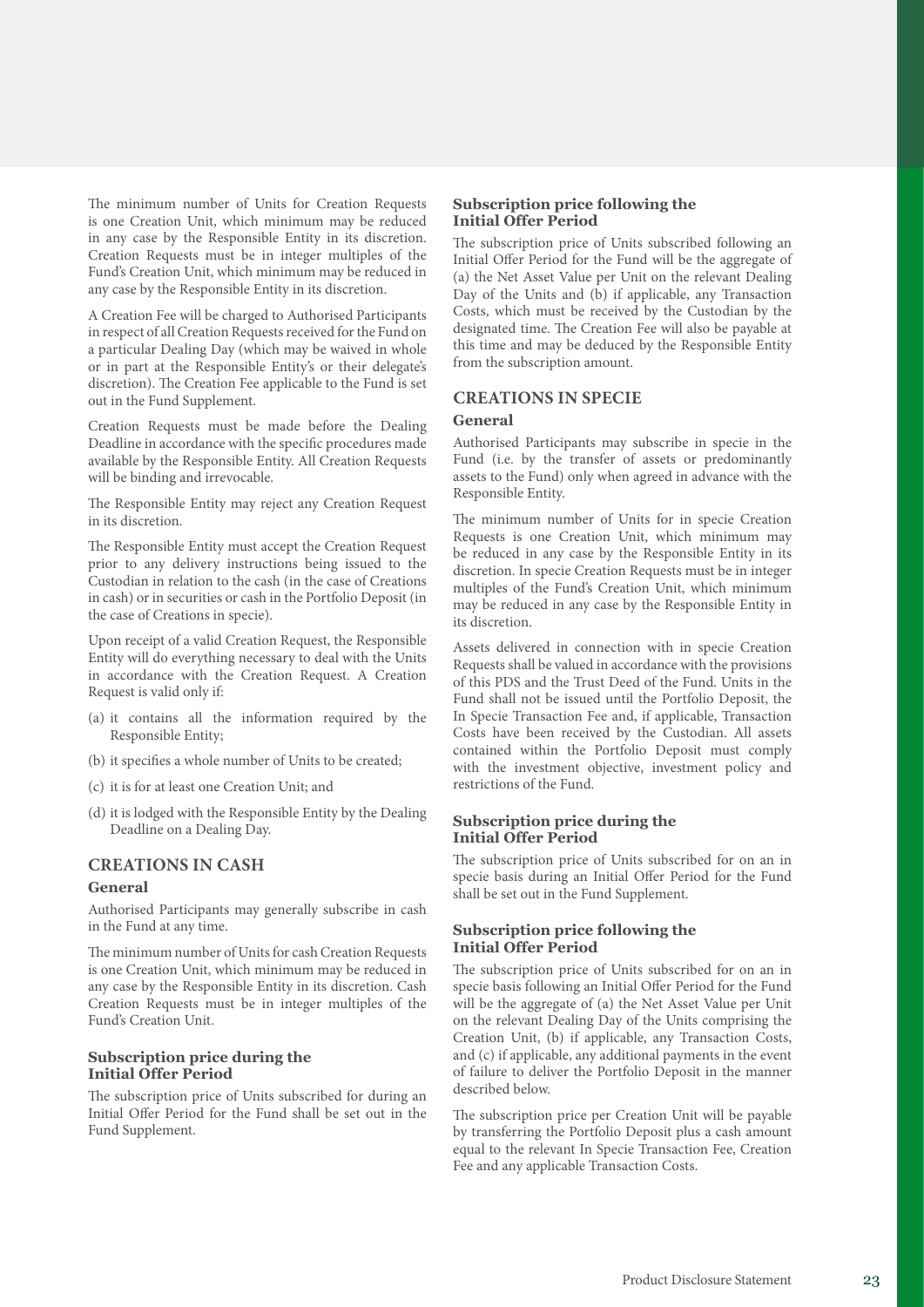### **NOTIFICATION OF CASH COMPONENT, IN SPECIE TRANSACTION**

### **Fee and Transaction Costs**

On the Dealing Day following the Effective Date, the Responsible Entity will report to the applicant the amounts of the Cash Component, In Specie Transaction Fee, Creation Fee and Transaction Costs, if any, to be delivered by the applicant to the Custodian with the Portfolio Deposit, and in the case of the Cash Component if that is properly payable by the Authorised Participant or the Fund.

### **Settlement of Creations**

Creation Requests received before the Dealing Deadline on a Dealing Day will generally be settled as follows:

### **Settlement in AUD**

Creation of Units in return for AUD will generally be settled with an Authorised Participant in CHESS on the relevant Settlement Date on a delivery versus payment basis.

In the case of Creations this means delivery of the AUD representing the subscription price from the Authorised Participant in exchange for delivery by the Fund of the Units the subject of the Creation Request.

### **Settlement in specie**

If the Fund is not an In Specie DvP Fund, Creation of Units in return for the Portfolio Deposit will generally be delivered to an Authorised Participant in CHESS on the relevant Settlement Date on a free of payment basis provided that the Authorised Participant has delivered the Portfolio Deposit representing the subscription price to the Fund by the relevant Delivery Deadline. If the Fund is an In Specie DvP Fund, Creation of Units in return for the Portfolio Deposit will generally be delivered to an Authorised Participant in CHESS on the relevant Settlement Date on a delivery versus payment basis.

### **Failure to deliver securities**

In the event that an Authorised Participant fails to deliver to the Responsible Entity the amount of cash or securities required in relation to a Creation Request, the Responsible Entity or its delegate may reject the Creation Request, or may require the Authorised Participant to pay a fee at least equal to the closing value of such undelivered securities on the Dealing Day for the relevant Dealing Day. The Responsible Entity will have the right to sell or redeem all or part of the Authorised Participant's holding of Units in the Fund (or any other Fund) in order to meet some or all of these charges.

### **6.4 REDEMPTION REQUESTS**

Where the Fund is liquid, Units may generally be redeemed by Authorised Participants only on every Dealing Day (save during any period when the calculation of the Net Asset Value is suspended) at the Net Asset Value per Unit less any Transaction Costs and less any redemption

dividend which is payable on the Units to be redeemed (see the heading entitled "Redemption Dividend" below). Other holders may redeem Units with the Responsible Entity directly only if there are no Authorised Participants or as otherwise announced by the Responsible Entity.

Units will be redeemed at the redemption price calculated at the Valuation Time on the relevant Dealing Day. Redemption Requests must normally be received by the Dealing Deadline. Any Redemption Requests received after that time will normally be held over until the next Dealing Day but may be accepted for dealing on the relevant Dealing Day, at the discretion of the Responsible Entity or its delegates, provided they are received prior to the Valuation Time.

Redemption payments will not be made to third parties and no redemption proceeds shall be paid until all anti-money laundering procedures have been completed.

The minimum number of Units for Redemption Requests is one Creation Unit, which minimum may be reduced in any case by the Responsible Entity in its discretion. Redemption Requests must be in integer multiples of the Fund's Creation Unit, which requirement may be waived or altered in any case by the Responsible Entity in its discretion.

In the event that that the Responsible Entity has notified Holders that the Fund is open for direct redemptions by Holders other than Authorised Participants, then the minimum number of Units referred to above will not apply.

Where the total Redemption Requests for the Fund represents 10% of more of the Net Asset Value of the Fund, the Responsible Entity may reduce each Redemption Request rateably so that the total number of Units of the Fund for redemption on that Dealing Day shall not exceed 10% of the Net Asset Value of the Fund.

A Redemption Fee will be charged to Authorised Participants in respect of all Redemption Requests received for the Fund on a particular Dealing Day (which may be waived in whole or in part at the Responsible Entity's or their delegate's discretion). The Redemption Fee applicable to the Fund is set out in the Fund Supplement.

Redemption Requests must be made before the Dealing Deadline in accordance with the specific procedures made available by the Responsible Entity. All Redemption Requests will be binding and irrevocable.

The Responsible Entity must accept the Redemption Request prior to any delivery instructions being issued to the Custodian in relation to the cash (in the case of Redemptions in cash) or in securities or cash in the Portfolio Deposit (in the case of Redemptions in specie).

Units the subject of a Redemption Request cannot be transferred. Upon receipt of a valid Redemption Request, the Responsible Entity will do everything necessary to deal with the Units in accordance with the Redemption Request. A Redemption Request is valid only if: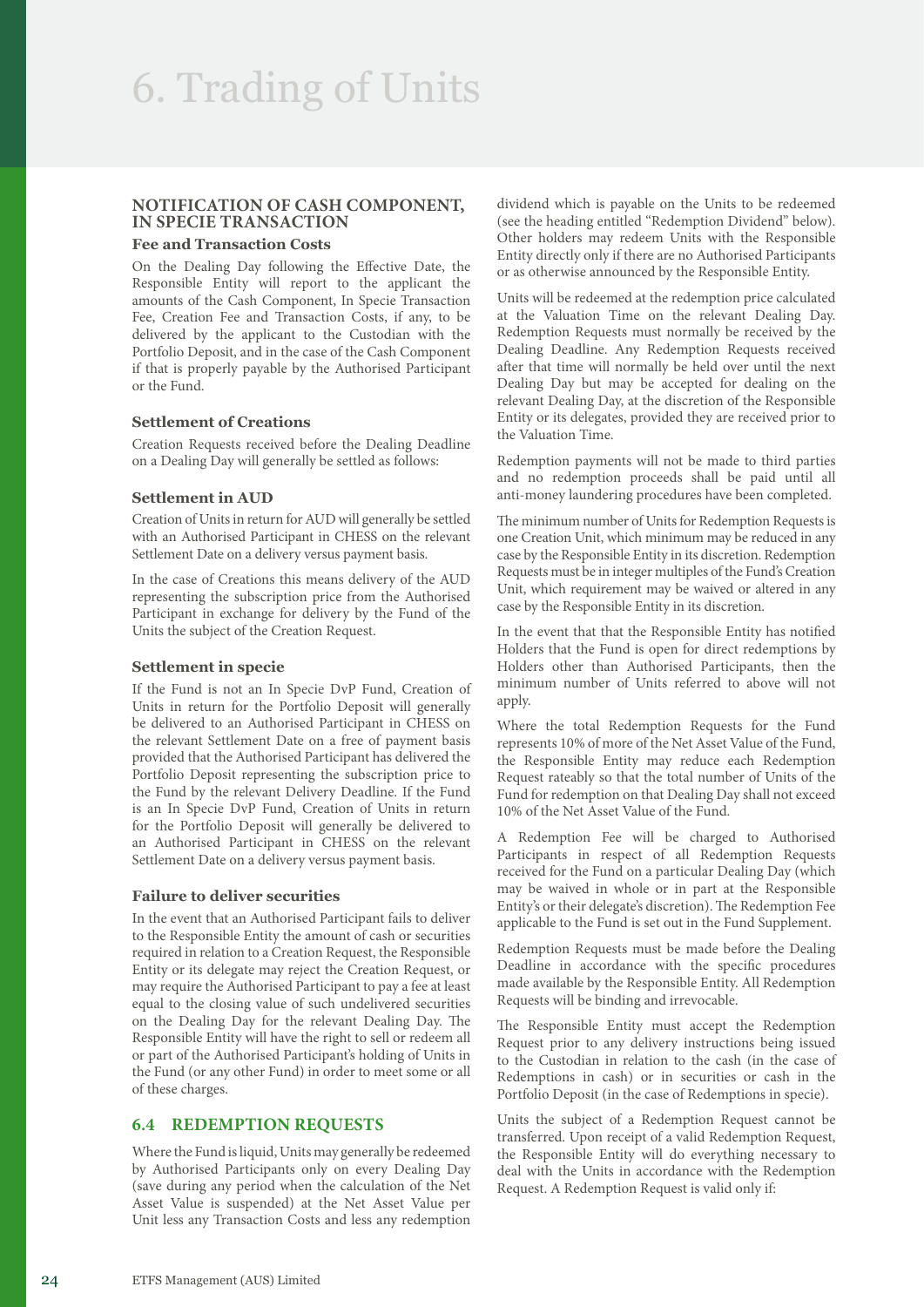- (a) it provides all information requested by the Responsible Entity including any information necessary to fully redeem Units;
- (b) it specifies a whole number of Units to be redeemed;
- (c) the Redemption Request is given by the person who, to the knowledge, or in the reasonable opinion of the Responsible Entity, was registered as the Holder of that Unit at the Dealing Deadline on the day on which the Redemption Request is received; and
- (d) it is made prior to the relevant Dealing Deadline for the Fund.

### **SUSPENSION OF REDEMPTIONS**

The Trust Deed for the Fund allows the Responsible Entity, subject to the Corporations Act, to suspend the redemption or creation of Units for up to 28 days in certain circumstances, including, if:

- (a) it is impracticable for the Responsible Entity to calculate the Net Asset Value;
- (b) the redemption would cause the Responsible Entity to breach a law, regulation or obligation;
- (c) quotation of Units is suspended, halted or revoked or the Responsible Entity's approval as a Chi-X product issuer is suspended or revoked;
- (d) the investments of the Fund suspend, delay or restrict the redemption, issue or payment f redemption proceeds or are unable to provide a withdrawal price;
- (e) assets of the Fund cannot be realised at prices which would be obtained if they were realised in an orderly fashion over a reasonable period in a stable market;
- (f) the Responsible Entity reasonably estimates that it must sell 10% or more (by value) of the assets of the Fund to meet unmet Redemption Requests;
- (g) Holders who continue to hold Units may bear a disproportionate burden of capital gains tax or other expenses or would otherwise be at a disadvantage;
- (h) as allowed by ASIC relief or the Responsible Entity considers that it is in the best interests of the Holders; or
- (i) it is otherwise legally permitted.

### **CASH REDEMPTIONS**

### **Redemption price**

Any Redemption Requests will be dealt with at the Net Asset Value per Unit next calculated after the Dealing Deadline, less any associated Transaction Costs, Redemption Fee or In Specie Transaction Fee and redemption dividend which is payable on the Units redeemed, as specified in the Fund Supplement.

Redemption Requests for redemptions received by the Fund on any Dealing Day before the relevant Dealing Deadline will be processed on that Dealing Day by reference to the next calculated Net Asset Value per Unit. Any Redemption Requests received after that time will normally be held over until the next Dealing Day but may be accepted for dealing on the relevant Dealing Day (at the discretion of the Responsible Entity) provided that such Redemption Requests are received prior to the Valuation Time for such Dealing Day.

### **In specie Redemptions**

Authorised Participants may only apply for Redemptions in specie when agreed in advance with the Responsible Entity.

### **Redemption Price**

The redemption price for each Creation Unit will be equal to the aggregate of the Net Asset Value per Unit on the relevant Dealing Day of the Units comprising the Creation Unit less, in respect of each Creation Unit, any Transaction Costs, Redemption Fee or In Specie Transaction Fee and redemption dividend payable on the Units redeemed. The redemption price for an in-specie Redemption Request will be payable by transferring assets (which may include a cash component) equal in value to the redemption price to the Authorised Participant.

### **NOTIFICATION OF CASH COMPONENT, IN SPECIE TRANSACTION**

### **Fee and Transaction Costs**

On the Dealing Day following the Effective Date, the Responsible Entity will report to the Authorised Participant the amount of the Cash Component to be delivered by the Custodian to the Authorised Participant with the Portfolio Deposit or deducted from the Redemption Price and the amounts of the In Specie Transaction Fee, Redemption Fee and Transaction Costs, if any, to be deducted by the Custodian from the redemption proceeds. The Administrator will identify the portion of such proceeds represented by any redemption dividend that is being paid to the redeeming Holder.

### **Partial Cash Settlement**

The Responsible Entity may, in its absolute discretion, satisfy part of the in specie Redemption Request in cash, for example in cases in which it believes that a security held by the Fund is unavailable for delivery or where it believes that an insufficient amount of that security is held for delivery to the Authorised Participant for redemption in specie.

### **Settlement of Redemptions**

Redemption Requests received before the Dealing Deadline on a Dealing Day will generally be settled as follows:

### **Settlement in specie**

If the Fund is not an In Specie DvP Fund, Redemption of Units in return for the Portfolio Deposit will generally be settled on the relevant Settlement Date on a free of payment basis provided that the Authorised Participant has delivered the Units the subject of the Redemption Request to the Fund in CHESS. This means delivery by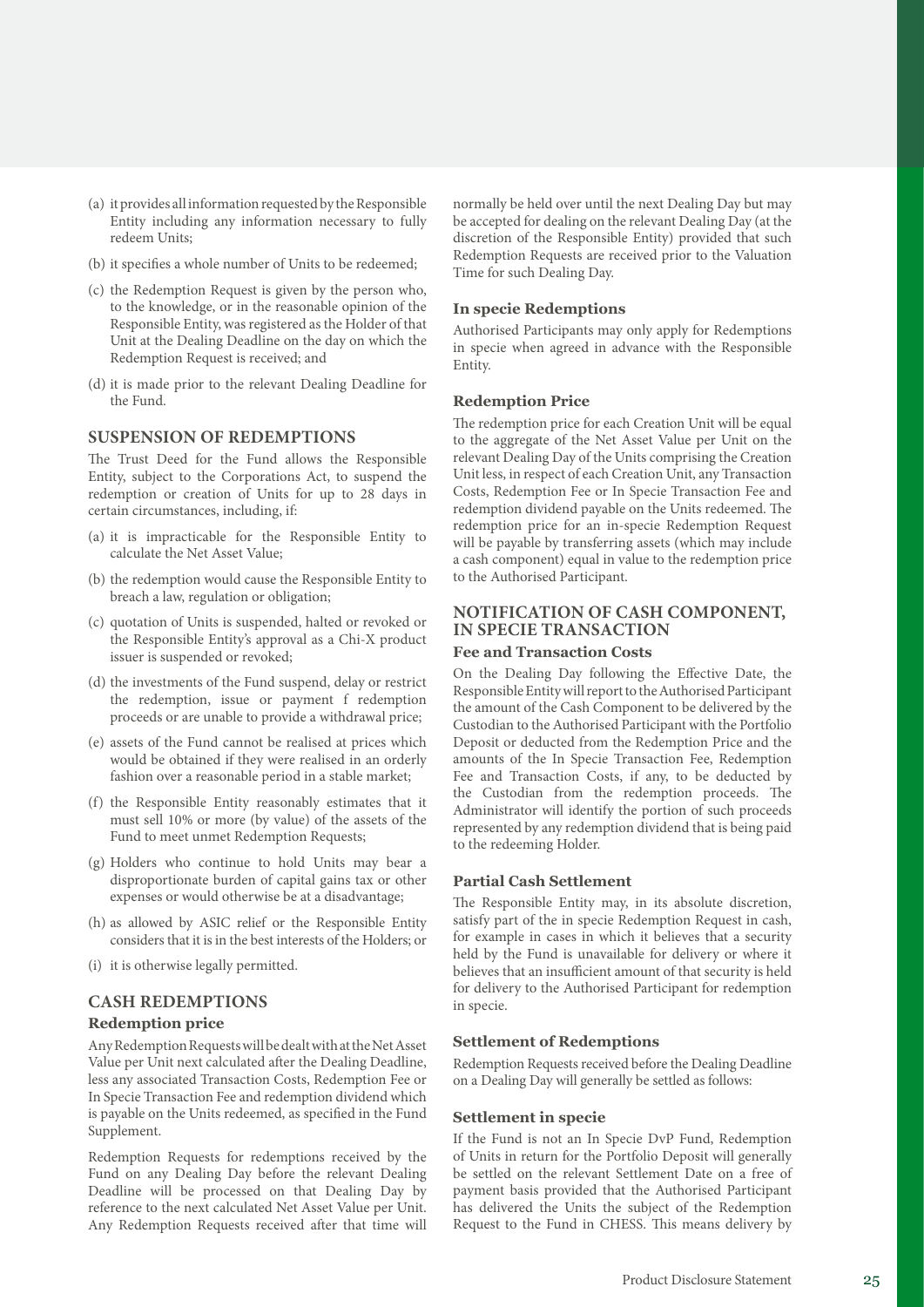### 6. Trading of Units

the Authorised Participant of the Units the subject of the Redemption Request to the Responsible Entity, following which the Responsible Entity will transfer the redemption proceeds (being the redemption price less the Transaction Costs) in the Portfolio Deposit to the account designated for such by the Authorised Participant.

If the fund is an In Specie DvP Fund, Redemption of Units in return for the Portfolio Deposit will generally be settled on the relevant Settlement Date on a delivery versus payment basis in CHESS. This means delivery by the Authorised Participant of the Units the subject of the Redemption Request in exchange for delivery by the Fund of the redemption proceeds (being the redemption price less the Transaction Costs) in the Portfolio Deposit through CHESS.

### **Settlement in AUD**

Redemption of Units in return for AUD will generally be settled with an Authorised Participant in CHESS on the relevant Settlement Date on a delivery versus payment basis.

This means delivery by the Authorised Participant of the Units the subject of the Redemption Request in exchange for delivery by the Fund of the AUD.

### **Failure to Deliver Units**

In the event that an Authorised Participant fails to deliver to the Responsible Entity the Units the subject of a Redemption Request, such Units will not be redeemed and the Redemption Request will be deemed rejected by the Responsible Entity. In addition, the Responsible Entity may require the Authorised Participant to pay a fee at least equal to the costs or losses incurred by it or the Fund in connection with the original Redemption Request.

### **Redemption Dividend**

The Fund will pay a redemption dividend on any Units which are the subject of a valid Redemption Request. The redemption dividend will reflect accrued income in the Net Asset Value of the Units concerned, will become due immediately prior to the redemption of the Units and paid to the Holder on the same day as the redemption proceeds. The redemption dividend will be taken into account in determining the redemption price.

### **6.5 THE SECONDARY MARKET FOR UNITS**

The Responsible Entity has applied for the Units to be quoted on the Chi-X market. Holders are generally expected to buy and sell their Units through trading on the Chi-X market. Chi-X takes no responsibility for the contents of this PDS.

The Units are expected to be available for continuous trading throughout the day on the Chi-X market, and will be settled via CHESS.

Chi-X market quotation of the Units will be pursuant to the Chi-X Operating Rules. The Fund and its Units will not be listed on the Chi-X market for the purposes of the Corporations Act. The Chi-X Operating Rules are not the same as the ASX Listing Rules. Accordingly, many of the disclosure, corporate governance and corporate control rules in the ASX Listing Rules for the shares of listed companies do not apply to the Units.

More information about the Chi-X Operating Rules is available from the Chi-X market's website: *[www.chi-x.](https://www.chi-x.com.au) [com.au](https://www.chi-x.com.au)*. A summary of the main differences between a quotation on the Chi-X market and a listing in accordance with the ASX Listing Rules is also set out at the front of this PDS.

Investors may be charged a brokerage or commission by their broker when buying and selling Units on the Chi-X market. All investors should refer to their broker for further details on their fees and charges.

### **6.6 HOLDER REDEMPTIONS IN EXTRAORDINARY CIRCUMSTANCES**

In certain exceptional circumstances, for example where there are no Authorised Participants, Holders who are not Authorised Participants may redeem their Units directly with the Fund by completing a Redemption Form. Holders redeeming in these circumstances will receive a cash amount equal to the Net Asset Value per Unit of the Fund multiplied by the number of Units being redeemed less any applicable fees as described above.

### **Suspension of Chi-X market trading**

If Units are suspended from trading on the Chi-X market for more than 5 consecutive trading days, Holders (including those Holders who are not Authorised Participants) have a right to withdraw from the Fund and receive payment for their interests in money within a reasonable time of request unless any of the following apply:

- (a) the Fund is being wound-up;
- (b) the Fund is not liquid as defined in subsection 601KA(4) of the Corporations Act; or
- (c) the Responsible Entity suspends withdrawals in accordance with the Trust Deed.

### **Illiquid Fund**

If the Fund is not liquid (as defined in subsection 601KA(4) of the Corporations Act), Holders (including Authorised Participants) will have no right to redeem their Units and will only be able to redeem where the Responsible Entity makes a withdrawal offer to Holders in accordance with the Corporations Act. The Responsible Entity is not required to make any such offer.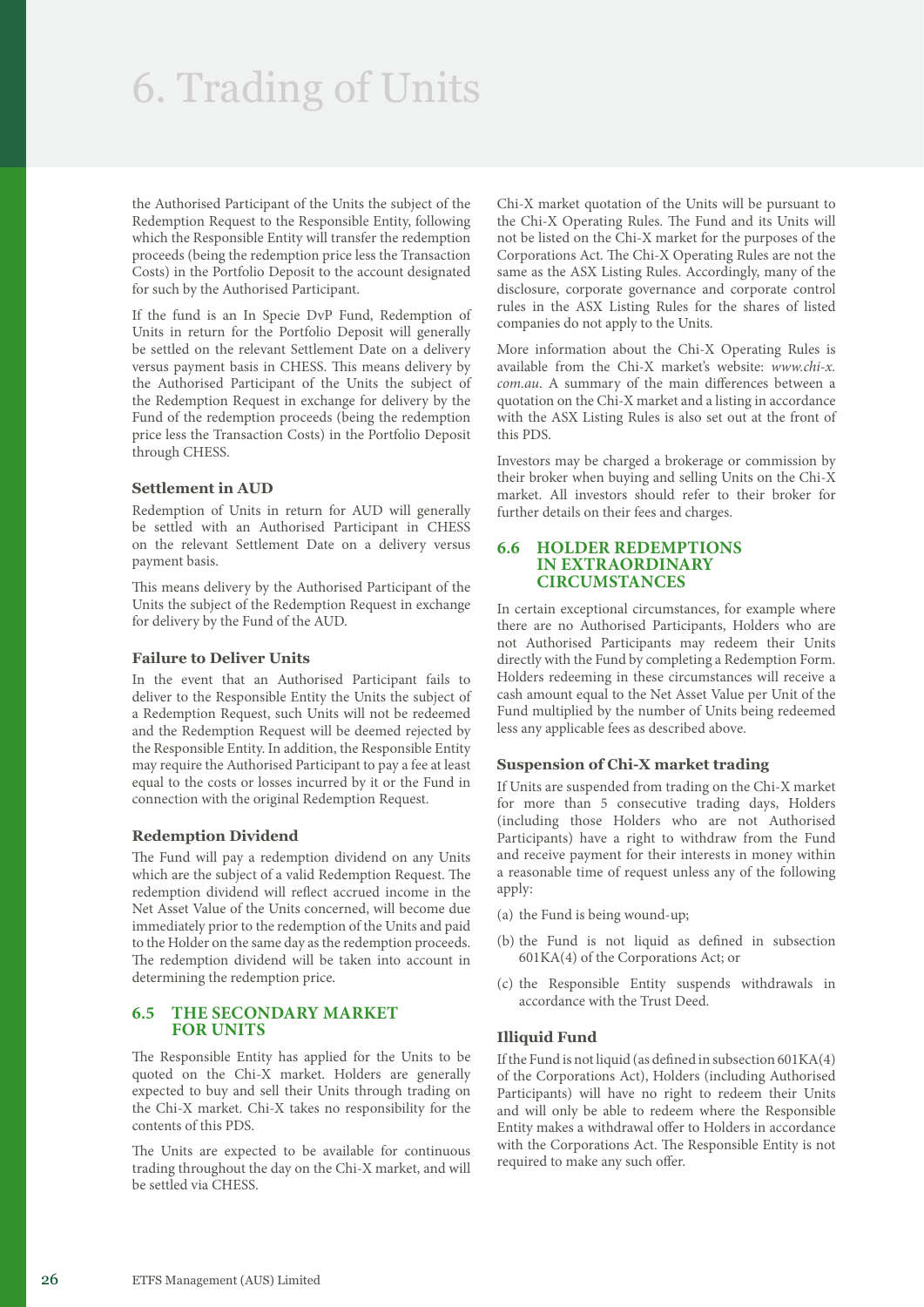### **6.7 HOLDING LOCKS**

While the Fund is quoted and subject to the Chi-X Operating Rules, the Responsible Entity may request a Holding Lock be applied to any of its Units where:

- (a) the Responsible Entity has a lien on the Units the subject of the transfer;
- (b) the Responsible Entity is served with a court order that restricts a Holder's capacity to transfer the Unit;
- (c) registration of the transfer may break an Australian law and Chi-X has agreed in writing to the application of a Holding Lock (which must not breach the Settlement Rules) or that the Responsible Entity may refuse to register a transfer;
- (d) if the transfer is paper-based, either a law related to stamp duty prohibits the Responsible Entity from registering it or the Responsible Entity is otherwise allowed to refuse to register it under the Chi-X Operating Rules;
- (e) if the transfer is paper-based, registration of the transfer will create a new holding which at the time the transfer is lodged is less than a 'Marketable Parcel';
- (f) the Holder has lodged a Redemption Request, and for any reason whatsoever, the Units have not terminated;
- (g) the relevant Holder has agreed in writing to the application of a Holding Lock (which must not breach the Settlement Rules) or that the Responsible Entity may refuse to register a transfer; or
- (h) it is otherwise permitted under the Chi-X Operating Rules, and the Responsible Entity must do so if the Chi-X Operating Rules require, but must tell the Holder or the broker as the Corporations Act or the Chi-X Operating Rules require.

### **6.8 PUBLICATION**

The Net Asset Value of the Fund will be published on each Business Day on the website of the Responsible Entity at *[www.etfsecurities.com.au](https://www.etfsecurities.com.au)*.

In addition, the Fund's full portfolio holdings will be published on a daily basis on *[www.etfsecurities.com.au](https://www.etfsecurities.com.au)* at the same that Authorised Participants and market makers are provided with portfolio composition files.

### **6.9 CHESS**

The Fund participates in the Clearing House Electronic Sub Register System ("**CHESS**"). The Fund will not issue certificates for Units to Authorised Participants who are issued Units. The Registrar, on behalf of the Fund, will provide each Holder with an uncertificated securities holding statement which will set out the Units issued or transferred to the Holder. If applicable, the holding statement will inform each Holder of their "Holder Identification Number" and the "Sponsoring Issuer Number" as used by CHESS.

### **6.10 COMPULSORY REDEMPTION**

The Responsible Entity may in its absolute discretion, upon a minimum of 60 days' notice to a Holder, redeem all or a portion of Units of the Fund held by such Holder in its absolute discretion if:

- (a) the Responsible Entity believes that the Units are held in breach of prohibitions contained in the Trust Deed;
- (b) the Responsible Entity determines that the Fund is uneconomical to operate;
- (c) a Holder made a misrepresentation in acquiring its Units;
- (d) a Holder is a registered holder of Units having an aggregate value of less than the "Minimum Balance" (as that term is defined in the Trust Deed), provided that it does so in accordance with the terms of the Trust Deed, the Corporations Act (including any ASIC Relief) and the Chi-X Operating Rules (while the Fund is quoted); or
- (e) subject to the Corporations Act and the Chi-X Operating Rules, the Responsible Entity considers it to be in the best interests of members or in such other circumstances as the Responsible Entity determines in its absolute discretion.

The Responsible Entity may in its absolute discretion, upon a minimum of 3 Business Days' notice to a Holder, redeem all or a portion of Units of the Fund held by such Holder in its absolute discretion if;

- (a) the Responsible Entity believes that the Units are held in circumstances which might result in a violation of an applicable law or regulation, or subject the Fund to taxation or otherwise adversely affect the Fund in any material respect; or
- (b) the Responsible Entity determines that the continued participation of a Holder might cause the Responsible Entity or any Holder to violate any law or if any litigation is commenced or threatened against the Responsible Entity or any Holder arising out of the participation of the Holder in the Fund.

### **6.11 PAYMENT METHOD**

Any cash payments to be made to Holders (including Authorised Participants) may be paid in any manner the Responsible Entity determines, such as by electronic means.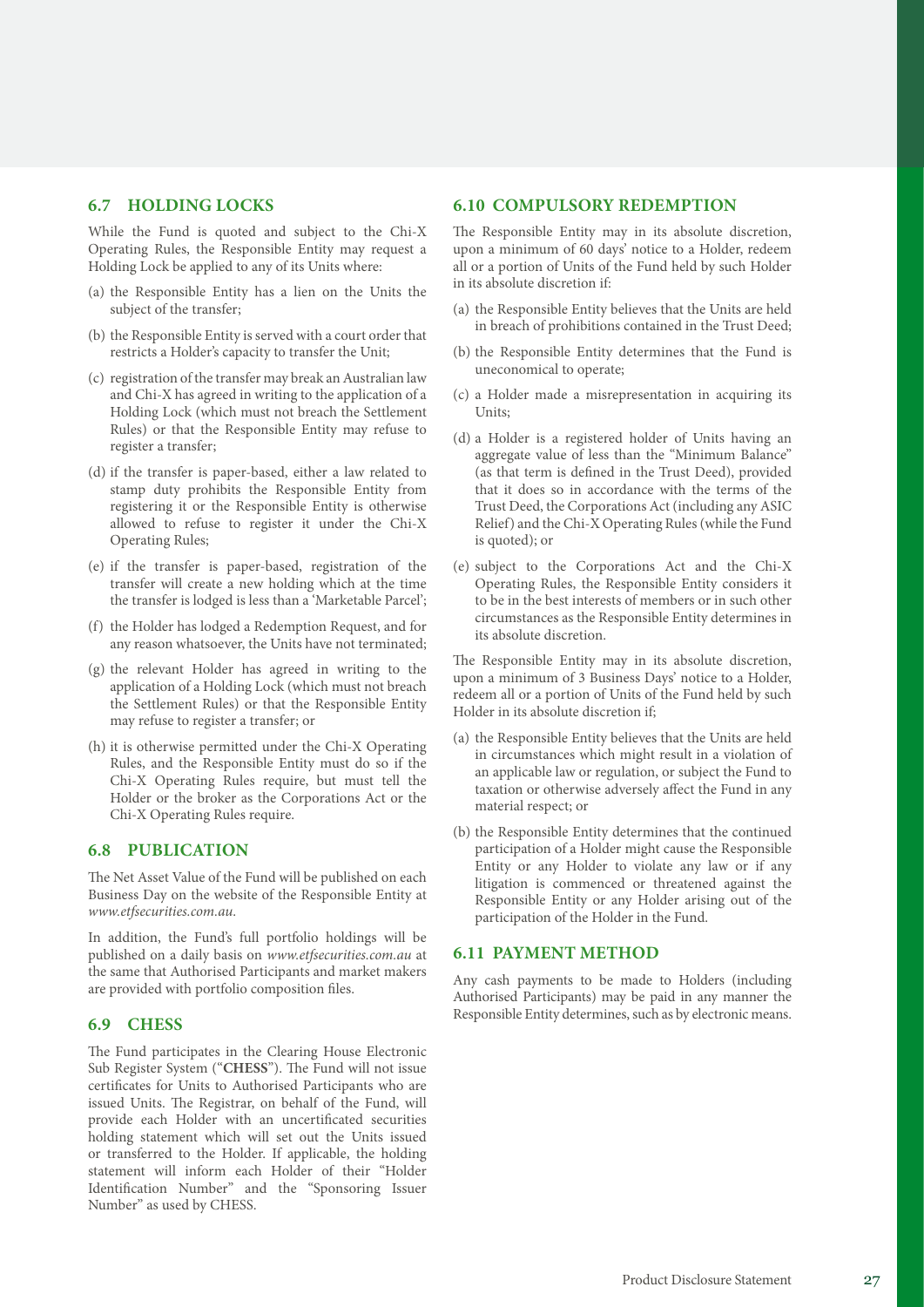### 7. Valuation and Unit Pricing

### **7.1 NET ASSET VALUE**

The amount per Unit payable from or to an Authorised Participant upon a Creation or Redemption is calculated by reference to the Net Asset Value of the Fund to which it relates. The Net Asset Value of the Fund is calculated by totalling the values of each of the assets of the Fund and deducting from such total all Liabilities attributable to the Fund.

The Net Asset Value per Unit will then be determined using the following formula:

NET ASSET VALUE OF THE FUND

NUMBER OF UNITS OF THE FUND ON ISSUE

with each input calculated as at the Valuation Time for the Fund. The Net Asset Value of the Fund will be an amount determined in AUD and will be published on the Responsible Entity's website at *[www.etfsecurities.com.au](https://www.etfsecurities.com.au)*. The Net Asset Value will be calculated at the Valuation Time on each Dealing Day.

### **7.2 INDICATIVE NET ASSET VALUE PER UNIT**

As at the date of this PDS, the Responsible Entity does not intend to make available an estimated indicative Net Asset Value per Unit ("**iNAV**") for the Fund. However, if the Responsible Entity decides to provide an indicative Net Asset Value per Unit ("**iNAV**") for the Fund it will publish the iNAV on the Responsible Entity's website (*[www.](https://www.etfsecurities.com.au) [etfsecurities.com.au](https://www.etfsecurities.com.au)*) on each Dealing Day. The iNAV will be calculated based upon information available to the Responsible Entity or its designate during the Dealing Day or any portion of the Dealing Day from time to time, and for informational purposes only. Any iNAV is not, and should not be taken to be or relied on as being, the value of a Unit or the price at which Units may be applied for or redeemed, or bought or sold on the Chi-X market, and may not reflect the true value of a Unit. Investors interested in applying for or redeeming Units, or buying or selling Units on the Chi-X market, should not rely on any iNAV which is made available in making investment decisions but should consider other market information and relevant economic factors. Neither the Responsible Entity nor any designate or other service provider to the Responsible Entity shall be liable to any person who relies on the iNAV. No assurance can be given that any iNAV will be published continuously, will be up to date or free from error.

### **7.3 LIABILITIES OF THE FUND**

The Responsible Entity expects that the only liabilities that will be incurred by the Fund will be the Management Fees and certain expenses set out in Section 8 (*Fees and Expenses*).

### **7.4 VALUATION POLICY**

It is expected that the Fund's assets will consist largely of a portfolio of shares along with cash and may hold derivative contracts from time to time.

Shares will be valued at their official closing level on their Primary Exchange.

Cash will be valued at its notional value in AUD at the Valuation Time.

The value of derivative contracts will be valued by the counterparty, acting at arms-length. The valuations will depend on factors including the change in the level of the Index and/or the constituent shares, the time remaining to maturity, the volatility of the Index and/or the constituent shares and prevailing interest rates.

To the extent any of the Fund's assets are denominated in a currency other than AUD, their value shall be calculated in AUD using the prevailing exchange rate at the relevant Valuation Time, as determined by the Responsible Entity. In determining the Net Asset Value of the Fund and the Net Asset Value per Unit of the Fund, the Administrator will follow the valuation policy as set out above. For the purpose of calculating the Net Asset Value of the Fund, the Administrator shall, and shall be entitled to, rely on, and will not be responsible for the accuracy of, financial data furnished to it by the Responsible Entity, market makers and/or independent third party pricing services. The Administrator may also use and rely on industry standard financial models in pricing any of the Fund's securities or other assets. If and to the extent that the Responsible Entity is responsible for or otherwise involved in the pricing of any of the Fund's portfolio securities or other assets, the Administrator may accept, use and rely on such prices in determining the Net Asset Value of the Fund and shall not be liable to the Fund or Holders and in so doing.

The valuation methods applied by the Responsible Entity to value the Fund's assets and liabilities are consistent with applicable industry standards and result in Net Asset Value per Unit calculations that are independently verifiable. The Responsible Entity's Unit Pricing Policy contains further information about how it calculates the NAV per Unit.

This policy complies with ASIC requirements, and the Responsible Entity will observe this policy in relation to the calculation of the NAV per Unit and will record any exercise of discretion outside the scope of this policy. Investors can request a copy of the policy free of charge by contacting the Responsible Entity. Details of the daily Net Asset Value per Unit will be published by the Responsible Entity on its website at *[www.etfsecurities.com.au](https://www.etfsecurities.com.au)* on each Chi-X Business Day.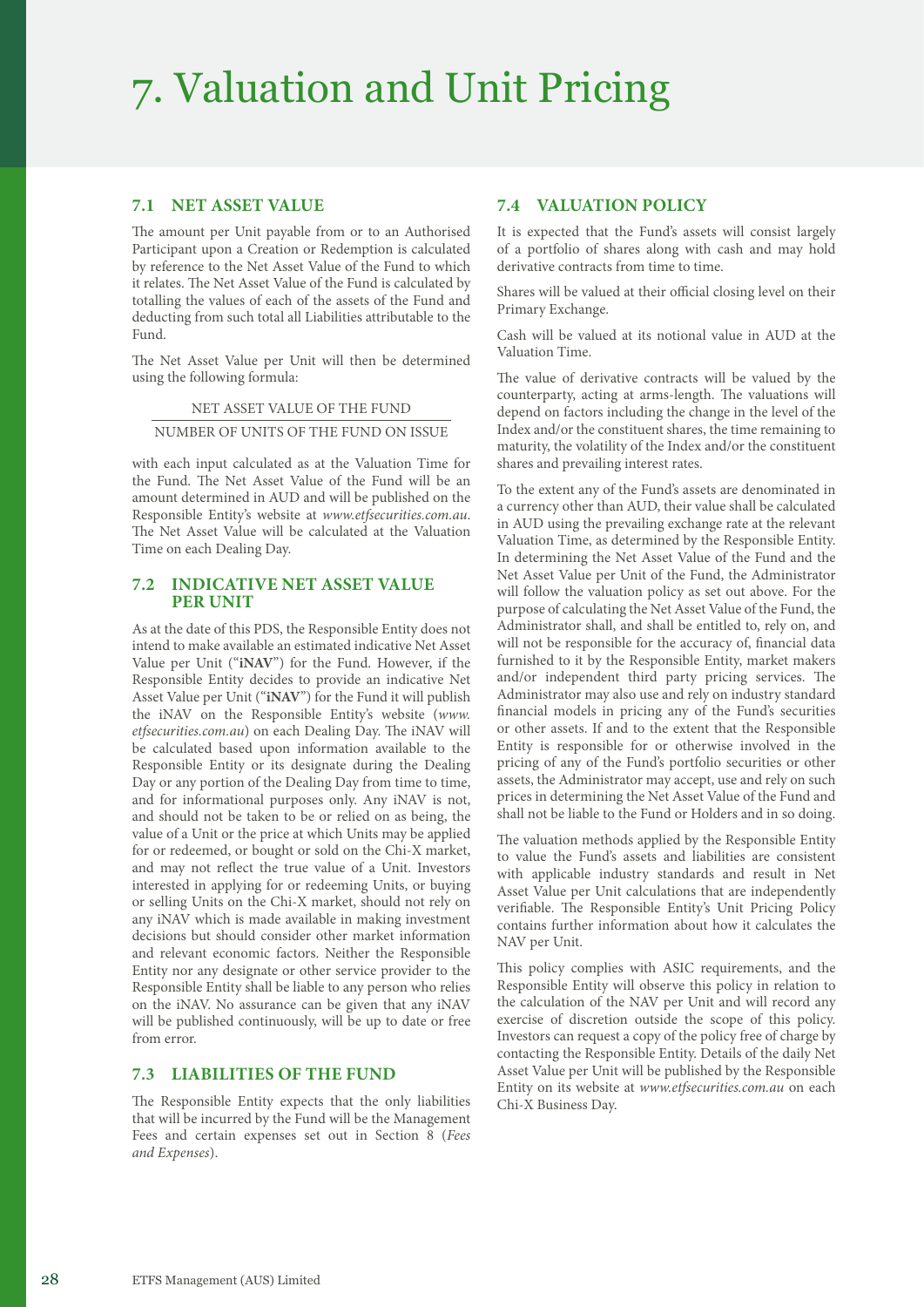### 8. Fees and Expenses

### **8.1 CONSUMER ADVISORY WARNING**

### **DID YOU KNOW?**

**Small differences in both investment performance and fees and costs can have a substantial impact on your long term returns. For example, total annual fees and costs of 2% of your investment balance rather than 1% could reduce your final return by up to 20% over a 30‑year period (for example, reduce it from \$100,000 to \$80,000). You should consider whether features such as superior investment performance or the provision of better member services justify higher fees and costs. You may be able to negotiate to pay lower contribution fees and management costs where applicable. Ask the fund or your financial adviser.**

### **TO FIND OUT MORE**

**If you would like to find out more, or see the impact of the fees based on your own circumstances, the Australian Securities and Investments Commission (ASIC) website (***www.moneysmart.gov.au***) has a managed investment fee calculator to help you check out different fee options.**

This document shows fees and other costs that you may be charged. These fees and costs may be deducted from your money, from the returns on your investment, or from the assets of the Fund as a whole. Information in relation to taxes is set out in another part of this document.

You should read all the information about fees and costs because it is important to understand their impact on your investment. The fees and costs for the Fund are set out in the Fund Supplement. Unless otherwise stated, all amounts specified in this PDS are inclusive of GST, net of any reduced input tax credits.

### **8.2 TYPES OF FEES OR COSTS**

The table below sets out the range of fees payable under this PDS. The specific amount of fees for the Fund is set out in the Fund Supplement. Holders should refer to the Fund Supplement for more information.

| <b>TYPE OF FEE OR COST</b>                                                            | <b>AMOUNT</b>                                                                                                                                                                  | <b>HOW AND WHEN PAID</b>                                                                                                                                                                                                                                     |  |
|---------------------------------------------------------------------------------------|--------------------------------------------------------------------------------------------------------------------------------------------------------------------------------|--------------------------------------------------------------------------------------------------------------------------------------------------------------------------------------------------------------------------------------------------------------|--|
| Fees when your money moves in or out of the Fund:                                     |                                                                                                                                                                                |                                                                                                                                                                                                                                                              |  |
| <b>Establishment fee:</b> The fee<br>to open your investment.                         | Nil.                                                                                                                                                                           | Not applicable.                                                                                                                                                                                                                                              |  |
| <b>Contribution fee:</b> The fee on<br>each amount contributed to<br>your investment. | <b>Authorised Participants:</b><br>\$1,250, plus (in the case of<br>an in specie creation request)<br>up to 0.5% of the aggregate<br>subscription amount<br>Other Holders: \$0 | A fee payable only by Authorised Participants to<br>the Responsible Entity and may be deducted from<br>the subscription amount.<br>The amount of the In Specie Transaction Fee will<br>be made available to Authorised Participants prior<br>to transacting. |  |
| <b>Withdrawal fee:</b> The fee on<br>each amount you take out of<br>your investment.  | <b>Authorised Participants:</b><br>\$1,250, plus (in the case of an<br>in specie redemption request)<br>up to 0.5% of the aggregate<br>redemption amount<br>Other Holders: \$0 | A fee payable only by Authorised Participants to<br>the Responsible Entity and may be deducted from<br>the redemption amount.<br>The amount of the In Specie Transaction Fee will<br>be made available to Authorised Participants prior<br>to transacting.   |  |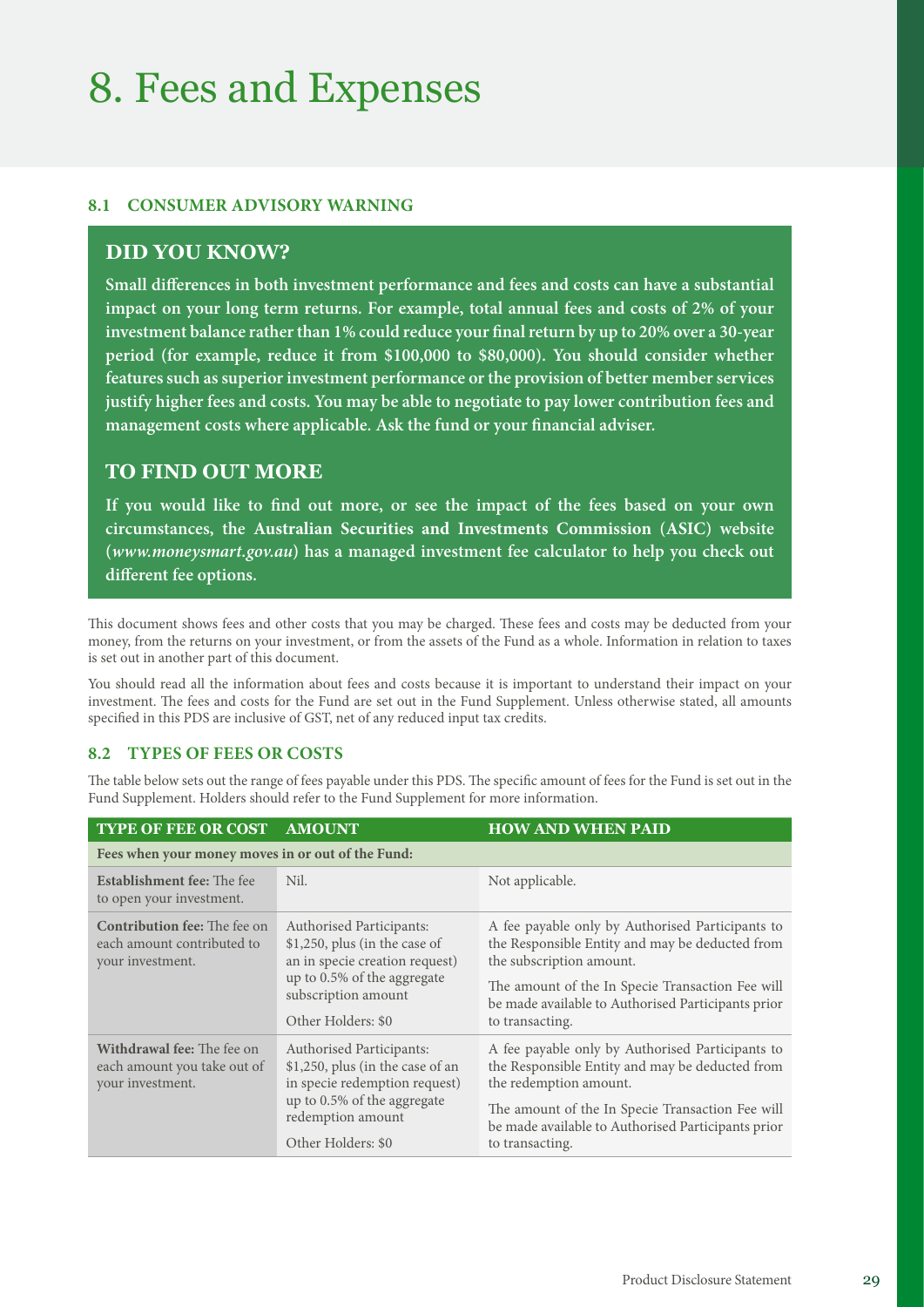### 8. Fees and Expenses

| <b>TYPE OF FEE OR COST</b>                                           | <b>AMOUNT</b>                                      | <b>HOW AND WHEN PAID</b>                                                                                                                                                                                                                                                    |
|----------------------------------------------------------------------|----------------------------------------------------|-----------------------------------------------------------------------------------------------------------------------------------------------------------------------------------------------------------------------------------------------------------------------------|
| <b>Exit fee:</b> The fee to close<br>your investment.                | Nil.                                               | Not applicable.                                                                                                                                                                                                                                                             |
| <b>Management Costs:</b>                                             |                                                    |                                                                                                                                                                                                                                                                             |
| <b>Management Costs:</b><br>The fees and costs for                   | <b>0.69%</b> of the Net Asset Value<br>of the Fund | As at the date of this PDS, the management costs<br>of the Fund consist of the following components:                                                                                                                                                                        |
| managing your investment.                                            |                                                    | <b>Management</b> fee                                                                                                                                                                                                                                                       |
|                                                                      |                                                    | <b>0.69%</b> per annum of the Fund's Net Asset Value                                                                                                                                                                                                                        |
|                                                                      |                                                    | The management fee is calculated and accrued<br>daily as a percentage of the Fund's Net Asset Value,<br>and reflected in the daily Net Asset Value per Unit.<br>The amount is deducted from the Fund's assets<br>monthly in arrears after the end of the relevant<br>month. |
|                                                                      |                                                    | Plus                                                                                                                                                                                                                                                                        |
|                                                                      |                                                    | <b>Indirect costs</b><br><b>0.00%</b> per annum of the Fund's Net Asset Value.                                                                                                                                                                                              |
| <b>Service fees:</b>                                                 |                                                    |                                                                                                                                                                                                                                                                             |
| <b>Switching fee:</b> The fee<br>for changing investment<br>options. | Nil.                                               | Not applicable.                                                                                                                                                                                                                                                             |

\*A buy/sell spread and Transaction Costs may also apply. Please see Section 8.3 (*Additional Explanation of Fees and Costs*) for more information.

Any of the Fees set out above may in some cases and if permitted by applicable laws and regulations be negotiated with certain investors.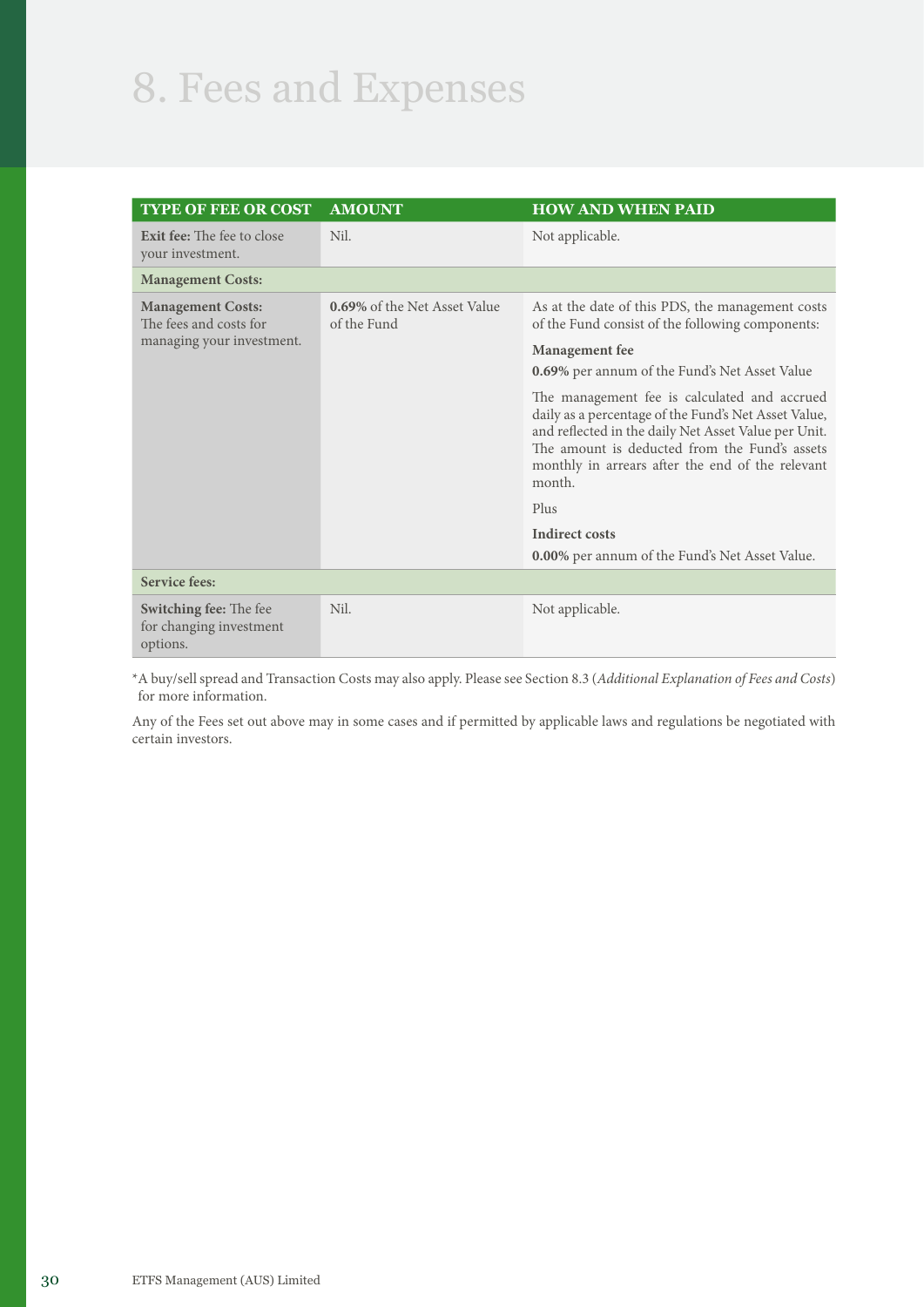### **8.3 EXAMPLE IMPACT OF FEES ON THE NET ASSET VALUE ON THE FUND**

This table gives an example of how fees and costs in the Fund can affect your investment over a one-year period. You should use these tables to compare this product with other managed investment products.

| <b>EXAMPLE-</b><br><b>ETFS FINTECH &amp;</b><br><b>BLOCKCHAIN ETF</b> | <b>AMOUNT</b>                                    | <b>BALANCE OF \$50,000 WITH</b><br><b>A CONTRIBUTION OF \$5,000</b><br><b>DURING YEAR*</b>                                                                   |
|-----------------------------------------------------------------------|--------------------------------------------------|--------------------------------------------------------------------------------------------------------------------------------------------------------------|
| <b>Contribution Fee</b>                                               | \$1,250 if you are an<br>Authorised Participant* | For every additional \$5,000 you put in, you will be<br>charged:                                                                                             |
|                                                                       |                                                  | > \$1,250 if you are an Authorised Participant; and                                                                                                          |
|                                                                       |                                                  | > \$0 if you are not an Authorised Participant.                                                                                                              |
| <b>PLUS Management Costs</b>                                          | 0.69% per annum of the<br>Net value of the Fund  | AND for every \$50,000 you have in the Fund you be<br>charged \$345 per year                                                                                 |
| <b>Equals Cost of Fund</b>                                            |                                                  | If you had an investment of \$50,000 at the beginning<br>of the year and you put in an additional \$5,000 during<br>that year, you would be charged fees of: |
|                                                                       |                                                  | > \$1,595 if you are an Authorised Participant; and                                                                                                          |
|                                                                       |                                                  | > \$345 if you are not an Authorised Participant.                                                                                                            |
|                                                                       |                                                  | What it costs you incur will depend on if you are an<br>Authorised Participant and the fees you negotiate.                                                   |

\*\*We have assumed that the \$5,000 contribution is made by way of a cash subscription on the last day of the year. If you subscribe by way of an in specie subscription, you may also be charged an In Specie Transaction Fee.

\*\*Please note that this is an example only. In practice, the actual investment balance of a Holder will vary daily and the actual fees and expenses we charge are based on the value of the Fund, which fluctuates daily.

### **8.4 ADDITIONAL EXPLANATION OF FEES AND COSTS**

### **Creation and Redemption Fees**

Fees as set out in the Fund Supplement will be charged to Authorised Participants in respect of all Creation Requests and Redemption Requests (subject to the discretion of the Responsible Entity to waive such fees in whole or in part).

Creation Fees and Redemption Fees are paid to the Responsible Entity out of the subscription amount or redemption amount. The Responsible Entity may waive or vary the Creation and Redemption Fees at any time provided that any increase in these fees shall only be done following 30 days' notice given to Authorised Participants by way of an announcement on the Chi-X announcement platform.

The Creation and Redemption Fees are not deducted from the assets of the Fund and do not therefore affect the Net Asset Value of the Fund.

Authorised Participants may also be charged an 'In Specie Transaction Fee' by the Responsible Entity upon receipt of an in specie Creation Request or in specie Redemption Request up to 0.5% of the aggregate subscription amount or redemption amount. The amount of this fee will be made available to Authorised Participants prior to transacting and will be paid out of the subscription amount or redemption amount.

### **Management Costs**

The management costs for the Fund include all relevant ongoing fees and other costs involved in managing the Fund. The management costs are made up of the Management Fee, recoverable expenses (if any) and indirect costs (if any).

### **Management Fee**

The Management Fee is charged by the Responsible Entity for overseeing the Fund's operations, providing access to the Fund, and managing their investment strategies. The Management Fee accrues daily in the Net Asset Value of the Fund and is payable to the Responsible Entity in arrears after the end of the relevant month.

The Management Fee applicable to the Fund is set out in the Fund Supplement.

#### **Recoverable expenses**

The recoverable expenses represent the operating expenses incurred in the operation of the Fund, which may be recovered by the Responsible Entity.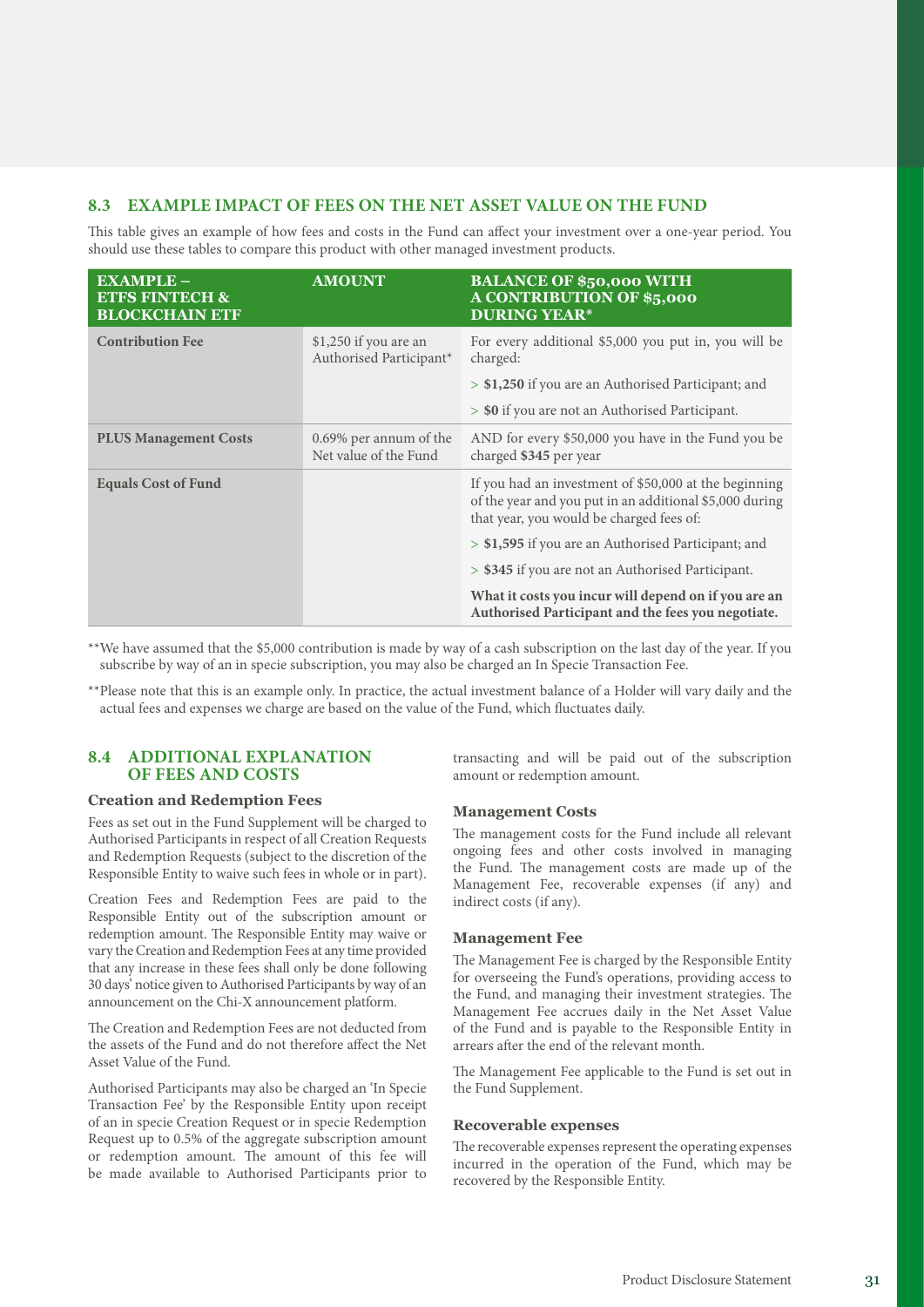### 8. Fees and Expenses

The Responsible Entity shall pay from its Management Fee the customary administrative expenses of the Fund, including levies, duties and fees of other service providers (but excluding Transaction Costs, see below).

The Responsible Entity shall also be entitled to recover from the assets of the Fund:

- > any costs, fees and expenses incurred in respect of any extraordinary matters relating to the Fund including without limitation any investigations, disputes, legal or arbitration proceedings, claims (other than the usual claims of undisputed subscription or redemption payments), any Holders' meetings convened in taking action to comply with additional regulatory requirements; and
- > any costs, fees and expenses incurred in restricting or terminating the Fund.

Where the Fund has been newly established, the above maximum figures reflect the recoverable expenses that the Responsible Entity, as at the date of this PDS, reasonably estimates will apply for the current financial year (adjusted to reflect a 12 month period). Where the Fund is not newly established, this maximum figure reflects the recoverable expenses that were actually incurred by the Fund in the previous financial year.

### **Indirect Costs**

Indirect costs are any amounts that we know or where required, reasonably estimate, will reduce the Fund's returns that are paid from the Fund's assets (other than the management fee, recoverable expenses, and transactional and operational costs) or that are paid from the assets of any interposed vehicle (such as an underlying fund) in which the Fund may invest.

The Responsible Entity, as at the date of this PDS, reasonably estimates that the indirect costs of the Fund is 0.00% of the Net Assets of the Fund. Where the Fund has been newly established, this figure reflects the indirect costs that the Responsible Entity, as at the date of this PDS, reasonably estimates will apply for the current financial year (adjusted to reflect a 12 month period). Where the Fund is not newly established, this figure reflects the indirect costs that were actually incurred by the Fund in the previous financial year.

### **Transaction Costs**

These are the Transaction Costs which will apply either to a Creation or Redemption of Units in the Fund by an Authorised Participant or other costs associated with the Fund's portfolio, such as commissions and the cost of rebalancing the portfolio in line with underlying Index. These costs are an additional cost and are not included in the management costs.

These Transaction Costs for the Fund are 0.07% p.a. of the Net Asset Value of the Fund. Where the Fund has been newly established, this figure reflects the Transaction Costs that the Responsible Entity, as at the date of this PDS, reasonably estimates will apply for the current financial year (adjusted to reflect a 12 month period). Where the Fund is not newly established, this figure reflects the Transaction Costs that were actually incurred by the Fund in the previous financial year.

In relation to a Creation or Redemption, the Transaction Costs will be charged to the relevant Authorised Participants to:

- > ensure that other Holders in the Fund are not adversely affected by transaction costs in respect of the creation or redemption of new Units. As the level of the Index does not reflect transaction costs in relation to executing the underlying basket (i.e. third party brokerage costs etc), an Authorised Participant must pay these costs to limit any tracking error arising from a Creation or Redemption; and
- > take into account market movements and movement of foreign exchange rates during the Creation or Redemption process and ensure that the amount paid/ received reflects the true value of the Units.

Other Transaction Costs, such as those associated with rebalancing of the portfolios to track the Index, are expensed to the Fund and have a negative impact on the NAV of the Fund. These net Transaction Costs include expenses such as brokerage, commission, spreads and interest. These net Transaction Costs vary from year to year, depending upon the turnover involved in Index rebalances and other events, such as corporate actions, that require the Responsible Entity to trade on behalf of the Fund.

These net Transaction Costs for the Fund are 0.03% p.a. of the Net Asset Value of the Fund. Where the Fund has been newly established, this figure reflects the net Transaction Costs that the Responsible Entity, as at the date of this PDS, reasonably estimates will apply for the current financial year (adjusted to reflect a 12 month period). Where the Fund is not newly established, this figure reflects the net Transaction Costs that were actually incurred by the Fund in the previous financial year. These amounts reflect the total Transactional Costs of the Fund less the amounts recovered from Authorised Participants at the time of their subscription or redemption.

### **Buy-Sell Spread**

Where you buy or sell Units on the Chi-X market, the buy-sell spread (being the difference between the buy-price and the sale-price) is retained by the market maker or other counterparty (not the Responsible Entity). The buy-sell spread may change at any time without notice. The buy-sell spread does not represent a separate fee charged to a Holder or potential Holder, and instead reduces the amount that a Holder receives from the sale of their Units to the market maker, or, in the case of a potential Holder, increases the price of the Units.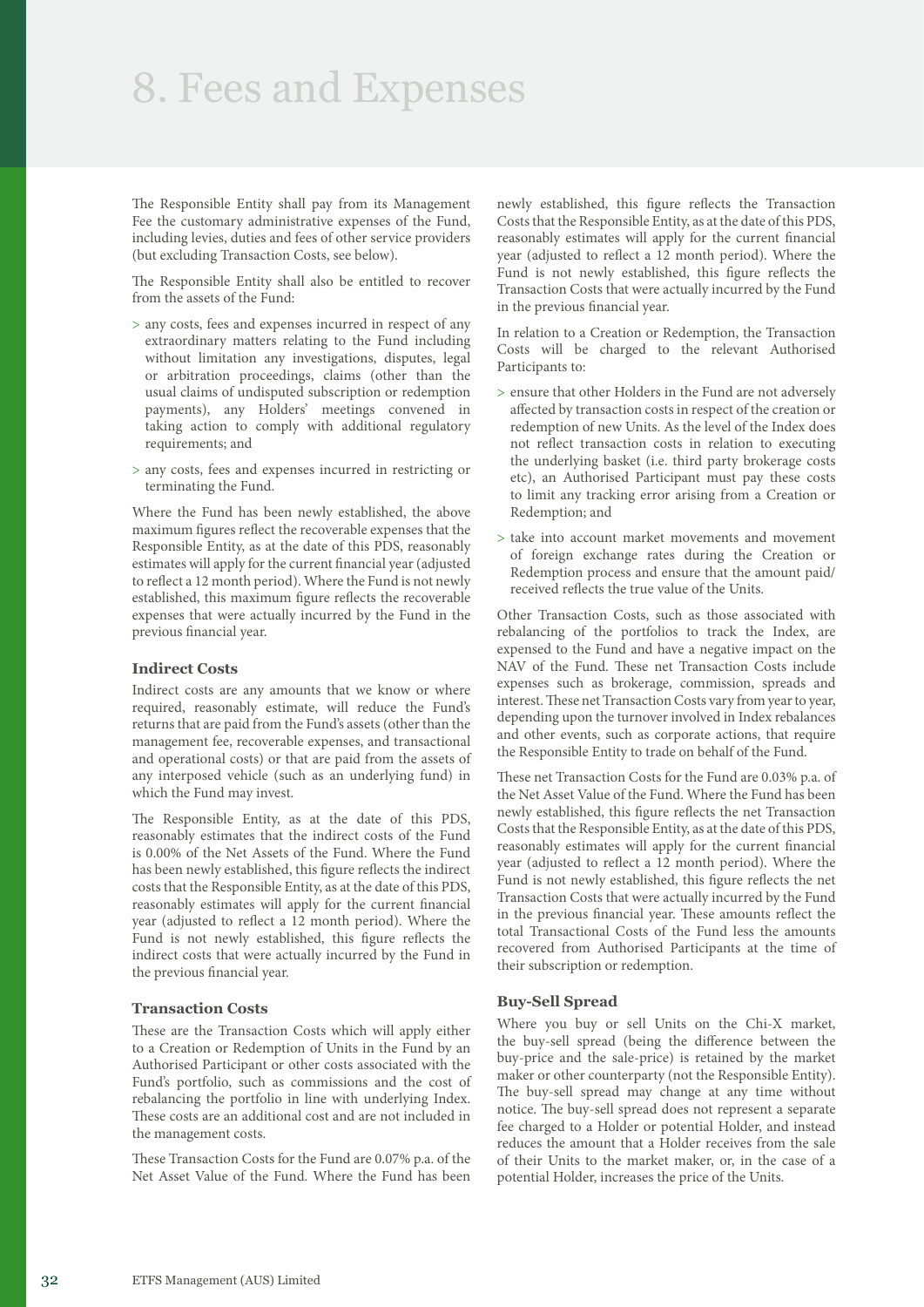### **Failure to Deliver Costs**

As described in Section 6 (*Trading of Units*) an Authorised Participant that fails to deliver to the Responsible Entity the amount of cash or securities required in relation to a Creation Request may be required to pay a fee at least equal to the closing value of such undelivered securities on the relevant Dealing Day. The Responsible Entity will have the right to sell or redeem all or part of the Authorised Participant's holding of Units in the Fund (or any other Fund) in order to meet some or all of these charges.

Additionally, an Authorised Participant that fails to deliver to the Responsible Entity the Units the subject of a Redemption Request may be required to pay a fee at least equal to the costs or losses incurred by the Responsible Entity or the Fund in connection with the original Redemption Request.

### **Brokerage and commissions**

Investors may buy and sell Units through financial intermediaries who may impose transaction, brokerage, administrative or other direct fees, which fees would not be imposed if Units were purchased directly from the Fund. Investors should contact their financial intermediaries for further details of these fees and charges.

### **Changes in fees and expenses**

The fees and expenses associated with an investment in Units of the Fund may be changed at the discretion of the Responsible Entity. However, any increase in any fees will only be made following the expiry of 30 days' notice given to Holders by way on an announcement on the Chi-X announcement platform.

As at the date of this PDS, the Responsible Entity has no intention of changing any of the fees described herein.

### **Government taxes and duties**

Government taxes and duties may be applied as appropriate. In addition to the fees and costs described in this section, standard government fees, duties and bank charges may also apply such as stamp duties. Some of these charges may include additional GST and will apply to your investments and withdrawals as appropriate. Please refer to Section 11 of this PDS.

### **Rebates**

The Responsible Entity may, from time to time, agree to pay, on behalf of investors, their brokerage costs to their broker. An investor's broker will inform investors that the Responsible Entity is paying their brokerage, and the investor will not need to pay any brokerage for buying or selling Units via the Chi-X market.

### **Differential Fee**

Wholesale investors who wish to discuss the waiver or rebating of fees should contact the Responsible Entity on +61 2 8311 3488.

### **Maximum Fees**

The maximum fees that the Responsible Entity may charge under the Constitution are as follows:

- > In-Specie Transaction Fee 2.0% of the subscription price or redemption price (as applicable);
- > Creation Fee \$3,500;
- > Redemption Fee \$3,500;
- > User Pays Fees an amount equal to any cost incurred in relation to: (a) an entitlement to a payment to or from the Fund in respect of an investor; or (ii) any act or omission of the Responsible Entity where the investor requested the Responsible Entity took such action or omitted to take such action, which the Responsible Entity considers should be borne by that investor; and
- > Management Fee 2% per annum of the Net Asset Value of the Fund

These maximum fees would apply if the Responsible Entity chose to increase the fees disclosed in this PDS to the maximums specified. Any such change would require prior 30 days notice to investors. Any waiver of any fee could be for the entire amount of the fee. Any such waiver would not apply if the investor is not eligible for, or has not negotiated and agreed such waiver with the Responsible Entity as outlined in Section 10.13 (*Differential Fee Relief*).

Despite these maximum fees, the fees payable by investors in relation to their investment are as otherwise disclosed in this Section 8, subject to agreement by the Responsible Entity to any fee waiver with any wholesale client, as outlined in section 10.13 (*Differential Fee Relief*).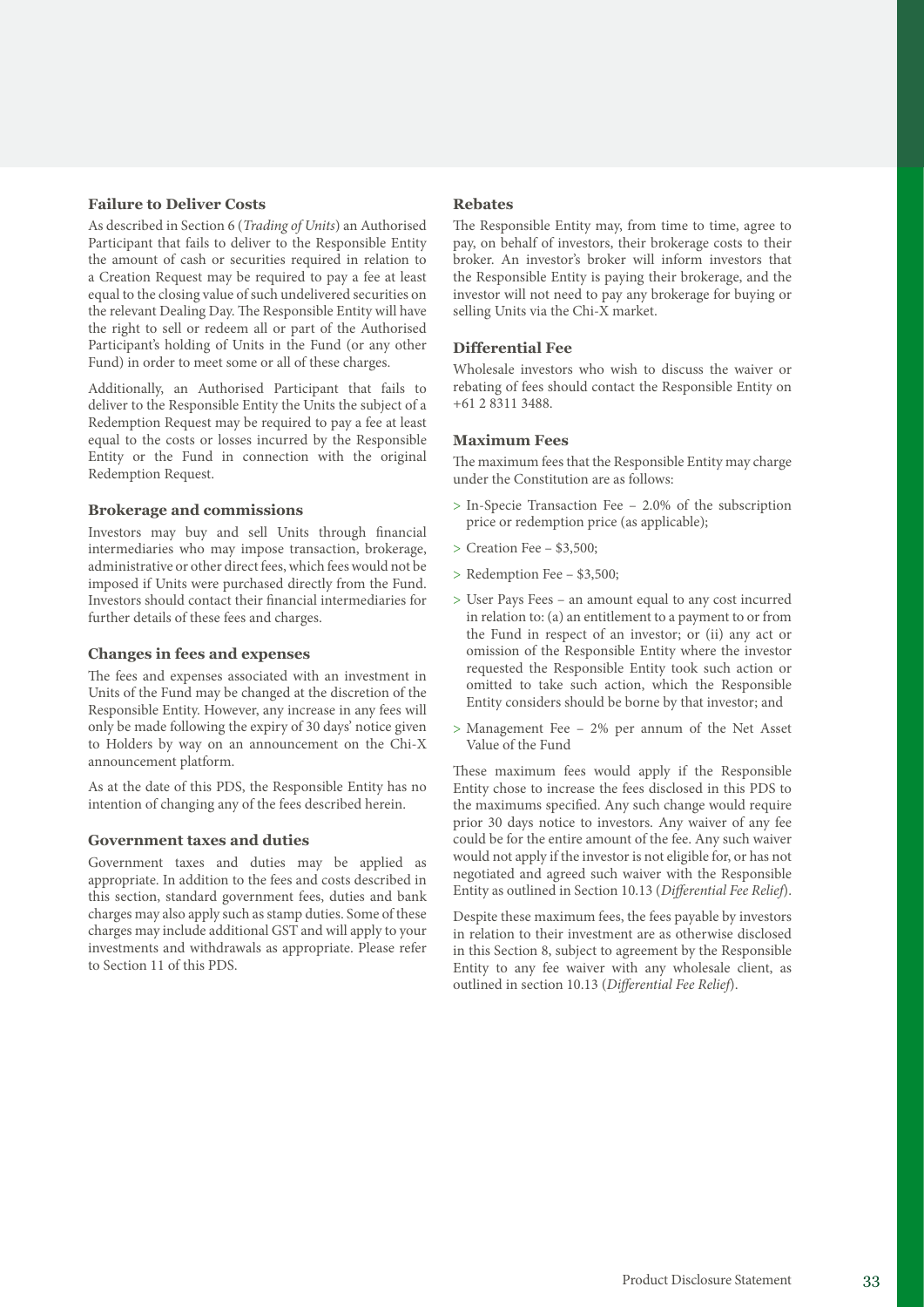### 9. Distributions

### **9.1 REGULAR DISTRIBUTIONS OF INCOME**

Holders in the Fund at the end of a distribution period are entitled to a pro-rata share of the distributable income of the Fund (including from any interests earned on the bank accounts of the Fund) based on the number of Units held at the end of the distribution period.

The frequency and timing of distributions for the Fund are set out in the Fund Supplement. The amount of each distribution will vary depending on the income generated by the assets of the Fund and there may be periods when the Fund does not pay a distribution. There is no guarantee that the Fund will receive any income and make any distribution to Holders.

Distributions are expected to be paid to Holders within 30 days of the end of the distribution period.

Distributions may be reinvested under the Distribution Reinvestment Plans as described below.

### **9.2 ANNUAL TAX STATEMENT**

At the end of each financial year the Responsible Entity will issue a tax statement to each Holder of the Fund entitled to distributable income during a financial year. The tax statement will detail the amount and composition of the taxable income of the Fund to which the Holder is entitled.

### **9.3 DISTRIBUTION REINVESTMENT PLAN**

A Distribution Reinvestment Plan is available to eligible Holders. Participation in the Distribution Reinvestment Plan is subject to the rules of the Distribution Reinvestment Plan policy document available from the website of the Responsible Entity at *[www.etfsecurities.com.au](https://www.etfsecurities.com.au)*. Holders can choose to:

- (a) participate in the Distribution Reinvestment Plan, where all distributions are reinvested in additional Units in the Fund; or
- (b) have their distributions paid directly into a nominated bank account in cash (via electronic funds transfer).

Partial reinvestment will not be available.

Holders can notify the Registrar which of the above alternatives they wish to elect by completing the relevant forms. Details regarding when Holders' elections must be notified as above, for a particular distribution, will generally be announced via the Chi-X announcement platform.

If a Holder does not elect one of the above alternatives, distributions will automatically be paid in cash.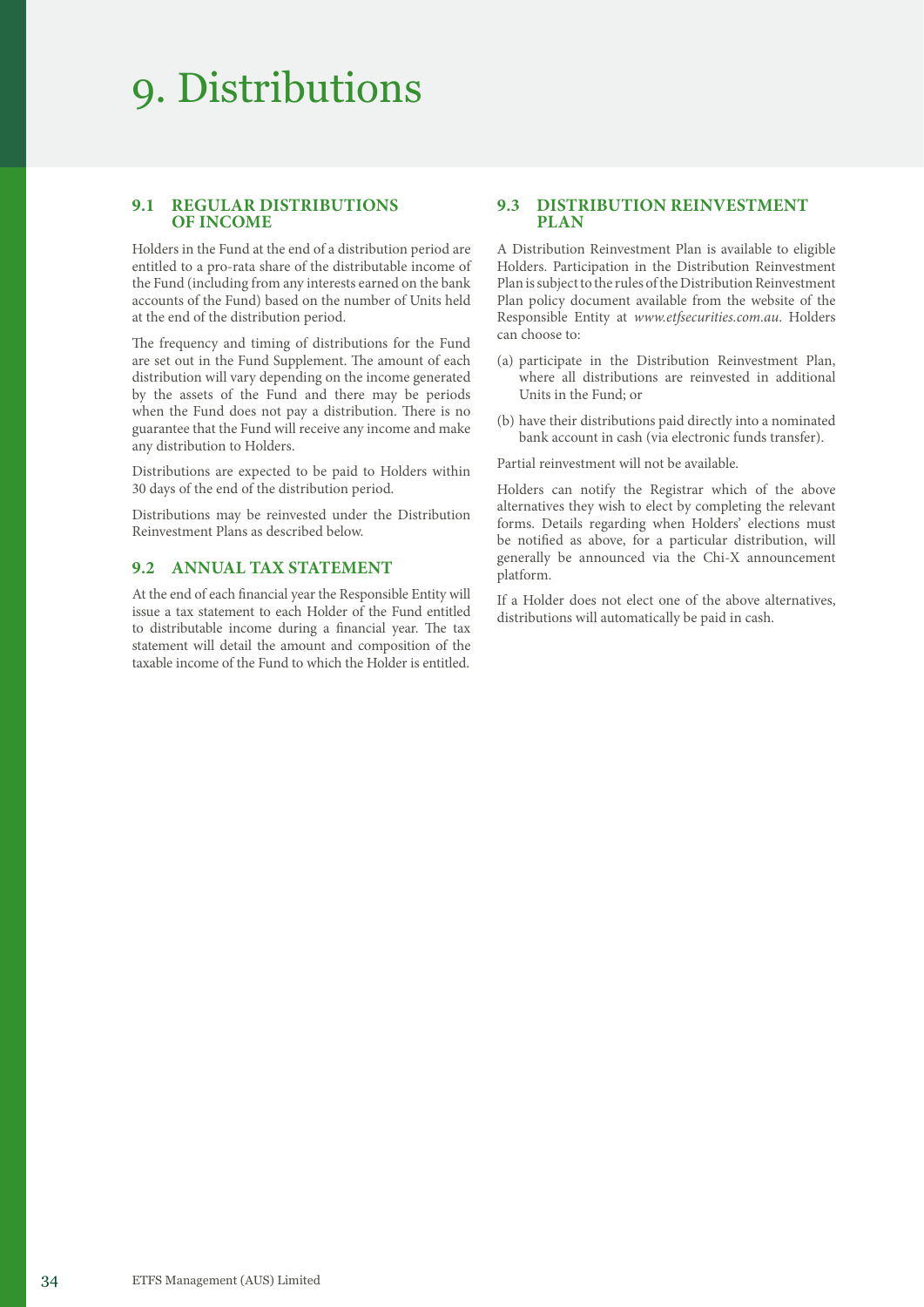### **10.1 SERVICE PROVIDERS TO THE FUND**

### **(a) The Administrator**

The Administrator will perform certain administrative, accounting, and other services to the Fund, subject to the overall supervision of the Responsible Entity.

Pursuant to the Master Services Agreement, the Administrator is responsible, subject to the Responsible Entity's overall supervision, for matters pertaining to the day-to-day administration of the Fund, namely: (i) calculating net asset value of the Fund and the net asset value per Unit of the Fund (as the case may be) in accordance with the relevant valuation policies and procedures; and (ii) maintaining the Fund's financial books and records so far as may be necessary to give a complete record of all transactions carried out by the Fund.

### **(b) The Registrar**

Computershare Investors Services Pty Limited has been appointed as the Registrar of the Fund under the Registrar Agreement.

The services to be provided by the Registrar will include (i) verifying the identity of prospective investors in accordance with applicable anti-money laundering policies and procedures, (ii) maintaining the Fund's register of Holders, (iii) generally performing actions related to the issuance, transfer and redemption of the Units, (iv) furnishing annual financial statements and tax statements, and (v) performing certain other administrative and clerical services in connection with the Fund as agreed between the Responsible Entity and the Registrar.

### **(c) The Custodian**

The Hongkong Shanghai Banking Corporation Limited, Sydney Branch has been appointed as the Custodian of the assets of the Fund under the Custodian Agreement. The Custodian provides custodial services to the Responsible Entity, including the holding of the assets of the Fund.

### **(d) The Authorised Participants**

Only Authorised Participants can create Units directly with the Fund. A person can only be an Authorised Participant if it:

- > is a bank, securities house or other market professional approved by the Responsible Entity (in its absolute discretion);
- > has been approved by the Responsible Entity and entered into an Authorised Participant Agreement with the Responsible Entity.

The Authorised Participant Agreement sets out certain requirements which must be met by the Authorised Participant. These include participation in CHESS, compliance with certain selling restrictions in respect of the Units, maintenance of all applicable registrations and qualifications required to meet its obligations under the Authorised Participant Agreement and compliance with the Corporations Act, Operating Rules, and other applicable laws.

If the relevant requirements cease to be met by any such entity, the Responsible Entity may take such steps as it believes necessary to seek to ensure that the interests of the Fund and Holders therein as a whole are protected (which may include rejecting any further Creation Requests from such entity). Holders should contact the Responsible Entity to ascertain the requirements for becoming an Authorised Participant.

The Responsible Entity intends to encourage a number of market participants to sign up as Authorised Participants from time to time.

The current Authorised Participants, who have been approved by the Responsible Entity, are listed on its website at *[www.etfsecurities.com.au](https://www.etfsecurities.com.au)*. The terms in relation to each Authorised Participant may be amended from time to time and may include commitments for an Authorised Participant to:

- > make markets on varying terms;
- > maintain particular maximum spreads and minimum lot sizes;
- > maintain an AFS Licence;
- > comply with Chi-X Operating Rules, the Law and applicable legislation and regulations; and
- > satisfy the Anti-Money Laundering and Counter-Terrorism Financing program which the Responsible Entity has in place from time to time.

### **(e) The Index Providers**

The Index Provider has granted a licence to the Responsible Entity for use of the Index as the benchmark for the Fund under the terms of Index License Agreement.

### **(f) Market Maker**

The role of a market maker is to facilitate an orderly and liquid market in the Fund and to satisfy supply and demand for Units on the Chi-X market. They do this by:

- > subject to certain conditions, providing liquidity to the market through acting as the buyer and seller of Units on the Chi-X market during a significant part of the trading day; and
- > Creating and Redeeming Units directly with the Fund, which helps to ensure the number of Units on issue matches supply and demand.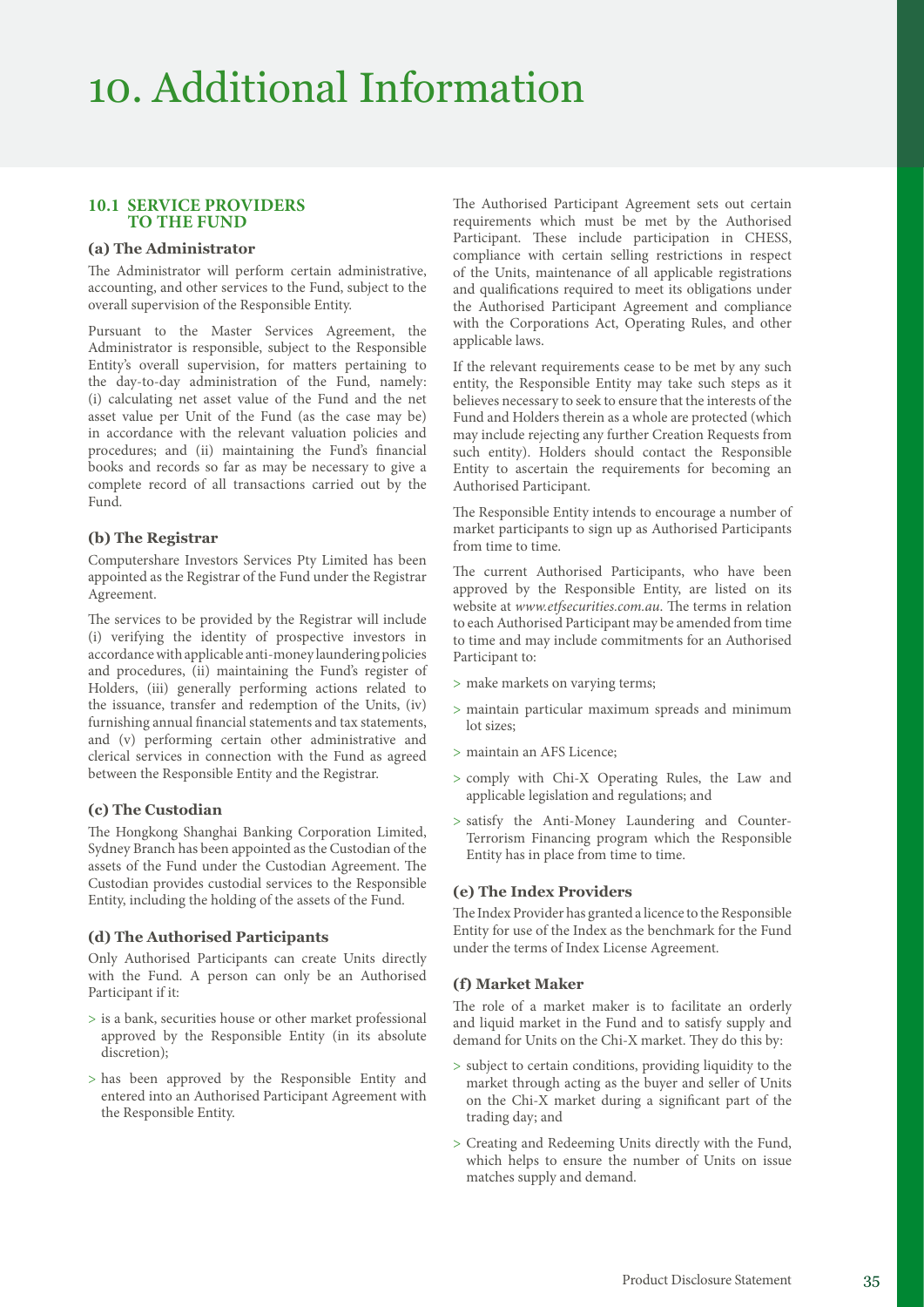### 10. Additional Information

The Responsible Entity intends to appoint market makers that:

- > have experience in making markets in exchange traded securities both in Australia and internationally;
- > have the necessary skill, expertise and financial capacity to perform market making functions; and
- > have appropriate contractual arrangements in place with Chi-X to provide market making services.

To qualify for admission as a Chi-X market participant, an entity must meet admission requirements set out in the Chi-X Operating Rules, which requires that:

- > the entity be a corporation;
- > the entity hold an Australian financial services licence in respect of the entity's activities as a Chi-X market participant, unless it satisfies Chi-X that and Australian financial services licence is not so required;
- > the entity satisfies Chi-X of various matters, including that the entity has adequate internal procedures and controls and adequate execution and order management systems in place;
- > that Chi-X must have no reason to believe that the entity is not, or those of its employees that are involved in management are not, of good fame or character;
- > that the entity have in place clearing and settlement arrangement for relevant transactions which comply with the Chi-X Operating Rules; and
- > that the entity satisfy general technical and systems requirements determined by Chi-X.

The market maker(s) selected by the Responsible Entity from time to time will be listed on its website at *[www.](https://www.etfsecurities.com.au) [etfsecurities.com.au](https://www.etfsecurities.com.au)*.

The market making arrangements to which the Responsible Entity is subject may limit or exclude any liability on the part of the market maker.

Generally, arrangements with a market maker will specify certain permitted circumstances in which the market making obligations may be suspended (such as operational disruptions, market disruptions or unusual conditions, including those which make the market maker's ability to perform the market making function impossible, impracticable or unduly onerous such as a fast market, other events set out in the Chi-X Operating Rules, the suspension or rejection by the Responsible Entity of applications for Units or redemption requests, or the market maker not having ASIC relief to allow short selling of Units). There can be no assurances that there will be a liquid market for the Units. The Responsible Entity has in place market making arrangements to assist in maintaining liquidity for the Fund on the Chi-X market but the Responsible Entity cannot guarantee that a market maker will fulfil its obligations or that a market maker will continue to be appointed. The arrangements with the market maker may limit or exclude any liability on

the part of the market maker. Subject to Chi-X Operating Rules and agreements with market maker, the Responsible Entity may replace or terminate the market maker. The Responsible Entity may determine to no longer appoint market makers in respect of the Fund in circumstances where it is no longer required to do so under the Chi-X Operating Rules. A market maker will retain for its own account any trading profit and bear any loss which may be generated by its market making activities.

Difference between an Authorised Participant and market maker: An Authorised Participant is a person approved by the Responsible Entity in accordance with paragraph 10.1(d) above, which subject to certain terms and conditions has the ability to apply for and redeem Units directly with the Fund. A market maker agrees with the Fund to provide liquidity to the market through the Creation and Redemption of Units directly with the Fund, and the buying and selling of Units on the secondary market, in accordance with the terms of the marketmaking arrangement.

### **(g) Other Service Providers**

As at the date of this PDS, the Responsible Entity has appointed the service providers listed in the Corporate Directory of this PDS to provide services to the Fund. The service providers may be changed, or added to, at any time without notice to Holders.

### **10.2 SUMMARY OF MATERIAL DOCUMENTS**

### **(a) Trust Deed of the Fund**

The operation of the Fund is governed under the Law and the Trust Deed of the Fund which has been lodged with, and registered by the ASIC, as a managed investment scheme under Chapter 5C of the Corporations Act.

The Trust Deed and the Corporations Act govern the rights and obligations of investors and the Responsible Entity. The Trust Deed sets out the conditions under which the Fund will operate, terminate, and the rights, obligations and liability of the Responsible Entity.

The Trust Deed also addresses matters such as Unit pricing, creations, redemptions and the transfer of Units, investors' rights, the Responsible Entity's powers to invest, borrow and generally manage the Fund, and the Responsible Entity's fee entitlement. The Trust Deed provides that while the Units are quoted on the Chi-X market, Holders may generally make transfers in any manner prescribed by the Responsible Entity, subject to the Corporations Act, CHESS and the Chi-X Operating Rules.

A Unit confers a beneficial interest on the Holder in the assets of the Fund but not an entitlement or interest in any particular part of the Fund or its assets. The Trust Deed provide that the liability of each Holder is generally limited to the amount subscribed, or agreed to be subscribed by the Holder, for Units. Recourse of the Responsible Entity and the Fund's creditors is limited to the Fund's assets.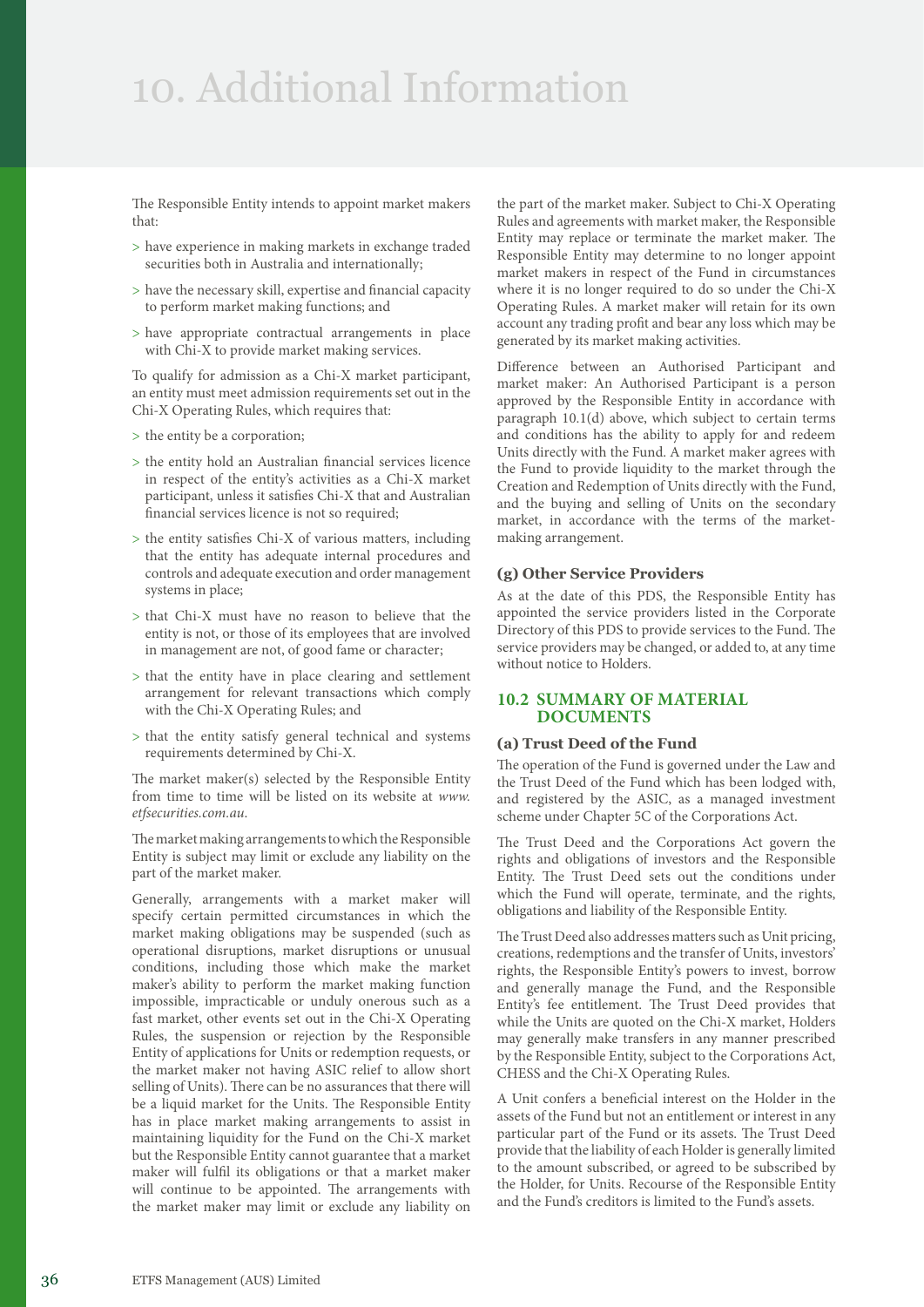The Responsible Entity may convene meetings of Holders at any time (e.g., to approve certain amendments to a Trust Deed or to wind up the Fund). Holders also have limited rights to call meetings and have the right to vote at any Holder meetings. Except where a Trust Deed provides otherwise, or the Corporations Act requires otherwise, a resolution of Holders must be passed by Holders who hold Units exceeding 50% of the value of the total value of all Units held by Holders who vote on the resolution. A resolution passed at a meeting of Holders held in accordance with a Trust Deed binds all Holders of the Fund. No significant change to the investment objective will be made unless such change is approved by a resolution of Holders passed by Holders representing at least 75% of votes cast.

The Responsible Entity may alter a Trust Deed if it reasonably considers the amendments will not adversely affect investors' rights. Otherwise, the Responsible Entity must obtain investors' approval at a meeting of investors. Under the Trust Deed, if the Corporations Act or ASIC Relief (including ASIC Class Order) on which the Responsible Entity has determined it wishes to rely on or which is expressly applicable to the Fund and the Responsible Entity, requires a Trust Deed to contain certain provisions (the "**Regulatory Required Provisions**"), then to the extent Corporations Act allows, the Trust Deed is taken to be amended so that the relevant Regulatory Required Provisions are included as separate provisions. The Holders authorise the Responsible Entity to make the amendments required in this respect in a deed and, if required, lodge it with ASIC. The Holders are deemed to agree that, subject to the Corporations Act, their rights under the Trust Deed do not include or extend to a right not to have the Trust Deed amended to comply with the relevant regulatory requirements or to include the Regulatory Required Provisions.

The Responsible Entity may retire or be required to retire (if investors representing at least 50% of the total votes that may be cast vote for its removal). No Units in the Fund may be issued after the 80th anniversary of the date of the Trust Deed. The Responsible Entity may exercise its right to terminate the Fund earlier. Following the winding up of the Fund, the net proceeds will be distributed to Holders in the Fund.

The Responsible Entity of the Fund is indemnified out of the assets of the Fund for any liability incurred by it in properly performing or exercising any of its duties in relation to the Fund. To the extent permitted by the Fund's Trust Deed and at law, this indemnity includes any liability incurred as a result of any act or omission of a delegate or agent appointed by the Responsible Entity. The Fund may retain and pay out of any money in its hands all sums necessary to affect such an indemnity. Holders can inspect a copy of the Fund's Trust Deed at the head office of the Responsible Entity during normal business hours or it will provide Holders with a copy free of charge.

The Responsible Entity may in its absolute discretion, upon a minimum of 60 days' notice to a Holder, redeem all or a portion of Units of the Fund held by such Holder in its absolute discretion if:

- (a) the Responsible Entity believes that the Units are held in breach of prohibitions contained in the Trust Deed;
- (b) the Responsible Entity determines that the Fund is uneconomical to operate;
- (c) a Holder made a misrepresentation in acquiring its Units;
- (d) a Holder is a registered holder of Units having an aggregate value of less than the Minimum Holding, provided that it does so in accordance with the terms of the Trust Deed, the Corporations Act (including any ASIC Relief) and the Chi-X Operating Rules (while the Fund is Quoted); or
- (e) subject to the Corporations Act and the Chi-X Operating Rules, such other circumstances as the Responsible Entity determines in its absolute discretion.

The Responsible Entity may in its absolute discretion, upon a minimum of 3 Business Days' notice to a Holder, redeem all or a portion of Units held by such Holder in its absolute discretion if:

- (a) the Responsible Entity believes that the Units are held in circumstances which might result in a violation of an applicable law or regulation, or subject the Fund to taxation or otherwise adversely affect the Fund in any material respect; or
- (b) the Responsible Entity determines that the continued participation of a Holder might cause the Responsible Entity or any Holder to violate any law or if any litigation is commenced or threatened against the Responsible Entity or any Holder arising out of the participation of the Holder in the Fund.

If practicable, the Responsible Entity will provide the Holder with a notice of an early redemption, and Holders who are Authorised Participants may lodge a valid Redemption Request within such time as the Responsible Entity in its discretion may specify. However, the Responsible Entity is under no obligation to do so.

### **(b) The Custodian Agreement**

The Custodian Agreement between The Hongkong Shanghai Banking Corporation Limited, Sydney Branch and the Responsible Entity provides that the assets will generally be held by the Custodian on trust for the Responsible Entity. The Custodian Agreement sets out the remainder of the terms and conditions upon which the assets of the Fund will be held. The Custodian Agreement complies with the regulatory requirements imposed in relation to custody of assets.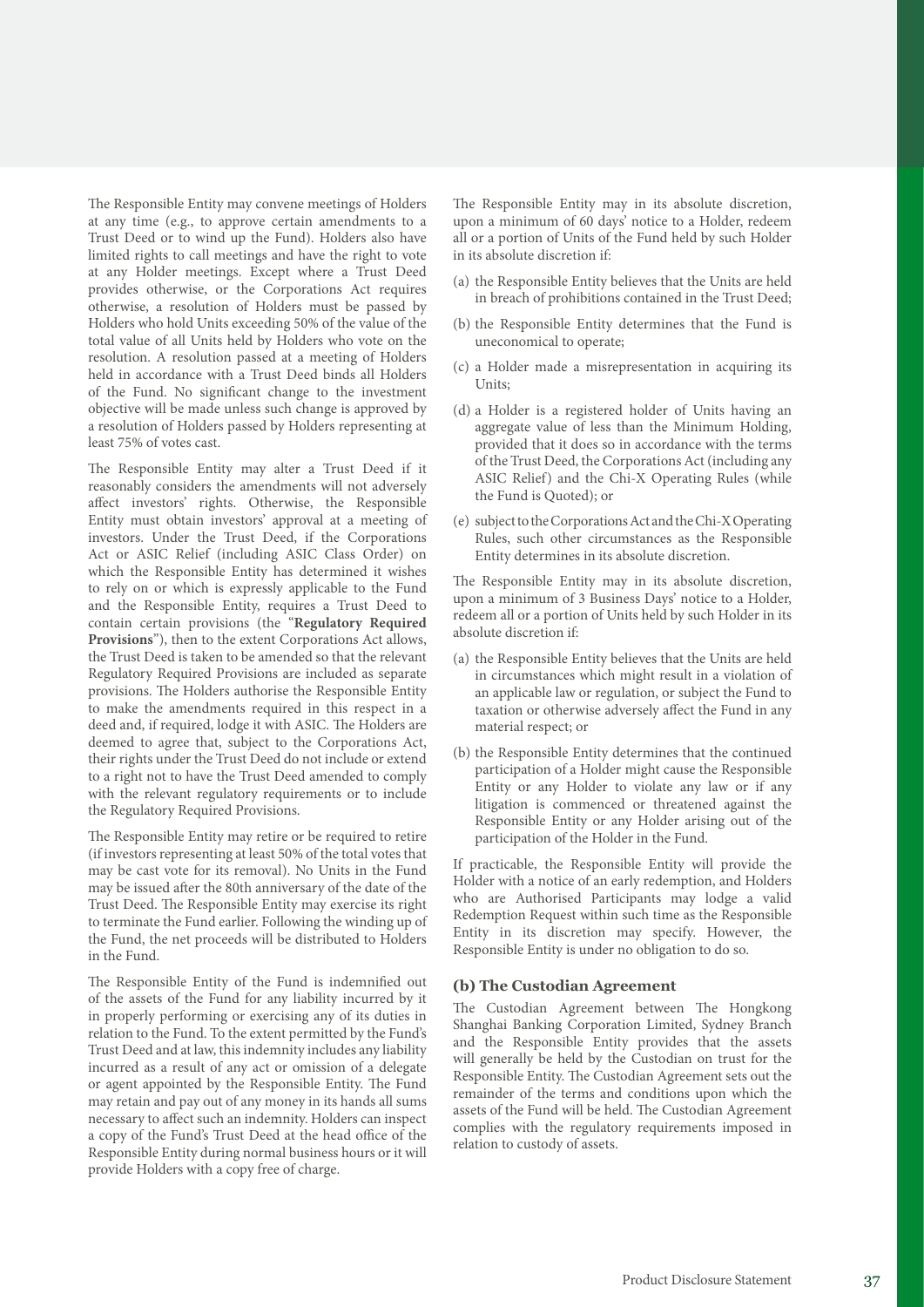### 10. Additional Information

The Custodian Agreement has been entered into for an initial fixed term of 5 years. The Custodian is entitled to terminate the Custodian Agreement at any time upon 90 days' notice. The Custodian Agreement may be terminated by either party at any time, with immediate effect, in the event of material breach by the other party, which is not remedied within 30 days of notice being provided, or upon insolvency of a party. Under the terms of the Custodian Agreement, the Custodian is entitled to charge fees for its services. Any such fees are payable by the Responsible Entity out of the Management Fee that it received from the Fund.

### **(c) The Registrar Agreement**

The Registrar is appointed pursuant to the Registrar Agreement whereby the Registrar is responsible for supplying or procuring the supply of certain registrar services to the Fund as set out in the Registrar Agreement and for which the Responsible Entity agrees to pay the Registrar a fee out of its Management Fee.

Each of the Registrar and the Responsible Entity are entitled to terminate the Registrar Agreement after a fixed term of 2 years from the date of that agreement (or, in certain circumstances immediately upon written notice during such fixed term), in either case upon 6 months' written notice.

### **(d) The Master Services Agreement**

The Master Services Agreement is between the Responsible Entity and The Hongkong Shanghai Banking Corporation Limited, Sydney Branch. It sets out terms on which the Administrator undertakes to provide administrative services to the Responsible Entity in connection with the Units.

The Master Services Agreement has been entered into for an initial fixed term of 5 years. The Administrator is entitled to terminate the Master Services Agreement at any time upon 90 days' notice. The Master Services Agreement may be terminated immediately by either party with immediate effect, in the event of material breach by the other party, which is not remedied within 30 days of notice being provided, or upon insolvency of a party. Under the terms of the Master Services Agreement the Administrator is entitled to charge a fee for its services. Any such fee is payable by the Responsible Entity out of the Management Fee which it receives from the Fund.

### **10.3 COMPLIANCE COMMITTEE AND COMPLIANCE PLANS**

The Responsible Entity has established a compliance committee for the Fund with a majority of members that are external to the Responsible Entity. The compliance committee's functions include:

- > monitoring the Responsible Entity's compliance with the compliance plan of the Fund and reporting its findings to the Responsible Entity;
- > reporting breaches of the Corporations Act or the Trust Deed of the Fund to the Responsible Entity;
- > reporting to ASIC if the committee is of the view that the Responsible Entity has not taken or does not propose to take appropriate actions to deal with breaches reported to it by the committee; and
- > assessing the adequacy of the compliance plan, recommending any changes and reporting these to the Responsible Entity.

The Fund has a Compliance Plan in place. The Compliance Plan sets out how the Responsible Entity will ensure compliance with both the Corporations Act and the Trust Deed when operating the Fund. Under the Compliance Plans, the Responsible Entity is required to manage, monitor, and report on the ongoing compliance of the Fund with the Corporations Act, the Trust Deed, and the PDS. In each Compliance Plan, the Responsible Entity is required to consider the following matters:

- > the appointment and monitoring of counterparties;
- > Fund investments and property arrangements;
- > asset valuation and Net Asset Value;
- > Fund records and financial reporting;
- > related party transactions;
- > complaints handling; and
- > AFS licensing.

### **10.4 AMENDMENT OR WITHDRAWAL OF THE PDS**

The Responsible Entity may supplement amend or withdraw this PDS at any time and may reissue a new or amended PDS from time to time.

### **10.5 OTHER SERVICE PROVIDERS**

As at the date of this PDS, the Responsible Entity has appointed the service providers listed in the Corporate Directory of this PDS to provide services to the Fund. The service providers may be changed, or added to, at any time without notice to Holders.

### **10.6 PRIVACY AND CONFIDENTIALITY**

As required by law, the Responsible Entity has adopted privacy policies that governs the collection, storage, use and disclosure of personal information. Should an Authorised Participant apply for Units by lodging a Creation Request (only applies to Authorised Participant), by submitting the completed Creation Request, the Authorised Participant acknowledges and agrees to the Responsible Entity collecting, storing, using and disclosing the Authorised Participant's personal information in accordance with its privacy policies.

This includes using an Authorised Participant's personal information to process their Creation Request for the Units, issue Units, manage your investment and comply with relevant laws. It also includes using a Holder's personal information to process their Redemption Request, issue the proceeds and comply with relevant laws.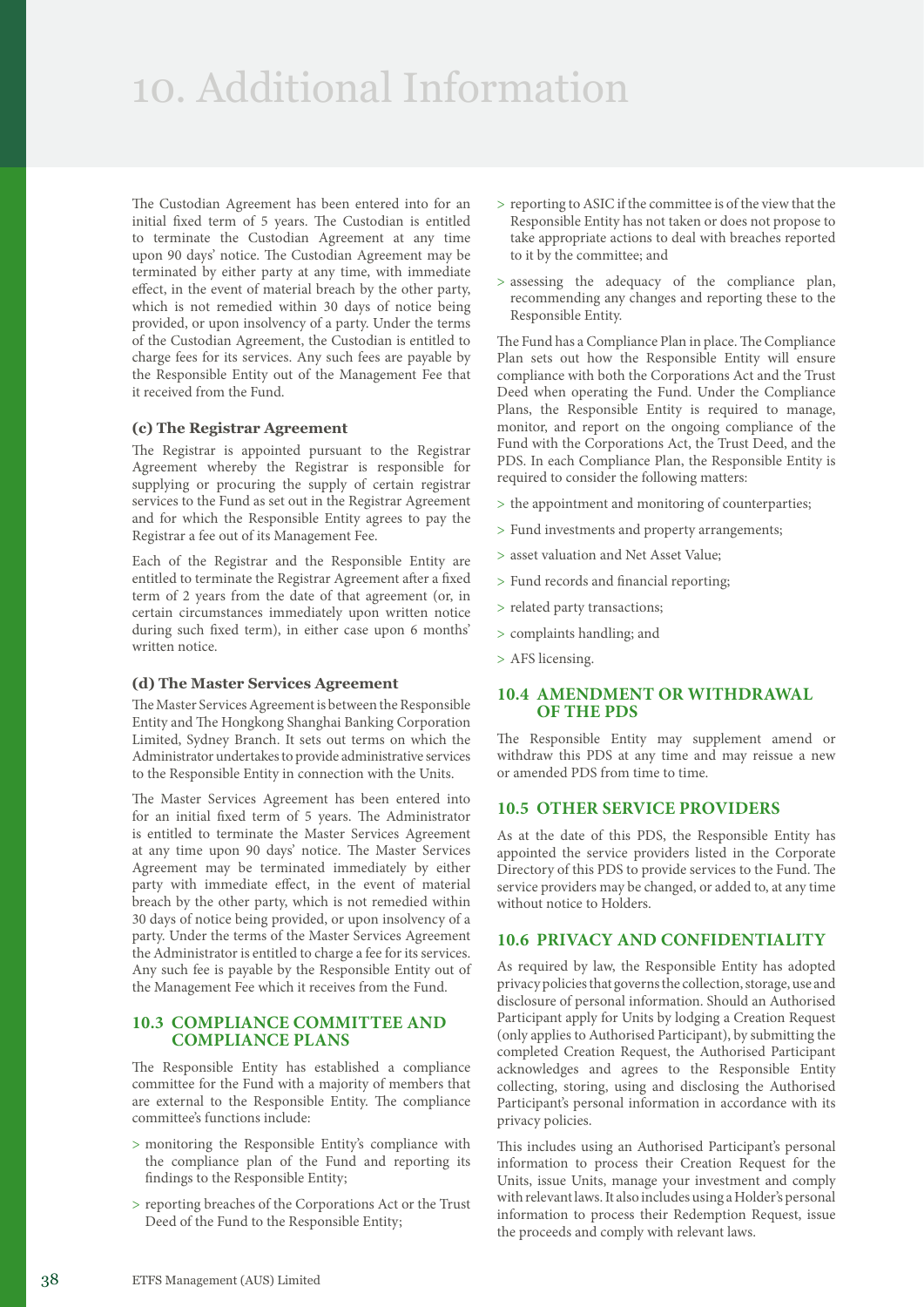For example information may be used to:

- > ensure compliance with all applicable regulatory or legal requirements. This includes the requirements of ASIC, ATO, AUSTRAC, Chi-X and other regulatory bodies or relevant exchanges including the requirements of the superannuation law; and
- > ensure compliance with the AML/CTF Act.

If an Authorised Participant does not provide the personal information required, their Creation Request may not be processed. Furthermore, if a Holder does not provide the personal information required, their Redemption Request may not be processed.

The Responsible Entity may be required to disclose some or all of a Holder's personal information, for certain purposes (as described under the Privacy Act 1988 (Cth)) to:

- > service providers, related bodies corporate or other third parties for the purpose of account maintenance and administration and the production and mailing of statements, such as share registries, custodians, auditors of the scheme and certain software providers related to the operational management and settlement of the Units;
- > related bodies corporate that might not be governed by Australian laws for the purpose of account maintenance and administration; or
- > to a Holder's financial adviser if they provide us with written consent to do so.

The Responsible Entity may also disclose a Holder's personal information to:

- > market products and provide services to them; and
- > to improve customer service (which may involve providing their personal information to other external service providers, including companies conducting market research).

This is to keep a Holder's financial adviser or broker (as notified to the Responsible Entity) informed so such adviser or broker can provide them with financial advice and ongoing service.

If any of the disclosures in the previous bullet points require transfer of a Holder's personal information outside of Australia, they consent to such transfer.

All personal information collected by the Responsible Entity will be collected, used, disclosed and stored by the Responsible Entity in accordance with its Privacy Policy, a copy of which will be made available to any Holder on request.

The Responsible Entity, Custodian, Administrator and Registrar respect the privacy of investors. Although Creation Requests are only accepted from Authorised Participants, if any other investor purchases Units in the Fund, their name may be placed on the Register and their personal information may be used to manage the Register and be disclosed under the Corporations Act.

### **10.7 ANTI-MONEY LAUNDERING AND COUNTER-TERRORISM FINANCING ACT 2006**

Enacted by the Australian Government in December 2006, the Anti-Money Laundering and Counter-Terrorism Financing Act 2006 (Cth) ("**AML/CTF Act**") regulates financial services and transactions in a way that is designed to detect and prevent money laundering and terrorism financing. The AML/CTF Act is regulated by the Australian Transaction Reports and Analysis Centre ("**AUSTRAC**"). Under the AML/CTF Act, the Responsible Entity (or its agent) is required:

- > to verify the identity of Authorised Participants before issuing Units to the Authorised Participant, and to re-identify the Authorised Participant if it considers it necessary to do so; and
- > to keep a record of any identification documentation for 7 years.

#### **Identification of Authorised Participants**

By lodging a Creation Request, each Authorised Participant confirms that it is a reporting entity under the AML/CTF Act and undertakes to provide the Responsible Entity with evidence of identity required by the Responsible Entity pursuant to the AML/CTF Act at any time upon request.

No Creation Request will be accepted by the Responsible Entity unless such evidence of the Authorised Participant's identity satisfactory to the Responsible Entity and its agents has been provided. The Responsible Entity can accept or reject any Creation Request in its discretion and is not liable for any resulting loss.

#### **Transaction Freezes**

Transactions may be delayed, blocked, frozen or refused where the Responsible Entity has reasonable grounds to believe that the transaction breaches Australian law or sanctions or the law or sanctions of any other country. Where transactions are delayed, blocked, frozen or refused the Responsible Entity is not liable for any loss you may suffer (including consequential loss) as a result of its compliance with the AML/CTF Act.

#### **Reporting Obligations to AUSTRAC**

The Responsible Entity has certain reporting obligations pursuant to the AML/CTF Act. The legislation prevents the Responsible Entity from informing you that any such reporting has taken place. Where legally obliged to do so, the Responsible Entity and its agents may disclose the information gathered to regulatory and/or law enforcement agencies, including AUSTRAC and to other bodies, if required by law.

### **10.8 NO COOLING OFF PERIOD**

No cooling off period is provided in respect of investments in the Fund.

Once lodged, a Creation Request or Redemption Request is irrevocable except as required by law.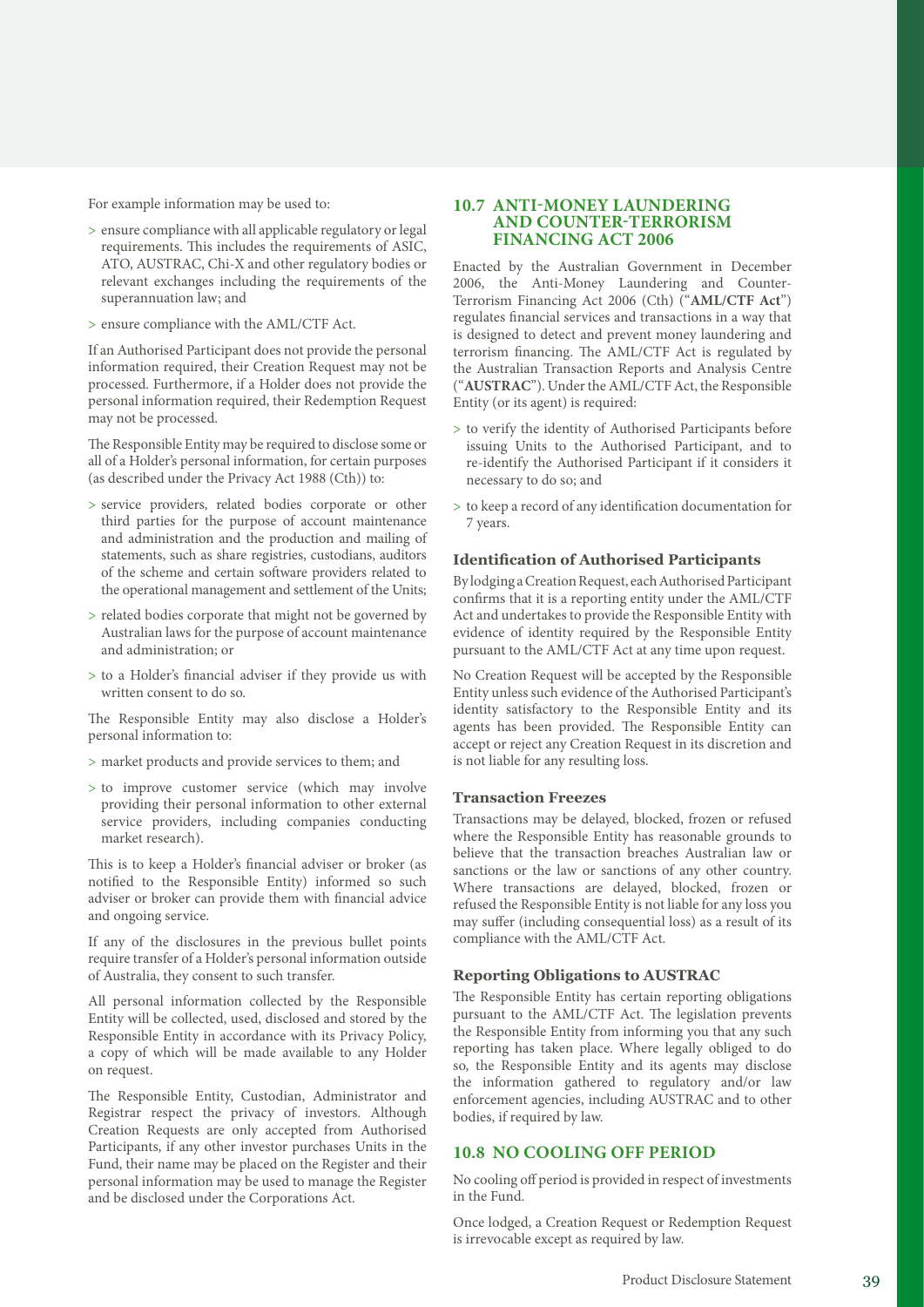### 10. Additional Information

### **10.9 CONSENTS**

Computershare Investor Services Pty Limited has given, and as at the date of this PDS not withdrawn its consent to be named as Registrar in the form and context in which it is named. Computershare Investor Services Pty Limited has had no involvement in the preparation of any part of this PDS other than being named as Registrar. Computershare Investor Services Pty Limited has not authorised, or caused the issue of and expressly disclaims and takes no responsibility for this PDS.

The Hongkong Shanghai Banking Corporation Limited., Sydney Branch ("**HSBC**") has given, and as at the date of this PDS not withdrawn, its consent to be named as Custodian in respect of the Fund. This consent is given on the basis that HSBC has not authorised or caused the issue of the PDS and has not made any statement that is included in the PDS or any statement on which a statement made in the PDS is based. HSBC expressly disclaims and takes no responsibility for any statements in or omissions in the PDS. This applies to the maximum extent permitted by law and does not apply to any matter to the extent to which the consent is given above.

### **10.10 REPORTING**

Holders will receive the following regular reports:

- > Confirmations of all of their own Creations or Redemptions (issued following transactions and on request).
- > Contract notes from their broker (issued following all purchases or sales on the Chi-X market).
- > Taxation statements issued annually after 30 June, providing Holders with taxation information including a summary of any Distributions.
- > Annual report including audited financial statements of the Fund in which they are invested. These are available online at *[www.etfsecurities.com.au](https://www.etfsecurities.com.au)*.

### **10.11 ONGOING DISCLOSURE**

The Responsible Entity will comply with the continuous disclosure requirements of the Act as if the Fund were an unlisted disclosing entity on the basis of ASIC's best practice disclosure recommendations for continuous disclosure.

### **10.12 COMPLAINTS**

While the Fund is Registered, if a Holder submits to the Responsible Entity a complaint in relation to the Fund or its operations, the Responsible Entity must, if the Holder is a Retail Client, comply with the requirements of section 912A(2) of the Corporations Act applicable to the complaint.

Complaints may be lodged by writing to the Responsible Entity at the address shown on the back cover of this PDS. The Responsible Entity will always acknowledge any complaint in writing and respond within 45 days.

If the complainant remains unhappy, the complaint can then access an independent external dispute resolution scheme.

Complaints can be lodged with the Australian Financial Complaints Authority ("**AFCA**") of which the Responsible Entity is a member. AFCA is the external dispute resolution scheme for complaints involving financial services and products. Contact details for AFCA are as follows:

Address: GPO Box 3, Melbourne VIC 3001 Telephone: 1800 921 678 Email: *[info@afca.org.au](mailto:info%40afca.org.au?subject=)* Website: *[www.afca.org.au](https://www.afca.org.au)*

If investing through an IDPS or IDPS-like service then enquiries and complaints about your investment through the IDPS or IDPS-like service should be directed to the operator of that service or the Responsible Entity. Complaints regarding the operation of an IDPS or IDPS-like service should be directed to the IDPS operator.

**The Australian Securities and Investment Commission also has a free call Infoline on 1300 300 630 which Holders may use to make a complaint and obtain information about their rights.** 

### **10.13 ASIC RELIEF**

### **Ongoing Disclosure Relief**

The Responsible Entity intends to rely upon the exemption in relation to ongoing disclosure requirements that is contained within ASIC Class Order [CO 13/721]. Under the terms of this exemption, a responsible entity of an exchange traded fund or a managed fund does not have to comply with section 1017B of the Corporations Act in relation to interests in a class of interests in the fund that are admitted to trading status as ETF Securities, for as long as responsible entity complies with the provisions of the Corporations Act that apply to unlisted disclosing entities as if the Fund were was an unlisted disclosing entity, and makes statements to this effect in the relevant PDS.

The Responsible Entity will comply with the continuous disclosure requirements of the Corporations Act with respect to the Fund, as if the Fund was an unlisted disclosing entity.

### **Unequal Treatment Relief**

The Responsible Entity intends to rely upon the exemption in relation to unequal treatment in withdrawal from an exchange traded fund that is contained within ASIC Class Order [CO 13/721]. Under the terms of this exemption, a responsible entity of an exchange traded fund does not have to comply with section 601FC(1)(d) of the Corporations Act to the extent that it would prevent the responsible entity from permitting only authorised participants to withdraw from a fund.

The Responsible Entity intends to rely on this relief to the extent necessary to allow the Responsible Entity to restrict eligibility to submit Redemption Requests in relation to Units to Authorised Participants who are resident in Australia. The Responsible Entity satisfies the conditions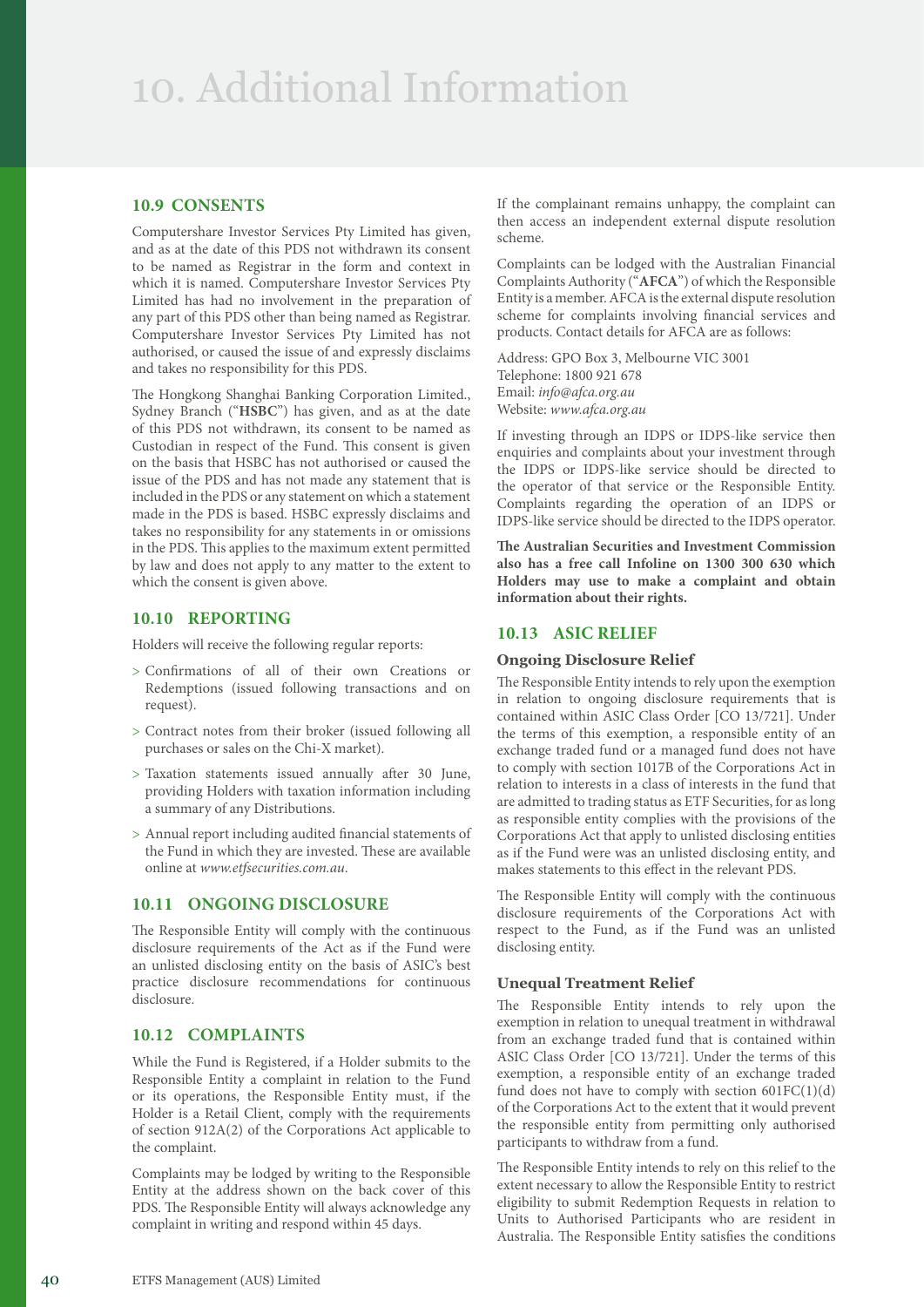of reliance upon this relief, including by allowing all Holders the right to withdraw from the Fund a receive payment for their interests in money when trading in the Units on the Chi-X market is suspended for more than 5 consecutive trading days.

### **Differential Fee Treatment Relief**

The Responsible Entity intends to rely upon the exemption in relation to differential fee treatment that is contained ASIC Corporations (Registered Schemes: Differential Fees) Instrument 2017/40, to the extent that any fees are waived or discounted for certain Holders. Under the terms of this Class Order, a responsible entity may charge, rebate or waive a management fee charged to a member on a basis that differs from that applying to other members who hold interests of the same class, where such differential treatment is based on at least one of the specified circumstances. These circumstances include where the differential treatment is in response to an offer made to a member that is a wholesale client (as defined in the Corporations Act) and based upon individual negotiation between the responsible entity and that member.

### **Unequal Treatment in Provision of Information to Authorised Participants**

As at the date of this PDS, the Responsible Entity does not intend to provide information about the Index of the Fund or assets of the Fund to Authorised Participants before other Holders. However, if the Responsible Entity decides to do so, it intends to rely upon the exemption in relation to unequal treatment in the provision of information to authorised participants that is contained within ASIC Class Order [CO 13/721]. Under the terms of this exemption, a responsible entity of an exchange traded fund does not have to comply with paragraph 601FC(1) (d) of the Corporations Act to the extent that it would prevent the responsible entity from providing information to Authorised Participants before other members about scheme property, provided that it complies with certain conditions, including the making of statements to this effect in the relevant PDS.

The Responsible Entity intends to provide information to Authorised Participants at the same time as when the disclosure is made to Authorised Participants.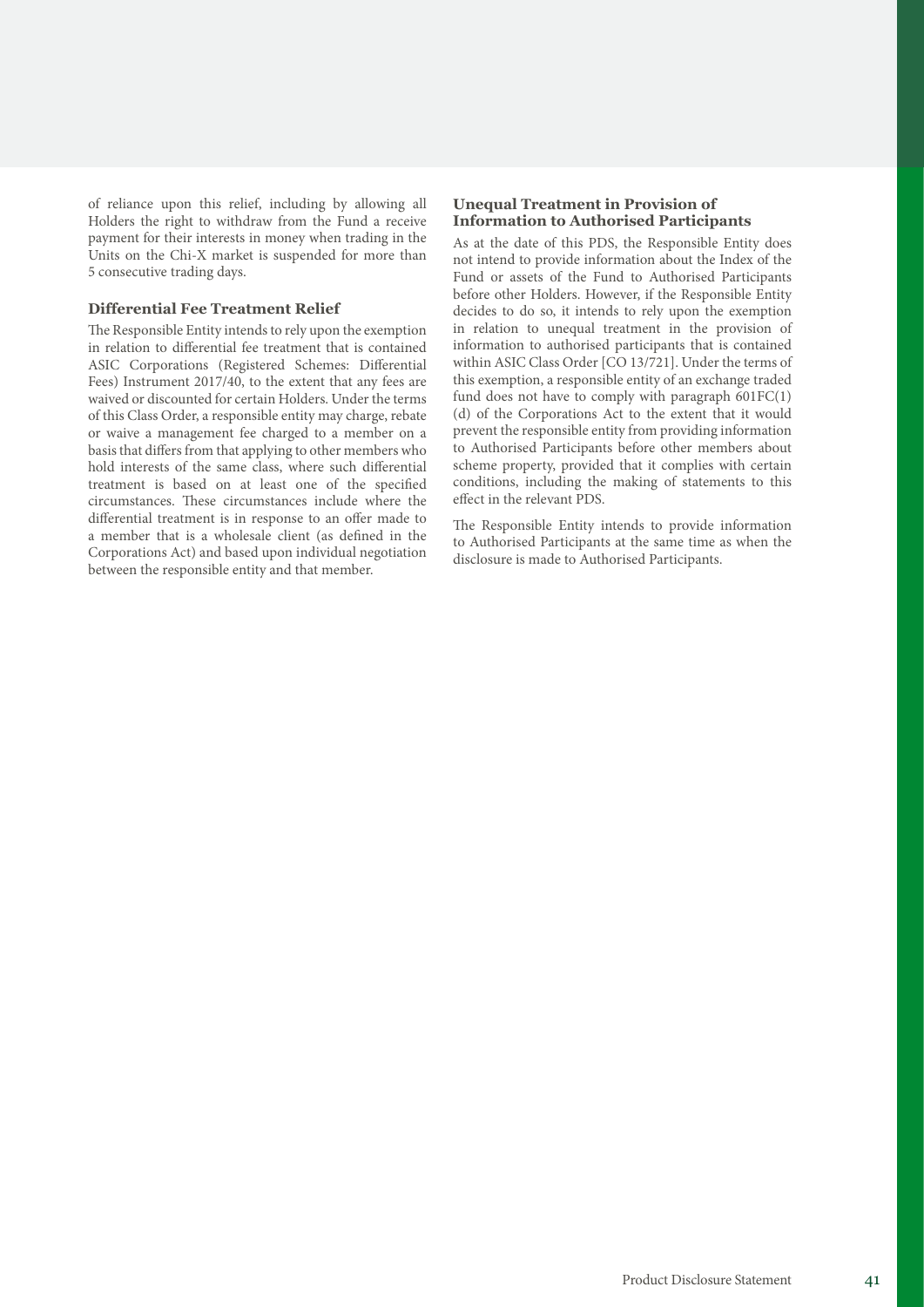### 11. Taxation Considerations

### **INTRODUCTION**

An investment in the Fund will have taxation consequences. The following taxation advice is a summary only and each investor is encouraged to seek their own independent tax advice.

The following discussion is based upon the Australian law and administrative practice in effect as at the date of this PDS. Investors should be aware that the ultimate interpretation of taxation law rests with the Courts and that the law, and the way the Federal Commissioner of Taxation ("**Commissioner**") or a Commissioner of State Revenue administers the law, may change at any time. This statement is necessarily general in nature and does not take into account the specific taxation circumstances of each individual investor. Investors should seek independent professional advice in relation to their own particular circumstances before making any investment decision.

This summary only deals with the Australian tax and stamp duty considerations of potential investors and does not deal with tax consequences in relation to other jurisdictions.

The Fund is established as unit trust. The effect of tax on the Fund, and hence an investor's investment in the Fund, can vary depending on such factors as the type of investment, the timing of investment transactions, and entry and exit of other investors in the Fund.

The following has been prepared on the assumption that:

- > the trustee of the Fund elected for the Fund to be treated as attribution managed investment trusts ("**AMIT**") within the meaning of section 995-1 of the *Income Tax Assessment Act 1997;*
- > the Fund is not public trading trusts under Division 6C of the *Income Tax Assessment Act 1936* ("1936 Act"); and
- > the Fund intends to elect to treat gains and losses on the disposal of certain eligible investments (primarily shares, non-share equity in a company, units in a unit trust, land and rights or options to acquire or dispose of the above unless they are debt interests or are otherwise a relevant financial arrangement) as being on capital account.

The discussion below assumes that the investor has acquired their Units through trading on the secondary market (i.e. they have purchased their Units).

### **AUSTRALIAN INVESTORS – DISTRIBUTIONS**

The Fund is a resident of Australia for tax purposes. Therefore, the Fund is required to determine its tax components for the income year. These components may include assessable income, exempt income, non-assessable non-exempt income, tax offsets and credits of different characters. Investors are required to include their share of the Fund's assessable tax components in their assessable income. Investors are treated as having derived their share of the assessable tax components of the Fund directly on a flow through basis. In the case where the Fund makes a loss for tax purposes, the Fund cannot distribute the loss to investors. However, subject to the Fund meeting certain conditions, the Fund may be able to take into account the losses in subsequent years.

The amounts attributed to an investor may include a number of different types of income which reflect the income derived by the Fund. These components may include:

- 1. capital gains;
- 2. Australian sourced income (such as interest and other income);
- 3. foreign income and foreign income tax offsets;
- 3. franked dividends/franking credits; and
- 4. non-assessable amounts.

An Australian investor's share of the assessable tax components of the Fund for a year of income, including amounts received in a subsequent year or which are reinvested under the Distribution Reinvestment Plan, forms part of the investor's assessable income of that year.

The investor will be provided with a statement for tax purposes after 30 June each year to assist the investor (and their adviser) in determining their tax position. This tax statement will advise the investor of the share of the tax components of the Fund (if any) attributed to them which are required to be included in the investor's tax return as assessable income and are likely to include capital gains, franked dividends/franking credits and any foreign income/foreign income tax offsets. The tax statement will also include details of any adjustments required to the investor's cost base.

The tax components from the Fund which are attributed to investors may include franked distributions. Subject to satisfying certain criteria, such franked distributions generally entitle Australian resident investors to obtain a tax offset (the franking credit) that is available to offset against their income tax liability. Franked distributions and franking credits are included in a person's assessable income. If the franking credits exceed the tax payable on an investor's taxable income, the excess credits may be refundable to the investor if the investor is a resident individual or complying superannuation fund. Excess franking credits may generate tax losses if the investor is a corporate entity.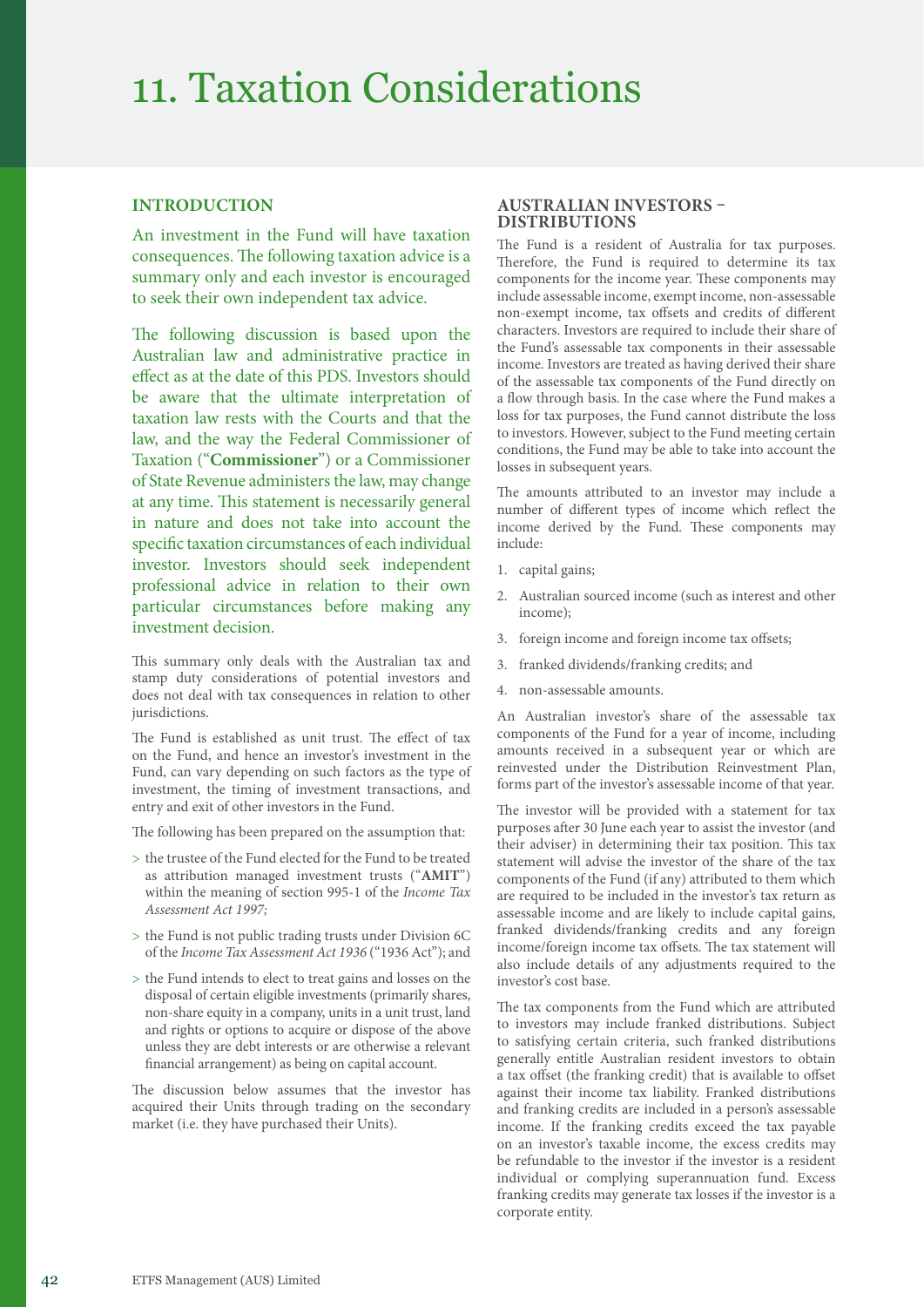The amount of the tax components of the Fund which the investor is required to include in their assessable income may be different to the cash distributions received by an investor in respect of their Units. This is because the distributions received on the Units is determined by reference to the returns received in respect of the Fund, whereas the tax components of the Fund are determined by reference to the overall tax position of the Fund. An investor may be required to make, in certain circumstances, both upward and downward adjustments to the cost base of their unit holdings. This occurs where during an income year there is a difference between:

- (a) the total of the amounts (money or property) that an investor is entitled to from the Fund and the tax offsets that are allocated to an investor in relation to the year; and
- (b) the tax components (including grossed up capital gains) included in that investor's assessable income or any nonassessable non-exempt income in relation to the year.

If the amount in (a) exceeds the amount in (b), the cost base of the investor's Units in the Fund should be reduced by the excess amount. This results in either an increased capital gain, or a reduced capital loss, upon the subsequent disposal of the investor's Units in the Fund. Should the cost base be reduced to below zero, the amount in excess of the cost base should be a capital gain that is to be included the investor's taxable income.

Conversely, where the amounts in (a) falls short of the amounts in (b) during an income year, the cost base of the investor's Units in the Fund should be increased by the shortfall amount. This results in a decreased capital gain, or an increased capital loss, upon subsequent disposal of the investor's Units in the Fund.

### **AUSTRALIAN INVESTORS – DISPOSAL OF UNITS**

Where an investor sells their Unit, the income tax consequences vary depending on whether:

- 1. the investor holds the Unit on capital account or on revenue account; and
- 2. the investor is an Australian resident for tax purposes.

### **(a) Capital account**

An Australian investor should make a capital gain on the disposal of the Unit if the capital proceeds received by the investor exceed the asset's cost base. If the capital proceeds received by an investor are less than the asset's reduced cost base, then the investor should make a capital loss. Capital losses may be offset against taxable capital gains made by an investor but not against other types of income.

The cost base that an investor has in a Unit is, broadly, the sum of:

- 1. the amount the investor paid to acquire the Unit;
- 2. incidental costs of acquisition and disposal; and
- 3. the costs of ownership of the Unit (e.g. interest incurred by an investor as a result of borrowing funds to acquire the Unit where the interest is not otherwise allowable as a tax deduction); and
- 4. any subsequent adjustments to the cost base as set out above.

In the case of Units acquired under the Distribution Reinvestment Plan, the cost base of the Unit acquired will include the amount of the distribution applied to acquire the Units.

The reduced cost base of a Unit includes 1, 2 and 4 but not 3 of the matters listed immediately above.

In addition, an investor may be required to make both upward and/or downward adjustments to the cost base of their unit holdings, very broadly, where there is a difference between the cash distribution received by an investor in respect of their Units plus offsets and the amount of the assessable tax components (including grossed up capital gains) of the Fund which the investor is required to include in their assessable income and any non-assessable non exempt income. Refer to the comments above under "*Australian investors – Distributions*".

In respect of a sale of a Unit, the capital proceeds which an investor receives should include the sale proceeds or other property the investor receives or is entitled to receive as a result of selling the Unit. An individual, trust or complying superannuation entity or a life insurance company that holds their Unit as a complying superannuation/FHSA asset may be able to claim the benefit of the CGT discount. A corporate investor cannot claim the benefit of the CGT discount.

Broadly, the CGT discount excludes a portion of the net capital gain from taxable income. For investors who are individuals or trusts this portion is 50%. For investors who are complying superannuation entities or life insurance companies who hold their Unit as a complying superannuation/FHSA asset, the portion is 33.33%.

Any available capital losses incurred by the investor reduce the capital gain before the remaining net capital gain is discounted in the hands of the investor. Capital losses can only be used to reduce capital gains under the CGT provisions.

### **(b) Revenue account**

If an Australian resident investor acquires a Unit in the course of carrying on a business of dealing in securities or if the investor acquires the Unit as part of a profit-making scheme, then any gain made on the sale of the Unit should be included in the investor's assessable income as ordinary income. Similarly, a loss made on the sale should be deductible.

In the case of Units acquired under the Distribution Reinvestment Plan, the profit or loss on the disposal of the Unit should be determined by reference to the distribution applied to acquire the Units.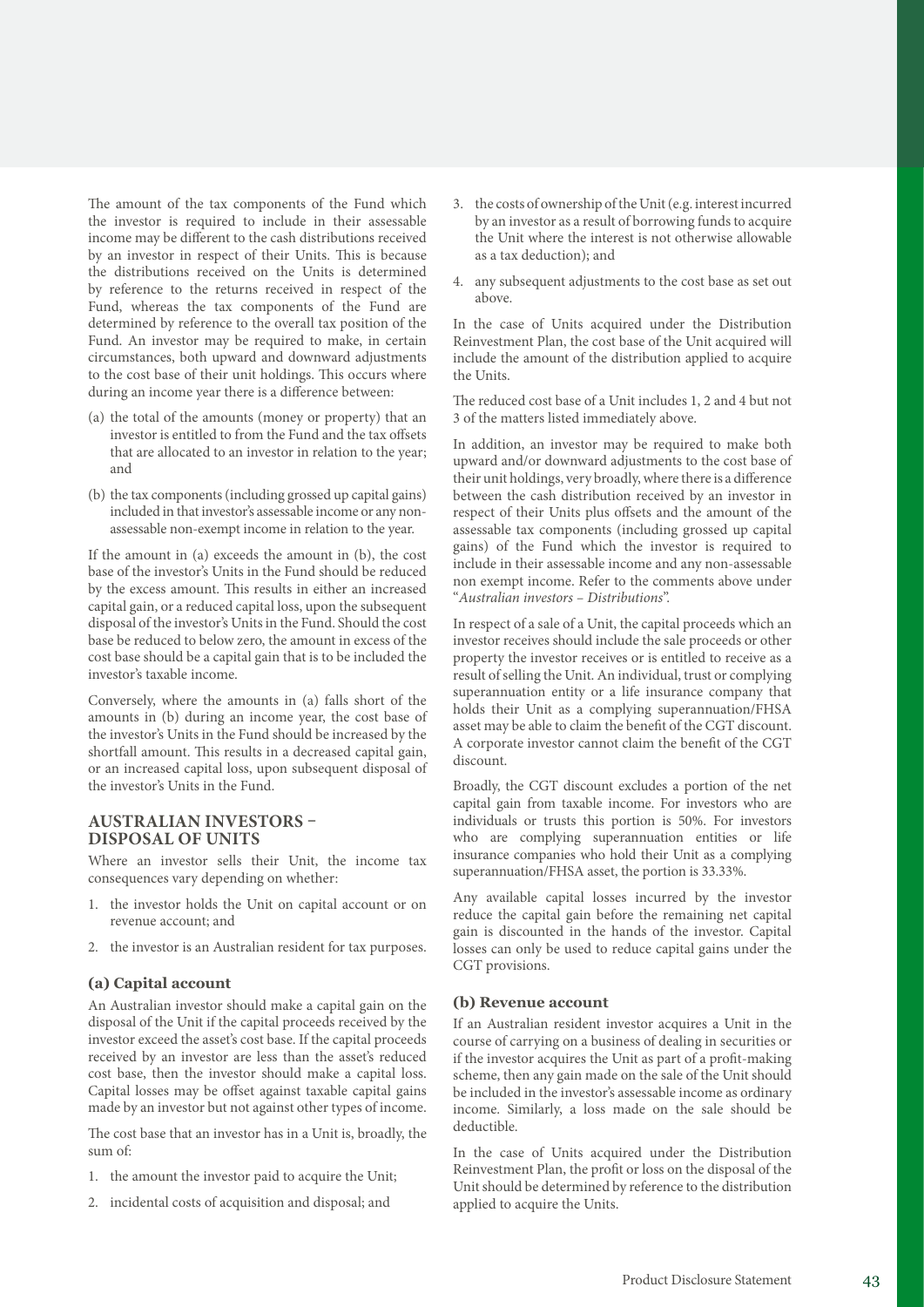### **Non-resident investors – Distributions**

The Responsible Entity will withhold tax from distributions and attributions of the Fund's Australian sourced taxable income that are paid to a non-resident investor.

The rate of withholding tax will depend on the type of income and the country of tax residence of the investor, and any double tax treaty or information exchange agreements. In the absence of any applicable treaty or agreement, tax of 30% will generally be withheld on unfranked dividends and other Australian sourced income including capital gains on taxable Australian property. To the extent that the Fund meets the definition of a Withholding Managed Investment Trust, withholding on other Australian sourced income may be lowered to 15% where the payment is made to a foreign resident in a country which has an effective exchange of information agreement with Australia. Tax of 10% will be withheld on interest income. No withholding tax is applicable in respect of fully franked dividends.

In most cases, these withholding taxes are each a final tax. As a result, the non-resident investor should not be entitled to a credit in Australia for any withholding tax paid or be liable to further tax on income from which withholding tax has been withheld.

Any foreign sourced income attributed to a non-resident investor should not be subject to tax in Australia.

An investor may be required to make, in certain circumstances, both upward and downward adjustments to the cost base of their unit holdings. This occurs where during an income year there is a difference between:

- (a) the total of the amounts (money or property) that an investor is entitled to from the Fund and the tax offsets that are allocated to an investor in relation to the year; and
- (b) the tax components (including grossed up capital gains) included in that investor's assessable income and any non-assessable non-exempt income in relation to the year.

If the amount in (a) exceeds the amount in (b), the cost base of the investor's Units in the Fund should be reduced by the excess amount. If the amount in (a) is less than the amount in (b) the cost base of the investor's Units in the Fund should be increased by the excess amount.

### **Non-resident investors – Disposal of Units**

The tax consequences of the disposal of a Unit will depend upon whether the assets of the Fund consist wholly or principally of taxable Australian real property (including leasehold interests and rights to exploit or to explore the natural resources in Australia).

If the assets of the Fund consist wholly or principally of Australian real property, an investor may be required to include any gain made on the disposal of the Unit in their assessable income. The CGT discount would not be available in respect of any such gain. A non-resident investor who uses their Units in carrying on a business

through an Australian permanent establishment should also include any gain made on the disposal of their Units in their assessable income.

If the assets of the Fund do not consist principally of Australian real property and the non-resident investor holds their Unit on revenue account, then any profit made on the sale of their Unit should only be subject to Australian income tax if the profit has an Australian source. The issue of source is question of fact, of which the place where the contract to sell the Unit is concluded will be a relevant factor. If the investor is a resident of a jurisdiction which has entered a double tax treaty with Australia then the investor may not be subject to Australian tax on profits if the derivation of the profits is not attributable to any permanent establishment that they have in Australia. In these circumstances, the business profits article of the relevant double tax treaty may prevent Australia from taxing the gain.

It is strongly recommended that non-resident investors obtain their own tax advice when selling Units. It should also be noted that an investor may be subject to the tax laws in their country and should consult a taxation adviser before investing.

### **Foreign income and foreign income tax offsets**

Where foreign tax has been paid by the Responsible Entity in respect of foreign investment of trust assets, the Responsible Entity will generally pass on any available corresponding foreign income tax offsets to resident investors so that investors can offset these income tax offsets against the Australian tax payable on their assessable foreign income.

### **Tax deferral provisions**

The Fund may directly or indirectly hold interests in Controlled Foreign Companies ("**CFC**") at the end of a financial year. Under the CFC regime, resident investors may be assessed on their portion of the CFC's attributable income for the financial year, even though the income is not distributed.

#### **Tax reforms**

The expected tax implications of investing in the Fund described in this tax disclosure may change as a result of changes in the taxation laws and interpretation of them by the Courts and/or the Australian Tax Office.

For example, the AMIT tax regime has been introduced, which applies from 1 July 2016 (with individual managed investment trusts having the choice to apply the rules from 1 July 2015). Under this legislation, certain managed investment trusts may elect into the new attribution regime for the taxation of managed investment trusts which is intended to reduce complexity, increase certainty and minimise compliance costs. This attribution method of tax components is in lieu of the existing present entitlement to income method in Division 6 of the Income Tax Assessment Act 1936. This tax summary has been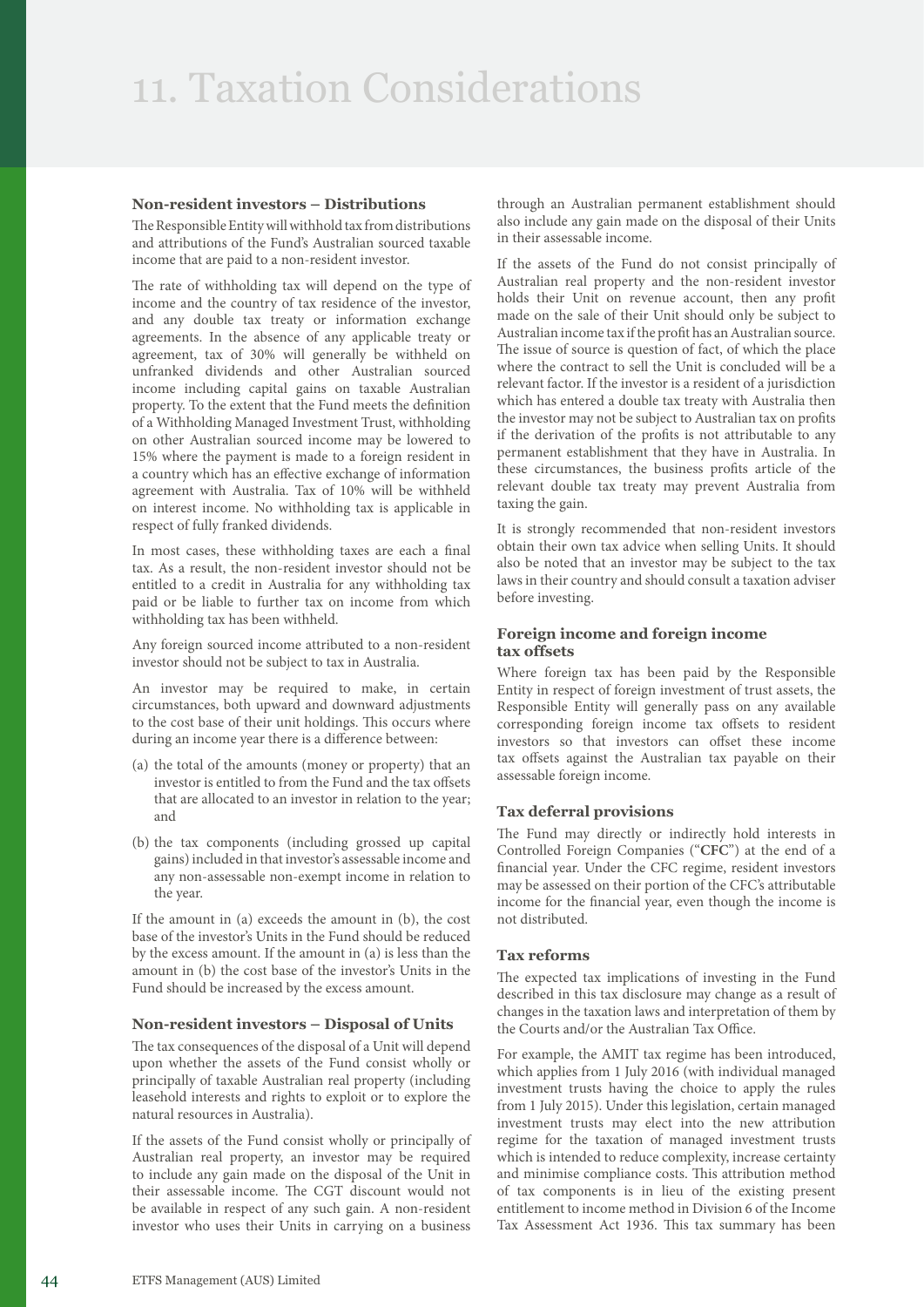prepared on the basis that the Fund will elect to apply the AMIT regime.

Whether the Fund qualifies as an AMIT each year will depend on a number of factors, some of which are outside the control of the Fund, such as the profile of the ultimate beneficiaries. If the Fund does not qualify as an AMIT and/or does not make an election to apply the AMIT provisions, the existing present entitlement to income method in Division 6 of the Income Tax Assessment Act 1936 should apply.

It is recommended that investors obtain independent taxation advice that takes into account your specific circumstances regarding investing in the Fund and the potential application of any changes in the tax law.

### **TFN withholding**

An investor need not quote a Tax File Number ("**TFN**") to the trustee when acquiring Units. However, if a TFN is not quoted, or no appropriate TFN exemption information is provided then the trustee is required to withhold tax from any income distributions made to an investor. The applicable rate of withholding tax is 45% (for the income year ended 30 June 2021). An investor who invests in Units in the course of carrying on an enterprise, may quote their Australian Business Number instead to avoid this withholding tax. If this withholding tax applies it is noted that it is merely a collection mechanism and an investor may claim a credit in their annual income tax return in respect of the tax withheld.

#### **GST**

The supply of the Units should not be subject to GST, nor is GST applicable to distributions paid to investors. If GST is or becomes payable on any taxable supply made under, or in connection with this document, the recipient of the supply will be required to pay an additional amount to the supplier in relation to GST.

An investor may not be entitled to full input tax credits for GST paid on the acquisition of goods and services (for example, financial advisory services) relating to the issue of the Units and acquisition and/or subsequent sale of Units. Investors should obtain their own advice as to whether an input tax credit or reduced input tax credit is available for any GST amounts, as this will depend on the investor's personal circumstances.

#### **Stamp duty**

No stamp duty should be payable on the issue or transfer of a Unit provided that:

- (a) all the Units remain quoted on the Chi-X market at all relevant times; and
- (b) if the Fund is at any time a landholder for stamp duty purposes, the Units issued or transferred alone, or when aggregated with Units already held by the acquirer, a related person of the acquirer or acquired as part of one arrangement, do not represent 90% or more of the issued Units of the Fund.

If stamp duty becomes payable by the Fund in connection with the terms of this PDS or as consequence of, or in connection with the purchase, sale or transfer of the Units, then the Fund can under the terms of this PDS require an investor to pay such stamp duty.

#### **General tax gross up**

Neither the Responsible Entity nor the Fund is liable for any taxes, duty or other charges payable by you in relation to or in connection with these terms or payable by the Fund or any other person on, as a consequence of, or in connection with, the purchase, sale or transfer of Units or rights, or any other supply under or in connection with these terms. The investor must pay all taxes (including GST) and other charges for which the investor becomes liable in relation to or in connection with these terms.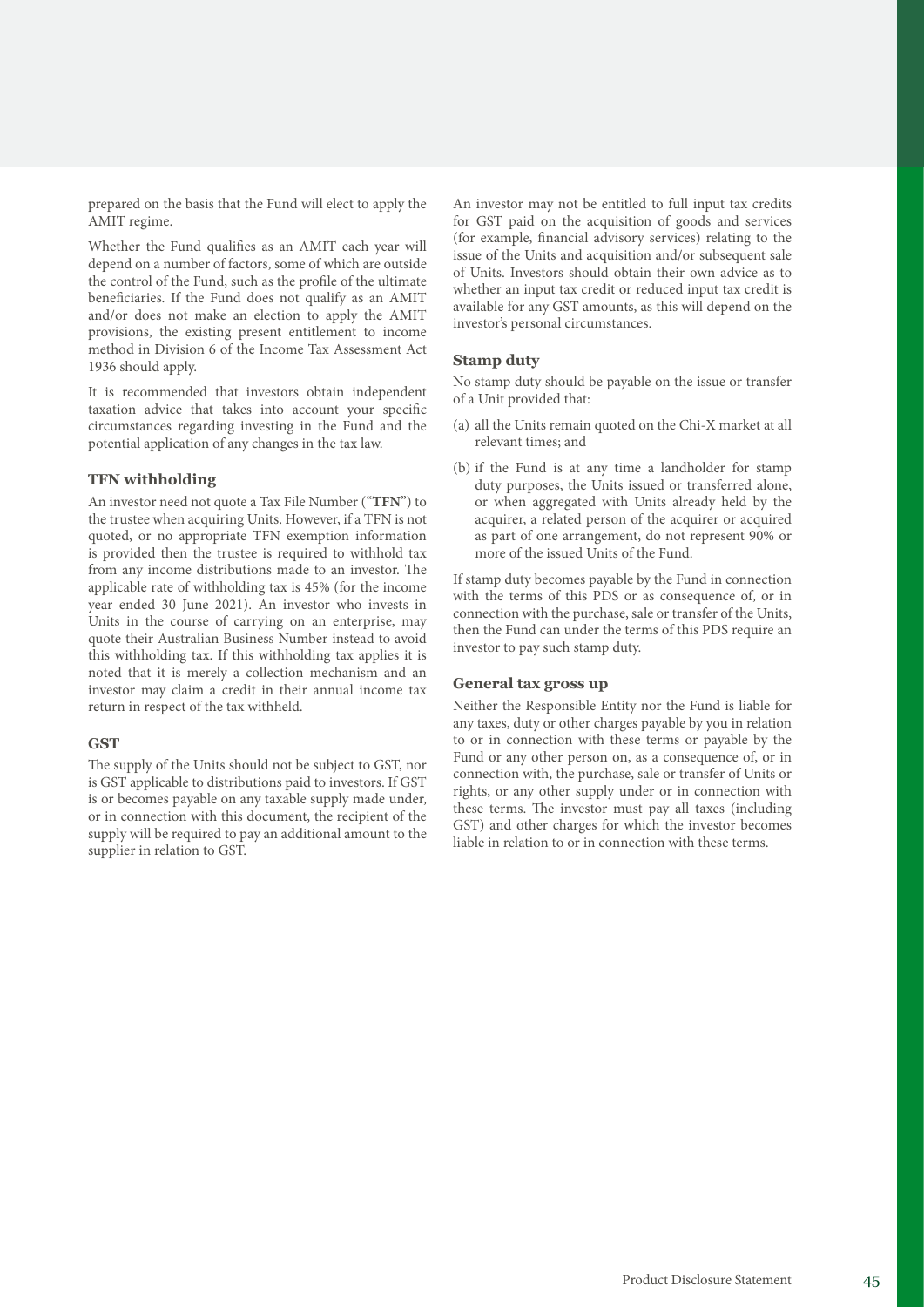### 12. Glossary

### Capitalised terms used in this PDS and the attached forms have the following defined meanings unless the context provides otherwise.

**Administrator** means The Hongkong Shanghai Banking Corporation Limited, Sydney Branch, being the counterparty to the Master Services Agreement with the Responsible Entity in respect of the Fund.

**AFSL** means an Australian Financial Services Licence issued by ASIC.

**AMIT** means the Attribution Managed Investment Trust tax regime that was introduced with effect from 1 July 2016.

**AML/CTF Act** means the Anti-Money Laundering and Counter-Terrorism Financing Act 2006 (Cth), as supplemented, amended, varied or replaced from time to time.

**ASIC** means the Australian Securities and Investments Commission or any Government Agency which replaces it or performs its functions.

**ASX** means ASX Limited (I 008 624 691) or the market operated by it as the context requires.

**ASX Business Day** has the meaning given to the term "Business Day" in the ASX Settlement Rules.

**ASX Listing Rules** means the ASX Listing Rules published by the ASX, as supplemented, amended, varied or replaced from time to time.

**ASX Settlement Rules** means the ASX Settlement Operating Rules published by ASX as supplemented, amended, varied or replaced from time to time.

**ATO** means the Australian Tax Office or any Government Agency which replaces it or performs its functions.

**AUD** means the lawful currency of the Commonwealth of Australia.

**AUSTRAC** means the Australian Transaction Reports and Analysis Centre or any Government Agency which replaces it or performs its functions.

**Authorised Participant** means a person that:

- (a) is a bank, securities house or other market professional approved by the Responsible Entity (in its absolute discretion);
- (b) is approved by the Responsible Entity and has entered into an Authorised Participant Agreement with the Responsible Entity.

**Authorised Participant Agreement** means a written agreement between the Responsible Entity and another person under which such person is appointed to act as an "Authorised Participant", distribution agent or in a substantially similar function in relation to Units and if such agreement is subject to conditions precedent, provided that such conditions have been satisfied or waived by the Responsible Entity.

**Business Day** means a day other than a Saturday or Sunday on which banks are open for general banking business in Sydney.

**Cash Component** means that part of the Portfolio Deposit that is composed of cash.

**CHESS** means the Clearing House Electronic Sub register System established and operated in accordance with the ACH Clearing Rules.

**Chi-X** means Chi-X Australia Pty Ltd or the market operated by it as the context requires.

**Chi-X Business Day** means any day on which the Chi-X market is open and any other day notified by Chi-X to participants.

**Chi-X market** means the market operated by Chi-X.

**Commissioner** means the Federal Commissioner of Taxation.

**Compliance Plan** means the arrangement that sets out how the Responsible Entity will ensure compliance with both the Corporations Act and the Trust Deed when operating the Fund.

**Corporations Act** means the Corporations Act 2001 (Cth) as amended or varied from time to time.

**Counterparty Credit Risk** means a failure by a relevant counterparty to perform their obligations that may impact the Fund, where the Fund is owed obligations by third parties under derivatives or other contractual relationships.

**Creation** means the process by which a Unit is issued under the terms of this PDS and in accordance with the Trust Deed.

**Creation Fee** means the fee payable on Creation of a Unit as set out in the Fund Supplement.

**Creation Request** means an offer by an Authorised Participant to the Responsible Entity to subscribe for Units, being an offer on terms referred to in the form prescribed from time to time by the Responsible Entity and this PDS including through the System.

**Creation Unit** means a number of Units of the Fund as set out in the Fund Supplement.

**CRS** means the Common Reporting Standard to be adopted by the Australian Government from 1 July 2017. CRS is a single global standard for the collection, reporting and exchange of financial account information on foreign tax residents.

**Custodian** means the entity that provides custody and transfer facilities for the assets of the Fund under the Custodian Agreements as amended or varied from time to time and as at the date of this PDS means The Hongkong Shanghai Banking Corporation Limited, Sydney Branch.

**Custodian Agreement** means the agreement between the Responsible Entity and the Custodian dated 21 July 2021 pursuant to which the Custodian provides custody services to the Fund.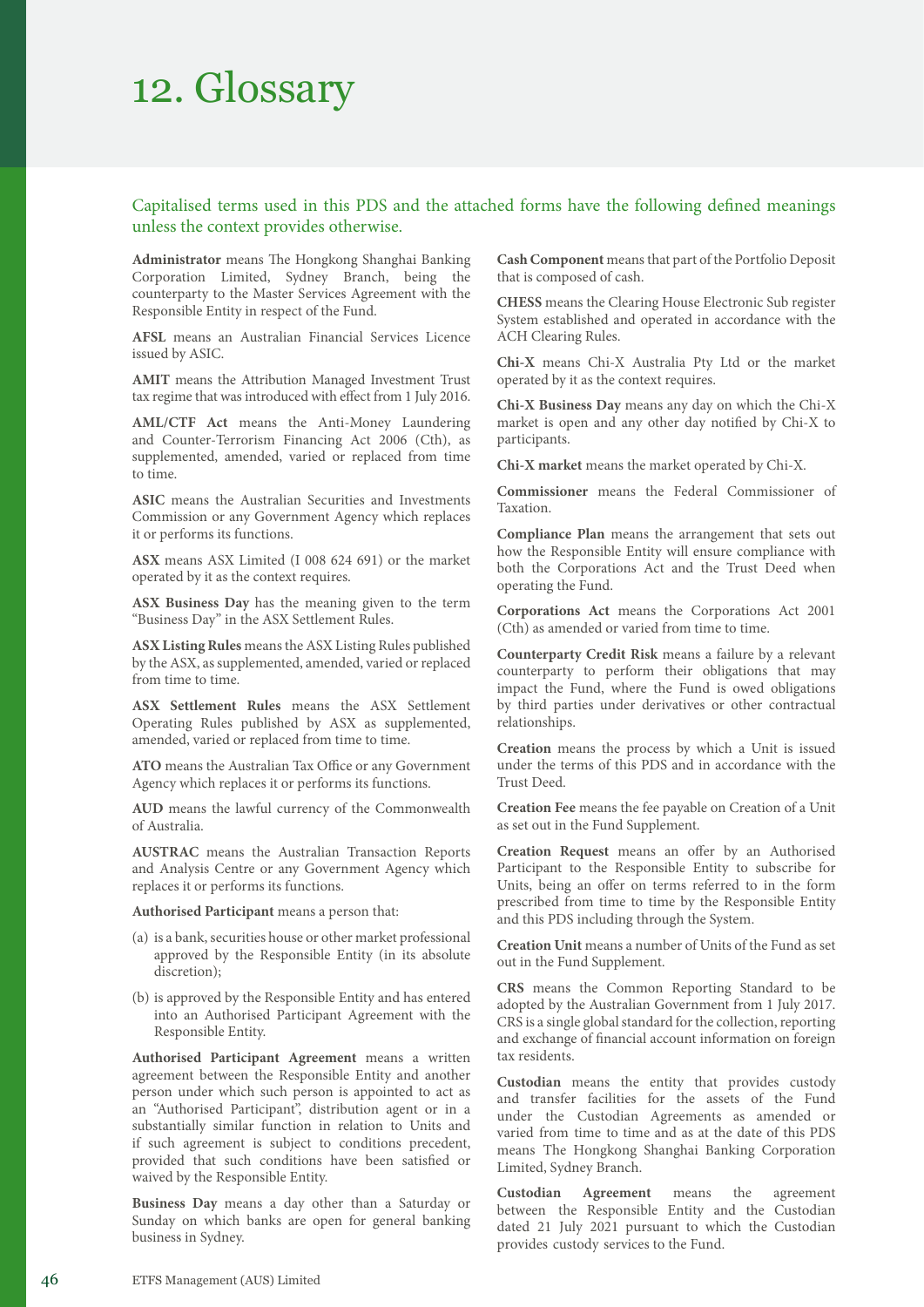**Dealing Day** means in respect of the Fund as set out in the Fund Supplement.

**Dealing Deadline** means the relevant time which a Creation Request or Redemption Request must be received by the Fund and in respect of the Fund has the meaning set out in the Fund Supplement.

**Delivery Deadline** means in respect of a Creation to be made by way of transfer of the Portfolio Deposit, the time by which the Authorised Participant must deliver the Portfolio Deposit required in respect of such Creation and, in respect of the Fund, has the meaning set out in the Fund Supplement.

**Differing Returns** means that the return generated on the Units may not reflect the return of an investor would realise if he or she actually owned the relevant shares or other components comprising the Index.

**Distribution Reinvestment Plan** means the plan described in Section 9.3.

**Effective Date** means the date of processing of the Creation Requests or the Redemption Requests, depending upon the context.

**ETF** means exchange traded fund.

**ETFSC** means **ETFS Capital Limited**, a company incorporated in Jersey, registered number 88370.

**ETFS Capital Group** means the group of companies of which ETFSC is the parent.

**ETFS** or **Responsible Entity** means ETFS Management (AUS) Limited, the Responsible Entity under this PDS and in accordance with the Trust Deed.

**FATCA** means the Foreign Account Tax Compliance Act, as supplemented, amended, varied or replaced from time to time.

**FMCA** means the Financial Markets Conduct Act 2013, as supplemented, amended, varied or replaced from time to time.

**Fund** means the Fund created in accordance with the Trust Deed operated by the Responsible Entity under this PDS, as specified in the Fund Supplement.

**Fund Supplement** means, in respect of the Fund, as set out at the back of this PDS.

**Government or Government Agency** means, whether foreign or domestic:

- (a) a government, whether federal, state, territorial or local or a department, office or minister of a government acting in that capacity; or
- (b) a commission, delegate, instrumentality, agency, board, or other government, semi-government, judicial, administrative, monetary or fiscal body, department, tribunal, entity or authority, whether statutory or not, and includes any self-regulatory organisation established under statute or any stock exchange.

GST means a goods and services tax, value added tax, consumption tax or a similar tax or a tax on services only, including without limitation, GST as defined in section 195-1 of the GST Act.

**GST Act** means the A New Tax System (Goods and Services) Tax Act 1999 (Cth) as amended or varied from time to time.

**Holders** means:

- (a) where required by the Corporations Act, a person who holds an interest in the Fund (as contemplated in the definition of 'Member' in section 9 of the Corporations Act); and
- (b) upon the issue of the interest being registered, the holder of the interest means the person registered as a holder of relevant Units in the Fund (including persons jointly registered).

**Holding Lock** means, as defined within the ASX Settlement Rules from time to time, a facility that prevents securities from being deducted from, or entered into, a holding pursuant to a transfer or conversion.

**IDPS** means Investor Directed Portfolio Services as set out in ASIC Regulatory Guide 148.

**iNAV** means an estimated indicative Net Asset Value per Unit.

**Index** means, in respect of the Fund, the Index set out in the Fund Supplement.

**Index Constituent Settlement Day** with respect to a Dealing Day means the day on which trades executed on the Dealing Day in an Index constituent are due to settle.

**Index Constituent Trading Day** means any day on which the primary exchange of an Index constituent is open for trading.

**Index Event Risk** means that adjustment may be made to the Index due to certain events.

**Index License Agreement** means, in respect of the Index, the agreement between the Responsible Entity and the Index Provider.

**Index Provider** means, in respect of the Fund and the Index, as set out in the Fund Supplement.

**Initial Offer Period** means the first day on which Creation Requests are received by the Responsible Entity in respect of the Fund.

**In Specie Transaction Fee** means a fee payable by an Authorised Participant as set out in this PDS, upon request by the Authorised Participant for an in specie Creation Request or an in specie Redemption Request.

**IRS** means the U.S. Internal Revenue Service.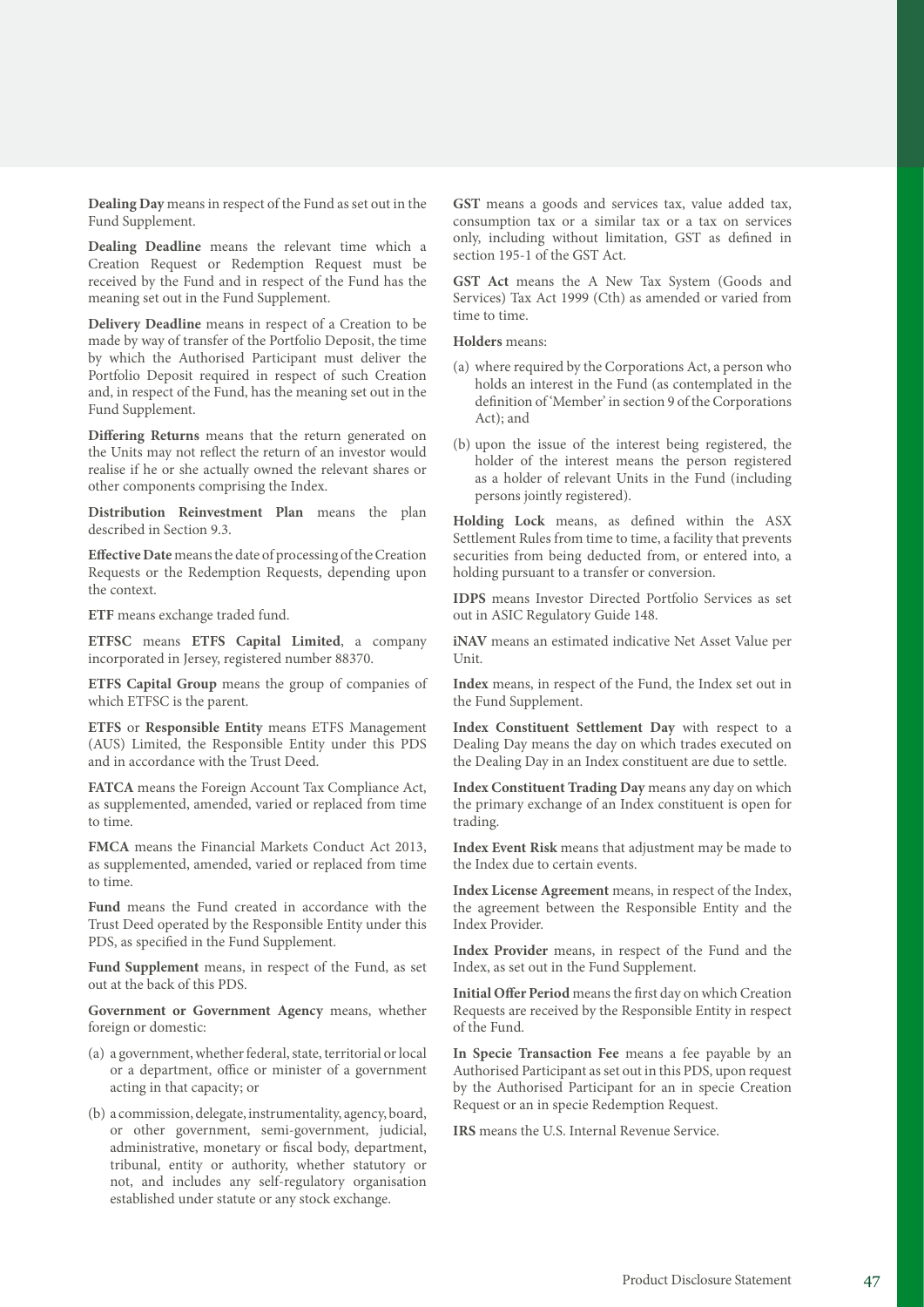### 12. Glossary

**Liabilities** means the liabilities of the Fund including any provision which the Responsible Entity decides should be taken into account in accordance with generally accepted accounting principles applicable in Australia in determining the liabilities of the Fund, but excluding any liabilities:

- (a) to applicants for Units in respect of application money or property in respect of which Units have not yet been issued; or
- (b) to Holders, arising by virtue of the right of Holders to request redemption of their Units or to participate in the distribution of the assets on termination of the Scheme.

**Liquid** or **Liquidity** has the same meaning as in the Corporations Act.

**Management Fee** means the fees and costs charged by the Fund for the management of an investment in the Units, as set out in Section 8 (*Fees and Expenses*).

**Marketable Parcel** has the same meaning as in the ASX Settlement Rules.

**Master Services Agreement** means the Master Services Agreement dated 21 July 2021 between the Responsible Entity and the Administrator pursuant to which the Administrator provides administrative services to the Responsible Entity in connection with the Units.

**Net Asset Value (NAV)** in relation to the Fund, means the net asset value of the Fund or, as the context may require, of a Unit of any class relating to the Fund calculated as set out in Section 8 (*Fees and Expenses*).

**Offer** means the invitation made to the public under this PDS.

**Operating Rules** means the Chi-X market Operating Rules published by Chi-X, as supplemented, amended, varied or replaced from time to time.

**Portfolio Deposit** means the asset comprising securities and cash to be delivered by an Authorised Participant at settlement of a Creation Request.

**Privacy Act 1988** (Cth) means the Privacy Act 1988 (Cth) as supplemented, amended, varied or replaced from time to time.

**Product Disclosure Statement (PDS)** means this Product Disclosure Statement dated 17 September 2021.

**Recipient** means a qualifying applicant or investor to which this PDS is distributed in connection with the consideration of an investment in the Fund.

**Redemption** means the process of redeeming a Unit under the terms of this PDS and in accordance with the Trust Deed.

**Redemption Date** in respect of a valid Redemption Request, means the Dealing Day on which the next Valuation Time, following the latest of:

- (a) the time at which the Redemption Request is received by the Responsible Entity;
- (b) where the redemption of Units has been suspended, the resumption of the redemption of Units; and
- (c) where the Responsible Entity makes a determination to reduce Redemption Requests rateably so that the total number of Units of the Fund for redemption on that Dealing Day shall not exceed 10% of the NAV of the Fund, the Dealing Day to which the relevant portion of the Redemption Request is allocated.

**Redemption Fee** means the fee payable on Redemption of a Unit as set out in the applicable Fund Supplement.

**Redemption Request** means a request to the Responsible Entity provided by the Holder either in writing or through an online system provided by the Responsible Entity to redeem Units which includes instructions provided by the Holder to the Responsible Entity which in the Trustee's reasonable opinion are sufficient to allow the Responsible Entity to effect the delivery or sale of the securities relating to the relevant Units.

**Register** means the register of holders kept by the Responsible Entity under the Corporations Act.

**Registrar** means Computershare Investor Services Pty Limited as appointed under the Registrar Agreement or such other registrar as may be appointed by the Responsible Entity from time to time to maintain the Registers.

**Registrar Agreement** means the Registry Services Agreement dated 31 March 2015 between the Registrar and the Responsible Entity.

**Regulatory Required Provisions** means certain provisions required in the Trust Deed for regulatory purposes.

**Related Body Corporate** has the meaning given in section 50 of the Corporations Act.

**Responsible Entity** means ETFS Management (AUS) Limited being the responsible entity of the Fund under this PDS and in accordance with the Trust Deed.

**Retail Client** has the meaning given to it in the Corporations Act.

**Settlement Date** has the meaning given in the Fund Supplement.

**Settlement Rules** has the meaning given in the Chi-X Operating Rules.

**System** means the system implemented by the Responsible Entity for enabling Authorised Participants to make Creation Requests and Redemption Requests by means of a secure website.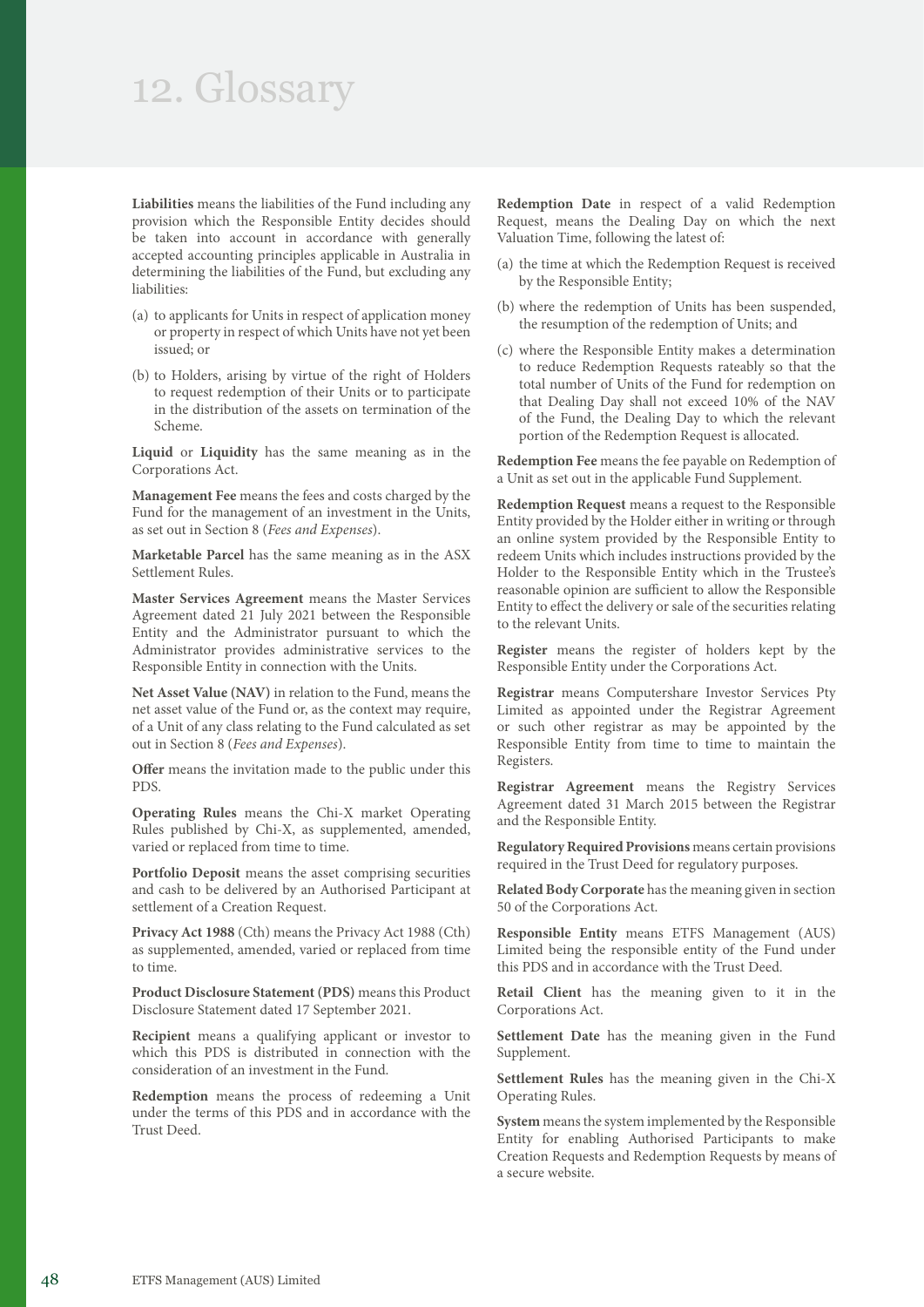**Tax** means all kinds of taxes, duties, imposts, deductions, withholding taxes and charges imposed by a government including GST or any amount recovered from the trustee by way of reimbursement of GST or any amount included either expressly or impliedly in an amount paid or payable by the trustee on account of GST, together interest and penalties imposed or levied by a Government or Government agency.

#### **TFN** means Tax File Number.

**Transaction Costs** means the costs incurred by the Responsible Entity and payable by a Holder in dealing with the assets of the Fund on behalf of a Holder, and include commissions, brokerage and slippage costs (for example, foreign exchange slippage costs, if any).

**Transaction Documents** means the documents which, in addition to this PDS, set out the terms and conditions relating to the Units as listed in Section 1.1 (*Overview*).

**Trust Deed** means the constitution of the Fund as amended or varied from time to time.

**Units** means a Unit issued under the terms of this PDS in accordance with the Trust Deed.

**U.S. Securities Act** means the U.S. Securities Act as supplemented, amended, varied or replaced from time to time.

**Valuation Time** means a time determined by the Responsible Entity at which the Responsible Entity calculates the Net Asset Value as set out in the Fund Supplement.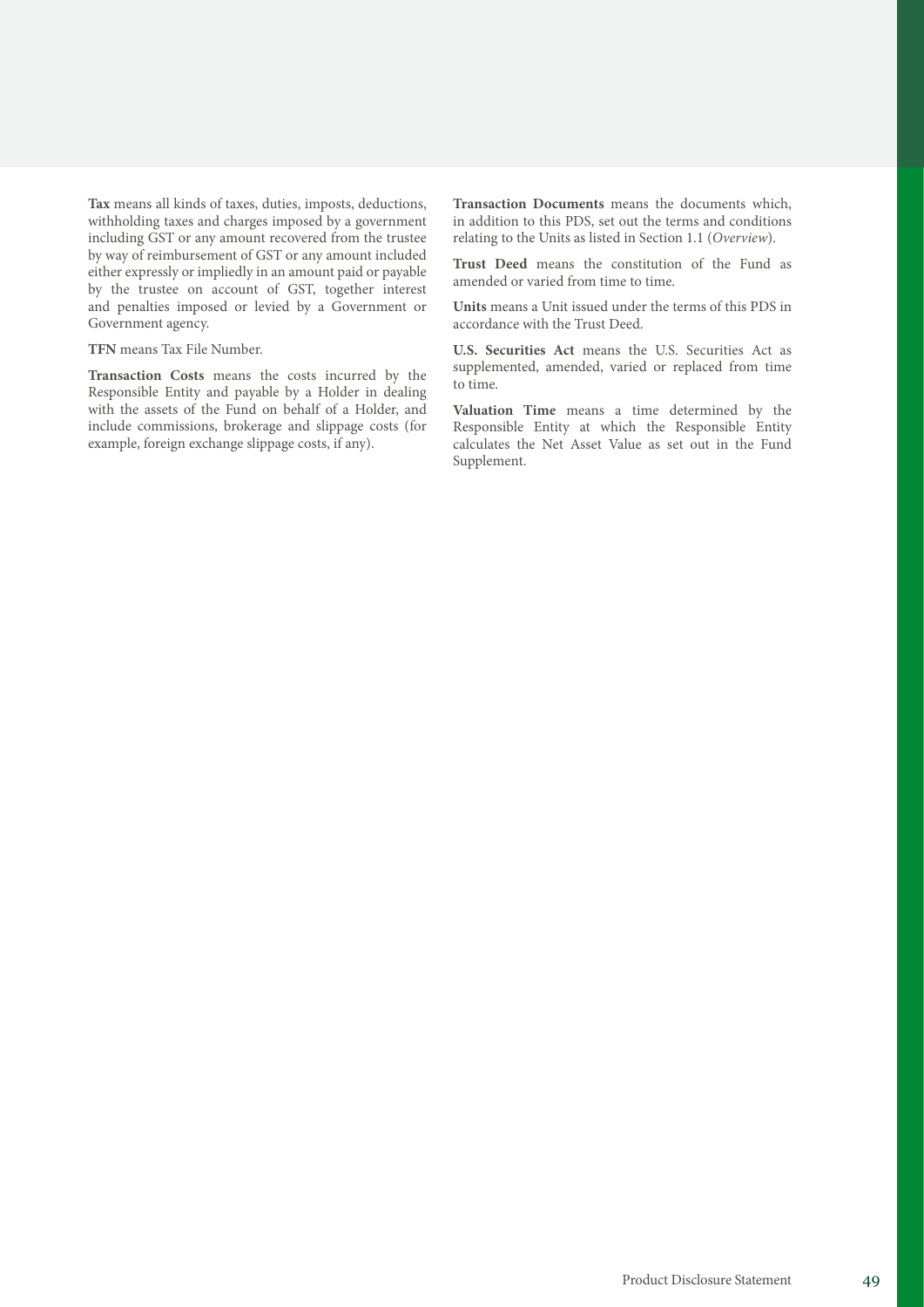### 13. Corporate Directory

References in this PDS to a particular time, unless otherwise stated, are references to the time in Sydney, Australia. Unless the context otherwise requires, references in this PDS to any agreement or documents includes a reference to such agreement or document, as amended, varied, novated, supplemented or replaced from time to time and unless otherwise stated or the context otherwise requires references in this document to any statute or any provision of any statute include a reference to any statutory modification or re-enactment thereof or any statutory instrument, order or regulation made thereunder or any such modification or re-enactment, in each case in force as at the date of this PDS. No documents, including the contents of any websites or web pages referred to in this PDS, form part of this PDS.

### **RESPONSIBLE ENTITY**

ETFS Management (AUS) Limited Level 7 50 King Street Sydney NSW 2000 Australia ACN: 150 433 828 AFSL: 466778

### **ADMINISTRATOR AND CUSTODIAN**

The Hongkong Shanghai Banking Corporation Limited, Sydney Branch Level 36, Tower 1, International Towers Sydney 100 Barangaroo Avenue Sydney NSW 2000 Australia

### **REGISTRAR**

Computershare Investor Services Pty Limited Yarra Falls 452 Johnston Street Abbotsford VIC 3067 Australia

### **LEGAL ADVISERS AS TO AUSTRALIAN LAW**

MinterEllison Governor Macquarie Tower 1 Farrer Place Sydney NSW 2000 Australia

### **AUDITORS**

KPMG Tower Three International Towers Sydney 300 Barangaroo Avenue Sydney NSW 2000 Australia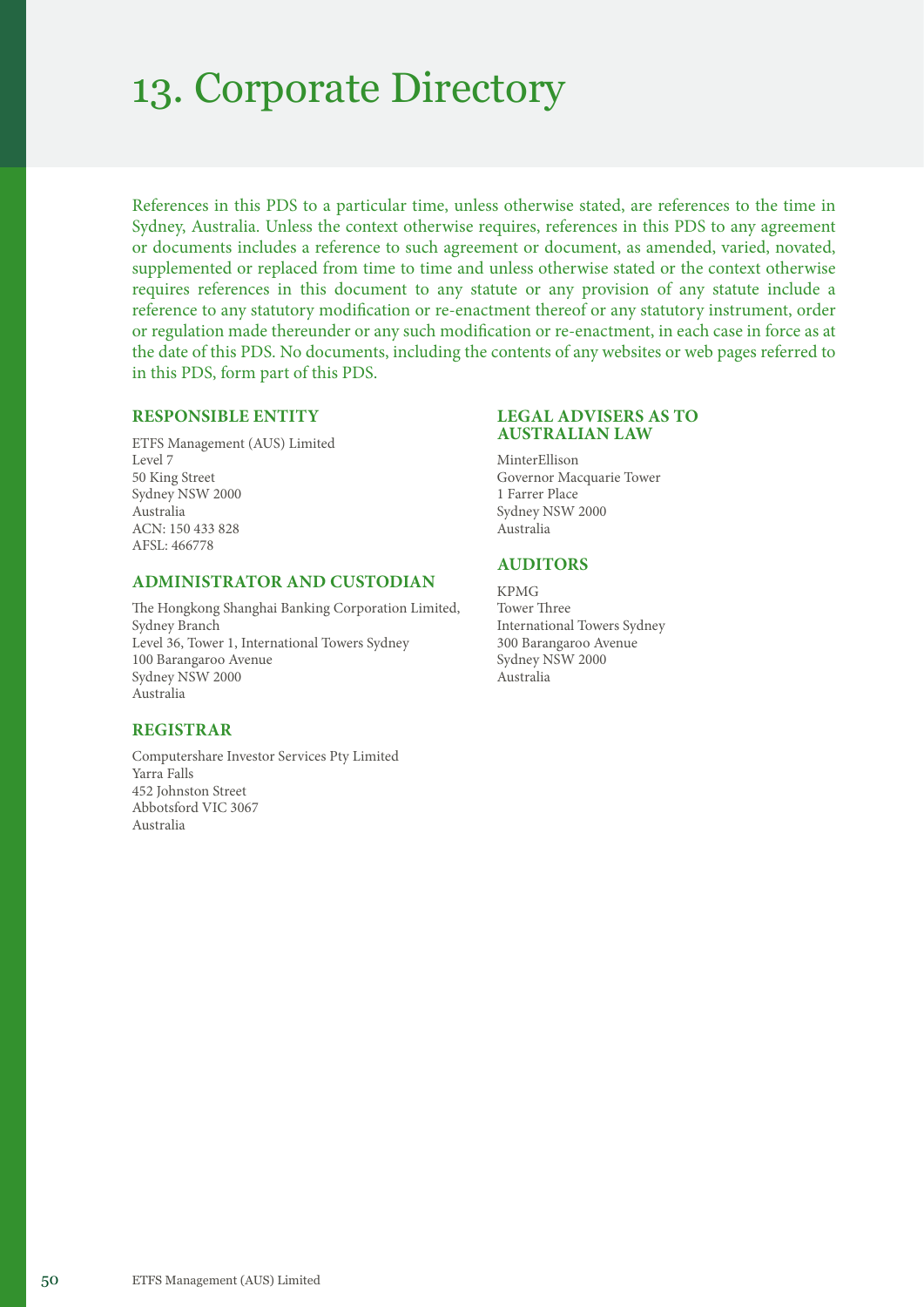## 14. Fund Supplements

### **FUND SUPPLEMENT: ETFS FINTECH & BLOCKCHAIN ETF**

This Fund Supplement relates to the ETFS Fintech & Blockchain ETF (in this Fund Supplement, the "**Fund**") and supplements the more general information contained in the PDS in relation to an investment in the Units. Any decision to invest in the Units of the Fund should be based upon the PDS in its entirety and investors should seek professional advice before making any investment decision with respect to an investment in the Fund.

| <b>Fund Name</b>           | ETFS Fintech & Blockchain ETF                                                                                                                                                                                                                                                                                                                               |
|----------------------------|-------------------------------------------------------------------------------------------------------------------------------------------------------------------------------------------------------------------------------------------------------------------------------------------------------------------------------------------------------------|
| <b>Chi-X Code</b>          | <b>FTEC</b>                                                                                                                                                                                                                                                                                                                                                 |
| Investment<br>Objective    | The Fund aims to provide investors with a return that (before fees and expenses) tracks the<br>performance of the Indxx Developed Markets Fintech and DeFi Index.                                                                                                                                                                                           |
| Index                      | Indxx Developed Markets Fintech and DeFi Index.                                                                                                                                                                                                                                                                                                             |
| <b>Index Provider</b>      | Indxx, LLC.                                                                                                                                                                                                                                                                                                                                                 |
|                            | The Index was not created by, and is not managed by, a Related Body Corporate of the<br>Responsible Entity.                                                                                                                                                                                                                                                 |
| <b>Fees &amp; Expenses</b> | <b>Creation Fee</b><br>\$1,250.                                                                                                                                                                                                                                                                                                                             |
|                            | Authorised Participants will be charged this flat fee on each Creation Request.                                                                                                                                                                                                                                                                             |
|                            | <b>Redemption Fee</b><br>\$1,250.                                                                                                                                                                                                                                                                                                                           |
|                            | Authorised Participants will be charged this flat fee on each Redemption Request.                                                                                                                                                                                                                                                                           |
|                            | <b>Management Costs</b>                                                                                                                                                                                                                                                                                                                                     |
|                            | 0.69% per annum of the Net Asset Value of the Fund, comprised of:                                                                                                                                                                                                                                                                                           |
|                            | Management Fee: 0.69% per annum of the Net Asset Value of the Fund.                                                                                                                                                                                                                                                                                         |
|                            | Recoverable expenses: 0.00% per annum of the Net Asset Value of the Fund.                                                                                                                                                                                                                                                                                   |
|                            | <b>Indirect costs:</b> 0.00% per annum of the Net Asset Value of the Fund.                                                                                                                                                                                                                                                                                  |
|                            | <b>In Specie Transaction Fee</b>                                                                                                                                                                                                                                                                                                                            |
|                            | An amount charged to an Authorised Participant to reflect the costs of receiving or delivering<br>the in specie basket in respect of the creation or redemption up to 0.5% of the aggregate<br>subscription amount or redemption amount. The amount of the In Specie Transaction Fee<br>will be available from the Responsible Entity prior to transacting. |
|                            | <b>Transaction Costs</b>                                                                                                                                                                                                                                                                                                                                    |
|                            | 0.07% per annum of the Net Asset Value of the Fund, comprised of:                                                                                                                                                                                                                                                                                           |
|                            | Creation or Redemption charges: 0.04% per annum of the Net Asset Value of the Fund                                                                                                                                                                                                                                                                          |
|                            | Net Transaction Costs: 0.03% per annum of the Net Asset Value of the Fund                                                                                                                                                                                                                                                                                   |
|                            | Further information about the calculation of fees and expenses is set out in Section 8 (Fees<br>and Expenses).                                                                                                                                                                                                                                              |
| <b>Creations</b>           | <b>Creation Unit</b><br>100,000 Units.                                                                                                                                                                                                                                                                                                                      |
|                            | Authorised Participants may submit Creation Requests in respect of whole multiples of<br>Creation Units.                                                                                                                                                                                                                                                    |
|                            | Subscription price during Initial Offer Period<br>AUD 10.                                                                                                                                                                                                                                                                                                   |
|                            | This is the subscription price for Units subscribed for during the Initial Offer Period for both<br>in specie and cash subscriptions.                                                                                                                                                                                                                       |

### **KEY FEATURES OF THE FUND**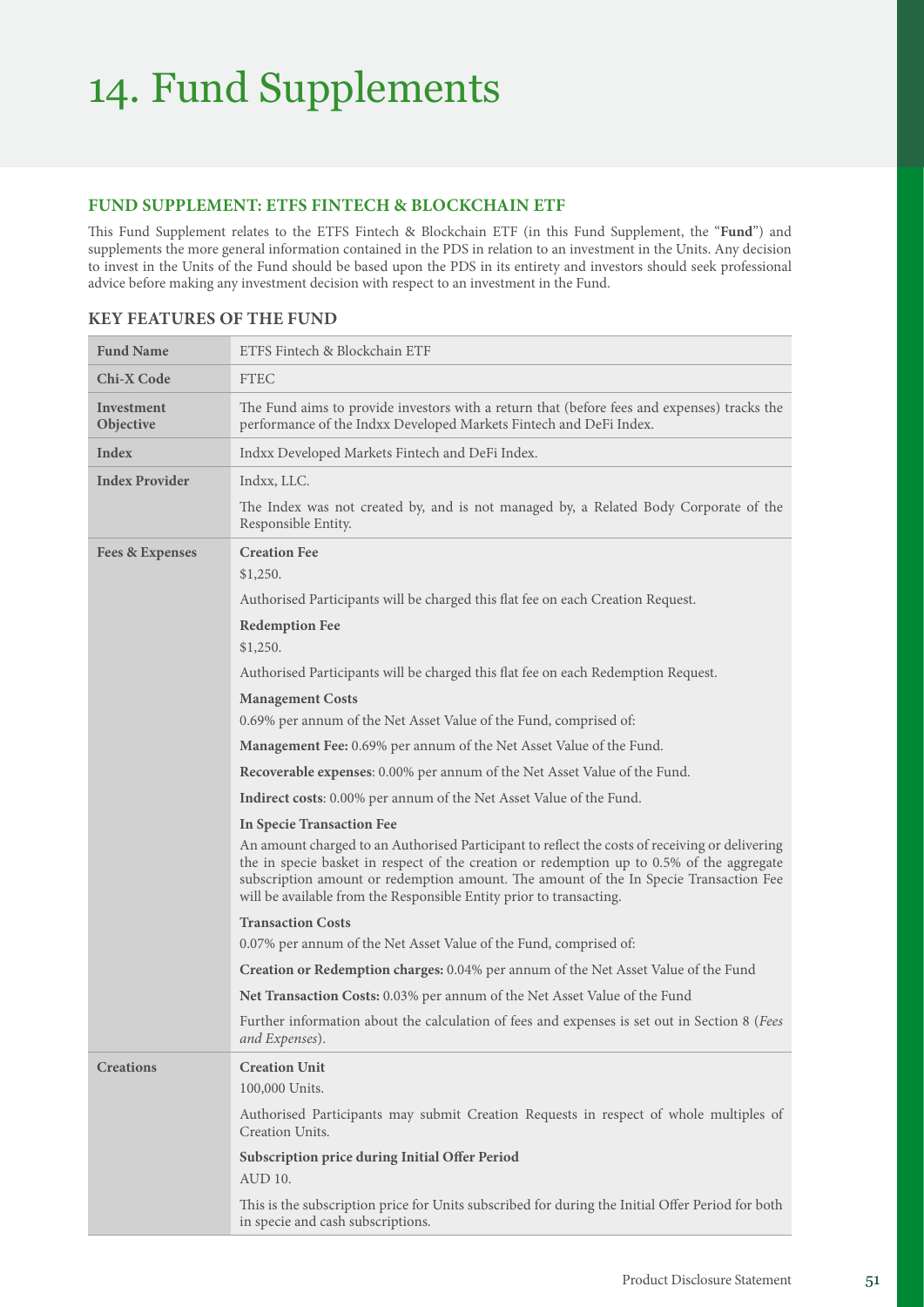# 14. Fund Supplements

| <b>Dealing Day</b>       | Any day that is a Chi-X Business Day.                                                                                                                                                                                                                                                             |                                                                                  |  |
|--------------------------|---------------------------------------------------------------------------------------------------------------------------------------------------------------------------------------------------------------------------------------------------------------------------------------------------|----------------------------------------------------------------------------------|--|
| <b>Dealing Deadline</b>  |                                                                                                                                                                                                                                                                                                   | For cash Creation Requests or Redemption Requests: 3 p.m. on a Dealing Day.      |  |
|                          |                                                                                                                                                                                                                                                                                                   | For in specie Creation Requests or Redemption Requests: 4 p.m. on a Dealing Day. |  |
| <b>Delivery Deadline</b> | 10:30 a.m. on a Settlement Date.                                                                                                                                                                                                                                                                  |                                                                                  |  |
| <b>Valuation Time</b>    | 4 p.m. on each Dealing Day.                                                                                                                                                                                                                                                                       |                                                                                  |  |
| <b>Settlement Date</b>   | Means the second ASX Business Day following the Dealing Day on which the relevant<br>Creation Request or Redemption Request was received.                                                                                                                                                         |                                                                                  |  |
| In Specie DvP Fund       | No.                                                                                                                                                                                                                                                                                               |                                                                                  |  |
| <b>Distributions</b>     | The Responsible Entity may make dividend distributions semi-annually in respect of periods<br>ending 30 June and 31 December each year.                                                                                                                                                           |                                                                                  |  |
| Dividend<br>Reinvestment | Available. See Section 9.3 of the PDS for further information.                                                                                                                                                                                                                                    |                                                                                  |  |
| <b>Index information</b> | Index tickers:                                                                                                                                                                                                                                                                                    | <b>IFINDEFN Index</b><br>Bloomberg:                                              |  |
|                          | Constituents:                                                                                                                                                                                                                                                                                     | 75                                                                               |  |
|                          | Weighting factor:                                                                                                                                                                                                                                                                                 | Equally weighted                                                                 |  |
|                          | Rebalancing frequency:                                                                                                                                                                                                                                                                            | Quarterly                                                                        |  |
|                          | Country/region:                                                                                                                                                                                                                                                                                   | Global developed markets as defined by the Index Provider                        |  |
| Index objective          | The Indxx Developed Markets Fintech and DeFi Index aims to represent the performance<br>of companies offering technology-driven financial services and facilitating a decentralised<br>finance infrastructure that are disrupting existing business models in the financial services<br>industry. |                                                                                  |  |
| <b>Index Methodology</b> | The methodology employed by the Index Provider in calculating the Index can be found at<br>https://indxx.com/indices.                                                                                                                                                                             |                                                                                  |  |
|                          | Companies are eligible for inclusion in the Index if they have;                                                                                                                                                                                                                                   |                                                                                  |  |
|                          | (a) their listing in a Developed Markets country (except South Korea and Taiwan) as defined<br>by the 'Country Classification and Investability Requirements' document published by the<br>Index Provider,                                                                                        |                                                                                  |  |
|                          | (b) a minimum total market capitalisation of US\$500 million,                                                                                                                                                                                                                                     |                                                                                  |  |
|                          | (c) a 6-month average daily turnover greater than or equal to US\$2 million, and                                                                                                                                                                                                                  |                                                                                  |  |
|                          | (d) be classified by the Index Provider as deriving 50% or more of its revenue from any one of<br>the following sub themes:                                                                                                                                                                       |                                                                                  |  |
|                          | > Decentralized Finance,                                                                                                                                                                                                                                                                          |                                                                                  |  |
|                          | > Digital Payments,                                                                                                                                                                                                                                                                               |                                                                                  |  |
|                          | > Financial Enterprise Solutions,                                                                                                                                                                                                                                                                 |                                                                                  |  |
|                          | > Financial Data Provider and Analysers,                                                                                                                                                                                                                                                          |                                                                                  |  |
|                          | > Peer-to-Peer Lending and Crowdfunding,                                                                                                                                                                                                                                                          |                                                                                  |  |
|                          | > Personal Finance Software,                                                                                                                                                                                                                                                                      |                                                                                  |  |
|                          | > Point-of-Sale,                                                                                                                                                                                                                                                                                  |                                                                                  |  |
|                          |                                                                                                                                                                                                                                                                                                   | > Tax Compliance Software and Backend Payment Processing, or                     |  |
|                          | > Trading and Capital Markets.                                                                                                                                                                                                                                                                    |                                                                                  |  |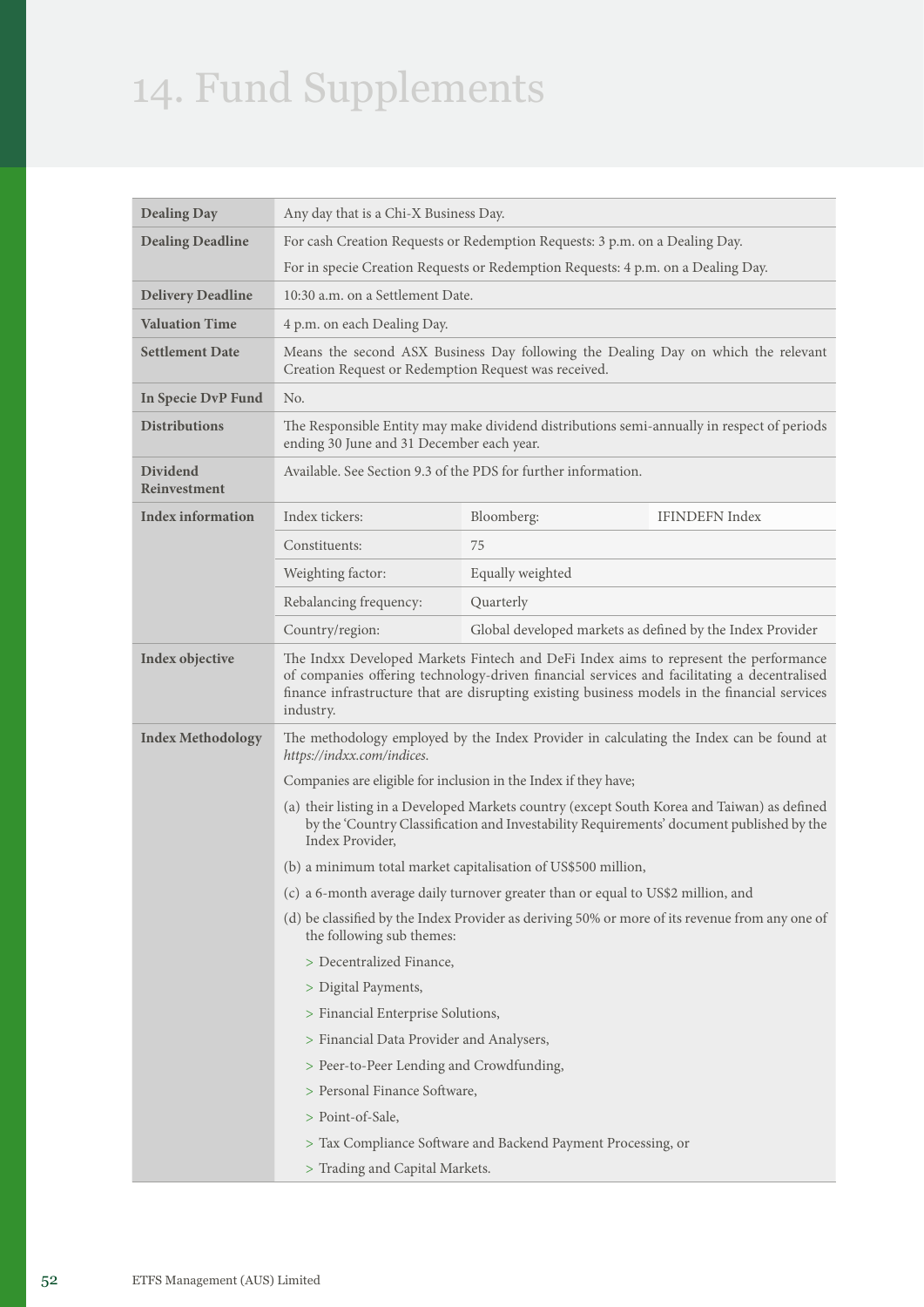| <b>Index Methodology</b><br>(continued) | The top 75 eligible companies by market capitalisation are selected for inclusion in the Index,<br>subject to:                                                                                                                                                                                                                                                                                                                                                                                                                                                                                                                                                                                                                                                                                                                                                                                                                                                                                                                                                                                                                                                                                                                                                                                                                                 |  |
|-----------------------------------------|------------------------------------------------------------------------------------------------------------------------------------------------------------------------------------------------------------------------------------------------------------------------------------------------------------------------------------------------------------------------------------------------------------------------------------------------------------------------------------------------------------------------------------------------------------------------------------------------------------------------------------------------------------------------------------------------------------------------------------------------------------------------------------------------------------------------------------------------------------------------------------------------------------------------------------------------------------------------------------------------------------------------------------------------------------------------------------------------------------------------------------------------------------------------------------------------------------------------------------------------------------------------------------------------------------------------------------------------|--|
|                                         | > a cap of 10 companies for each sub theme (except Decentralized Finance), and                                                                                                                                                                                                                                                                                                                                                                                                                                                                                                                                                                                                                                                                                                                                                                                                                                                                                                                                                                                                                                                                                                                                                                                                                                                                 |  |
|                                         | > a cap of 20 companies from the Decentralized Finance sub theme.                                                                                                                                                                                                                                                                                                                                                                                                                                                                                                                                                                                                                                                                                                                                                                                                                                                                                                                                                                                                                                                                                                                                                                                                                                                                              |  |
|                                         | The 75 companies selected for inclusion in the Index are equally weighted at each rebalance date.                                                                                                                                                                                                                                                                                                                                                                                                                                                                                                                                                                                                                                                                                                                                                                                                                                                                                                                                                                                                                                                                                                                                                                                                                                              |  |
| Index specific<br>risk factors          | The following risk factors apply to an investment in Units in the Fund in addition to the risk<br>factors which are set out in Section 5 (Risks) of the PDS. Investors should consider all of the<br>information and risk factors set out in this Fund Supplement and Section 5 (Risks) as well as<br>seek professional advice before making any investment decision with respect to an investment<br>in the Fund.                                                                                                                                                                                                                                                                                                                                                                                                                                                                                                                                                                                                                                                                                                                                                                                                                                                                                                                             |  |
|                                         | Understanding of Index Constituents. Investors should ensure that they are familiar with<br>and understand the benchmark and the objectives of the Index (and the Fund) outlined<br>above prior to making any investment. In particular they should understand the assets which<br>underlie the Index and the methodology by which the assets are selected, weighted and<br>rebalanced.                                                                                                                                                                                                                                                                                                                                                                                                                                                                                                                                                                                                                                                                                                                                                                                                                                                                                                                                                        |  |
|                                         | Concentration Risk. As the Index is comprised of 75 stocks from the same industry there<br>is a risk that the Index, and therefore the Fund, will have a high concentration to particular<br>types of stocks.                                                                                                                                                                                                                                                                                                                                                                                                                                                                                                                                                                                                                                                                                                                                                                                                                                                                                                                                                                                                                                                                                                                                  |  |
|                                         | Comparison to other Fintech and Blockchain Investments. Investors should understand<br>the difference between the exposure to fintech and blockchain assets generated by the Index<br>and other fintech or wider financial sector investments which may contain more or less<br>constituents and have different allocation methodologies. The Index methodology is outlined<br>in the row immediately above.                                                                                                                                                                                                                                                                                                                                                                                                                                                                                                                                                                                                                                                                                                                                                                                                                                                                                                                                   |  |
|                                         | No guarantee Index meets the stated objective. Although the Index Methodology is designed<br>to meet the objective of generating returns from securities within the investment parameters,<br>there is no guarantee the Index will meet this objective. Investors should form their own view<br>on the Index Methodology and the capacity of the Index to meet the stated objective.                                                                                                                                                                                                                                                                                                                                                                                                                                                                                                                                                                                                                                                                                                                                                                                                                                                                                                                                                           |  |
|                                         | Currency Risk. The prices of the Index constituents are quoted and traded in their relevant<br>domestic currencies whereas the Net Asset Value of the Fund and the price at which the Units<br>will be quoted on the Chi-X market is calculated in Australian dollars. This means that an<br>investor is exposed to changes in the exchange rate between the Australian dollar and the<br>currencies of each of the Index constituents. The value of a Unit may therefore change even<br>if there is no change in the underlying price of the Index constituents. A positive movement<br>in the underlying constituents may not result in an increase in a price of Units if the relevant<br>exchange rate moves adversely.                                                                                                                                                                                                                                                                                                                                                                                                                                                                                                                                                                                                                    |  |
|                                         | Sector Risk. The Fund invests primarily in the equity securities of companies whose business<br>is focused on the technology-driven financial services and, as such, is particularly sensitive to<br>risks to those types of companies. These risks include, but are not limited to, small or limited<br>markets for such securities, changes in business cycles, slow-downs in world economic growth<br>and/or technological progress, rapid obsolescence, and government regulation. The publicly<br>traded securities of semiconductor focused companies can be more volatile than securities of<br>companies that do not rely heavily on technology. Rapid developments in technologies that<br>affect a company's products could have a material adverse effect on such company's operating<br>results. Fintech companies may rely on a combination of patents, copyrights, trademarks<br>and trade secret laws to establish and protect their proprietary rights in their products and<br>technologies. There can be no assurance that the steps taken by these companies to protect<br>their proprietary rights will be adequate to prevent the misappropriation of their technology<br>or that competitors will not independently develop technologies that are substantially<br>equivalent or superior to such companies' technology. |  |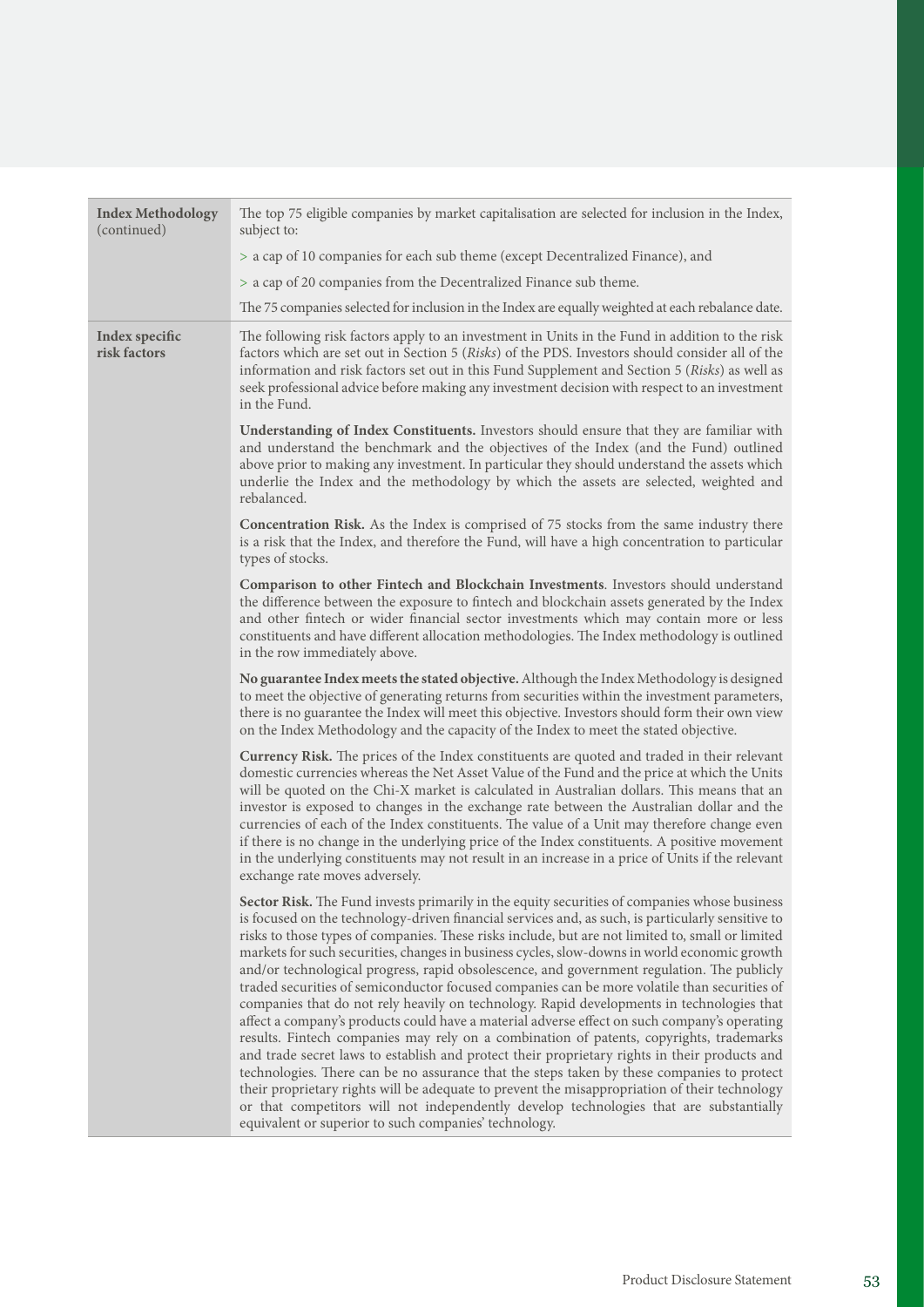# 14. Fund Supplements

| Index specific<br>risk factors<br>(continued) | Regulatory Risk. Changes in regulations or laws may adversely affect companies involved<br>in the fintech and blockchain industries. Some companies into which the Fund will invest<br>will disrupt traditional banks and other deposit-taking institutions, while other companies<br>will be directly dealing in, or in relation to cryptocurrencies. Both fintech and blockchain<br>related industries are relatively new, and the regulation of those industries continues to<br>evolve. Further evolution of, and changes to, the regulation of these industries changes could<br>affect the business models of companies into which the Fund will invest, which could have an<br>adverse affect on the value of such companies.                                                                                                    |
|-----------------------------------------------|-----------------------------------------------------------------------------------------------------------------------------------------------------------------------------------------------------------------------------------------------------------------------------------------------------------------------------------------------------------------------------------------------------------------------------------------------------------------------------------------------------------------------------------------------------------------------------------------------------------------------------------------------------------------------------------------------------------------------------------------------------------------------------------------------------------------------------------------|
|                                               | The Fund is subject to the risk that market or economic factors impacting semiconductor<br>companies and companies that rely heavily on technology advances could have a major effect<br>on the value of the Fund's investments. The value of stocks of semiconductor companies<br>and companies that rely heavily on technology is particularly vulnerable to rapid changes<br>in technology product cycles, rapid product obsolescence, government regulation and<br>competition, both domestically and internationally, including competition from foreign<br>competitors with lower production costs.                                                                                                                                                                                                                               |
|                                               | Please refer to Section 5 (Risks) for general risk factors associated with an investment in the<br>Fund.                                                                                                                                                                                                                                                                                                                                                                                                                                                                                                                                                                                                                                                                                                                                |
| <b>Index disclaimer</b>                       | Indxx makes no warranty, express or implied, as to the results to be obtained by any person<br>or entity from the use of the Indxx Developed Markets Fintech and DeFi Index ("Index"),<br>trading based on the Index, or any data included therein in connection with the products, or<br>for any other use. Indxx expressly disclaims all warranties and conditions, express, statutory,<br>or implied including warranties and conditions of merchantability, title, or fitness for a<br>particular purpose or use with respect to the Index or any data included therein.                                                                                                                                                                                                                                                            |
|                                               | Indxx does not guarantee the accuracy and/or the completeness of any data supplied by it<br>or any data included therein. Indxx makes no warranty, express or implied, as to results to<br>be obtained by the fund, its shareholders or affiliates, or any other person or entity from the<br>use of the data supplied by Indxx or any data included therein. Indxx makes no express or<br>implied warranties, and expressly disclaims all warranties of merchantability or fitness for<br>a particular purpose or use with respect to the data supplied by Indxx or any data included<br>therein. Without limiting any of the foregoing, in no event shall Indxx have any liability for<br>any special, punitive, indirect, or consequential damages (including lost profits), even if<br>notified of the possibility of such damages. |